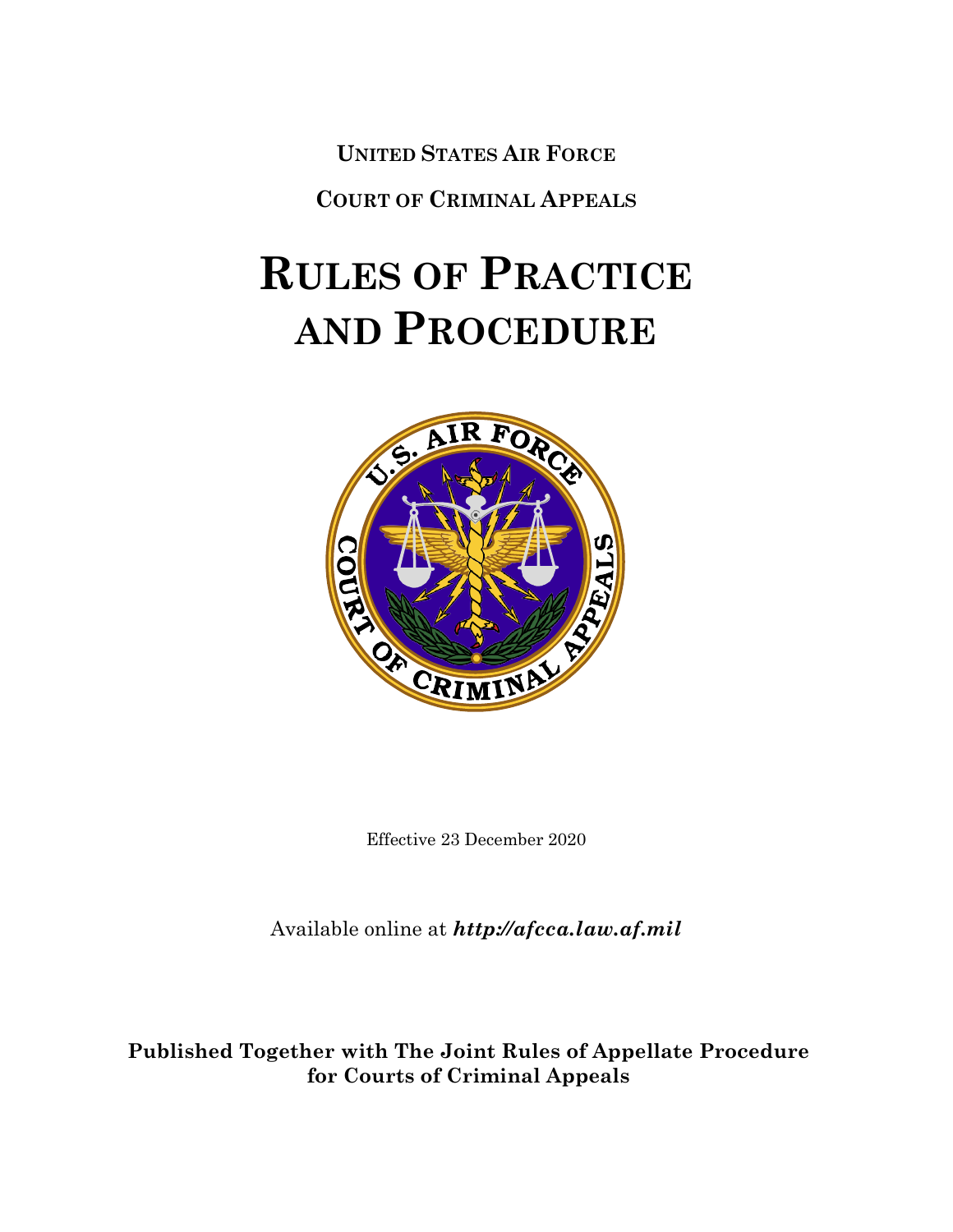# **UNITED STATES AIR FORCE COURT OF CRIMINAL APPEALS RULES OF PRACTICE AND PROCEDURE**

Together with Joint Rules of Appellate Procedure for Courts of Criminal Appeals (JRAP) (in Bold Type)

# **TABLE OF CONTENTS**

<span id="page-1-0"></span>

| RULE 1.2 CHIEF APPELLATE JUDGE; SENIOR APPELLATE JUDGE; AND APPELLATE JUDGES2      |  |
|------------------------------------------------------------------------------------|--|
|                                                                                    |  |
| RULE 3.3 CASES INVOLVING CLASSIFIED MATERIAL, CONTROLLED MATERIAL, OR CONTRABAND 5 |  |
|                                                                                    |  |
|                                                                                    |  |
|                                                                                    |  |
|                                                                                    |  |
|                                                                                    |  |
|                                                                                    |  |
|                                                                                    |  |
|                                                                                    |  |
|                                                                                    |  |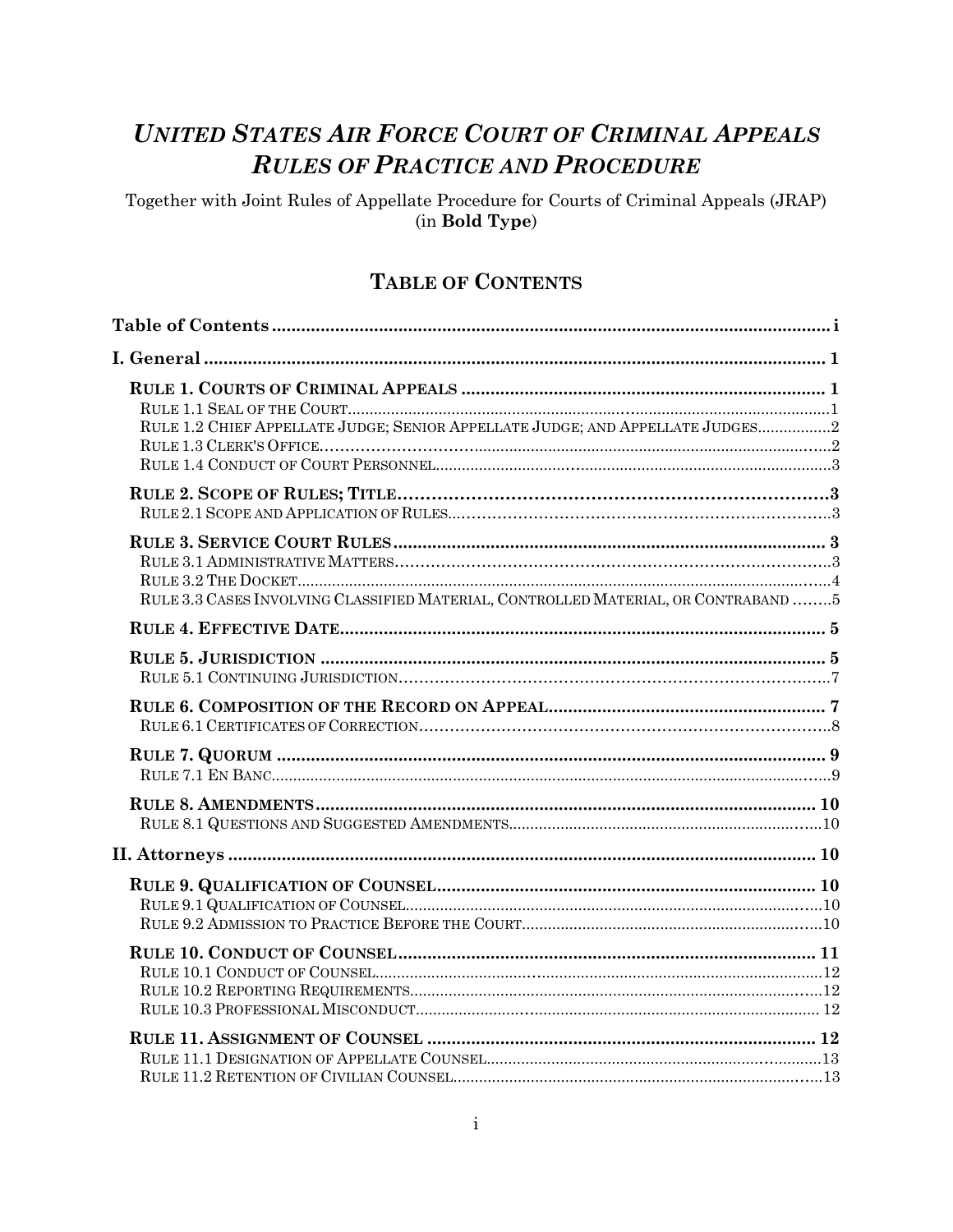| RULE 12. NOTICE OF APPEARANCE AND WITHDRAWAL OF COUNSEL  13 |  |
|-------------------------------------------------------------|--|
|                                                             |  |
|                                                             |  |
|                                                             |  |
|                                                             |  |
|                                                             |  |
|                                                             |  |
|                                                             |  |
|                                                             |  |
|                                                             |  |
|                                                             |  |
|                                                             |  |
|                                                             |  |
|                                                             |  |
|                                                             |  |
|                                                             |  |
|                                                             |  |
|                                                             |  |
|                                                             |  |
|                                                             |  |
|                                                             |  |
|                                                             |  |
|                                                             |  |
|                                                             |  |
|                                                             |  |
|                                                             |  |
|                                                             |  |
|                                                             |  |
|                                                             |  |
|                                                             |  |
|                                                             |  |
|                                                             |  |
|                                                             |  |
|                                                             |  |
|                                                             |  |
|                                                             |  |
|                                                             |  |
|                                                             |  |
|                                                             |  |
|                                                             |  |
|                                                             |  |
|                                                             |  |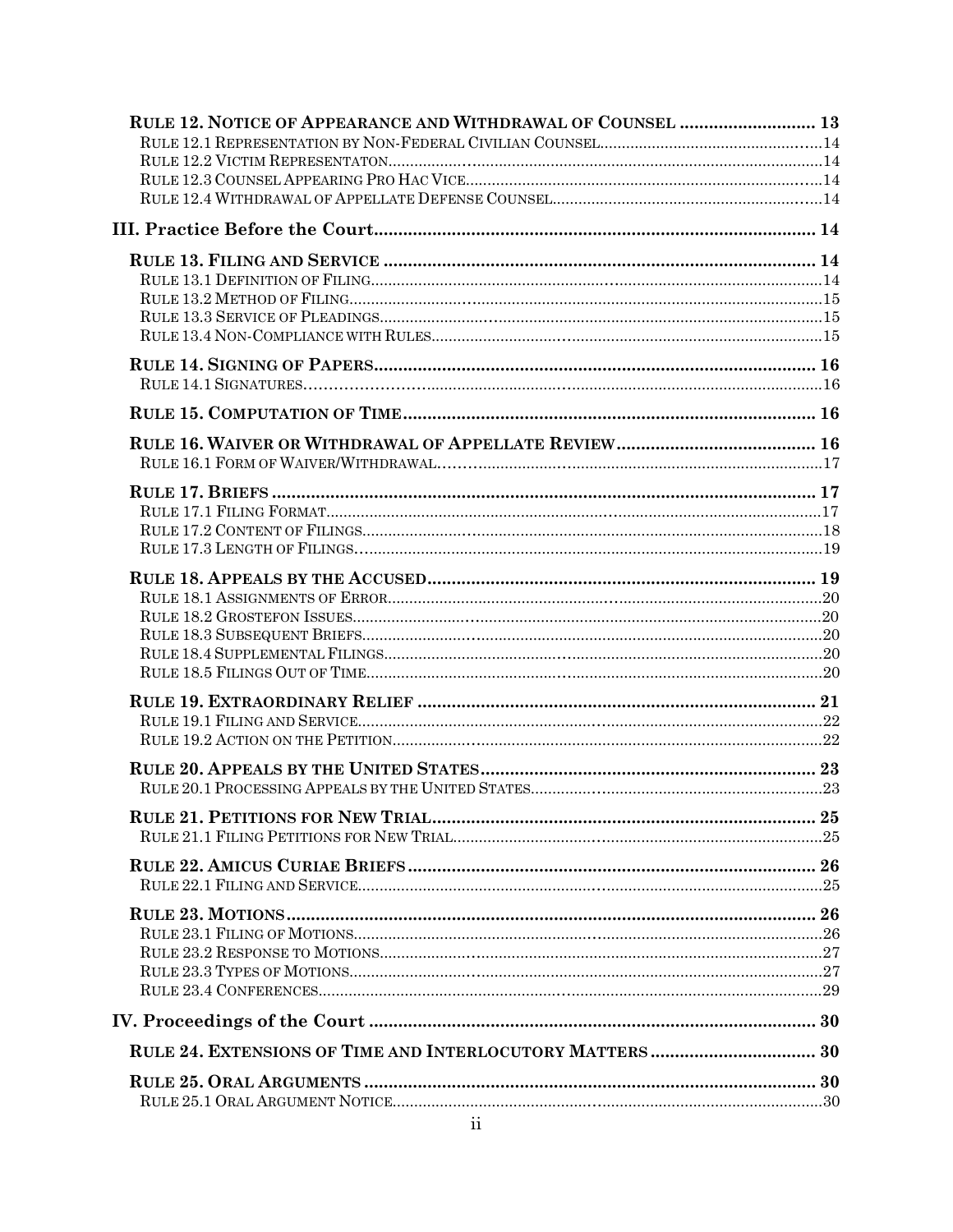| RULE 26. RECORDING, PHOTOGRAPHING, BROADCASTING, OR TELECASTING OF                 |  |
|------------------------------------------------------------------------------------|--|
| RULE 26.1 PHOTOGRAPHING, TELEVISING, RECORDING, OR BROADCASTING OF ORAL ARGUMENT31 |  |
|                                                                                    |  |
|                                                                                    |  |
|                                                                                    |  |
|                                                                                    |  |
|                                                                                    |  |
|                                                                                    |  |
|                                                                                    |  |
|                                                                                    |  |
|                                                                                    |  |
|                                                                                    |  |
|                                                                                    |  |
|                                                                                    |  |
|                                                                                    |  |
| RULE 31.2 MOTION TO RECONSIDER DECISIONS OR ORDERS DISPOSING OF CASES38            |  |
|                                                                                    |  |
|                                                                                    |  |
|                                                                                    |  |
|                                                                                    |  |
|                                                                                    |  |
|                                                                                    |  |
|                                                                                    |  |
|                                                                                    |  |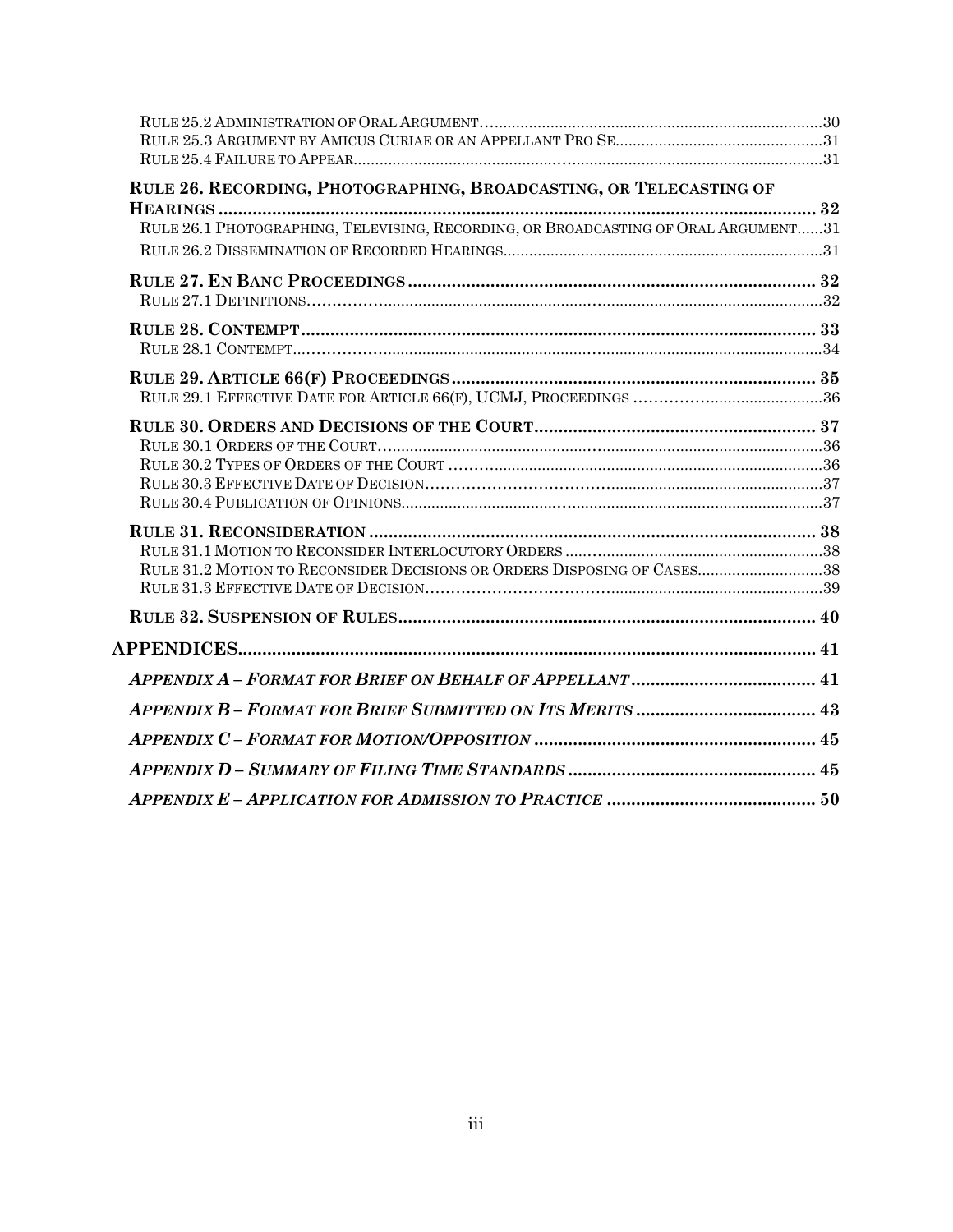# **I. GENERAL**

# **Rule 1. COURTS OF CRIMINAL APPEALS**

<span id="page-4-1"></span><span id="page-4-0"></span>**(a) The titles of the Courts of Criminal Appeals of the respective services are:**

**(1)** "**UNITED STATES ARMY COURT** OF **CRIMINAL APPEALS**."

**(2) "United States Navy-Marine Corps Court of Criminal Appeals."**

**(3) "United States Air Force Court of Criminal Appeals."**

**(4) "United States Coast Guard Court of Criminal Appeals."**

**(b) Each Court is authorized a seal in the discretion of the Judge Advocate General concerned. The design of such seal shall include the title of the Court.**

**(c) Consistent with Article 66(a), Uniform Code of Military Justice (UCMJ), and Rule for Courts-Martial (R.C.M.) 1203(a), the Judge Advocate General of each service shall certify individuals as qualified for duty as appellate military judges and assign them to the Court for a minimum of three years, except under any of the following circumstances:**

**(1) The appellate military judge voluntarily requests to be reassigned to other duties, and the Judge Advocate General approves such reassignment;**

**(2) The appellate military judge is selected for promotion to the next higher grade and is reassigned to duties commensurate with that grade by the Judge Advocate General or the Staff Judge Advocate to the Commandant of the Marine Corps;**

**(3) The appellate military judge retires or otherwise separates from military or federal civil service;**

**(4) The Judge Advocate General grants a written exception to this policy and the appellate military judge is reassigned to other duties based on compelling needs of the service; or**

**(5) The Judge Advocate General revokes the appellate military judge's certification for good cause.** 

#### *Rule 1.1 Seal of the Court.*

The official seal of the Court is used on decisions and orders of the Court and on other official documents and records that are executed and issued by the Clerk of the Court. The seal authenticates documents as official Court documents. The Clerk of the Court is the custodian of the seal and may delegate authority to employ the seal to other Court personnel.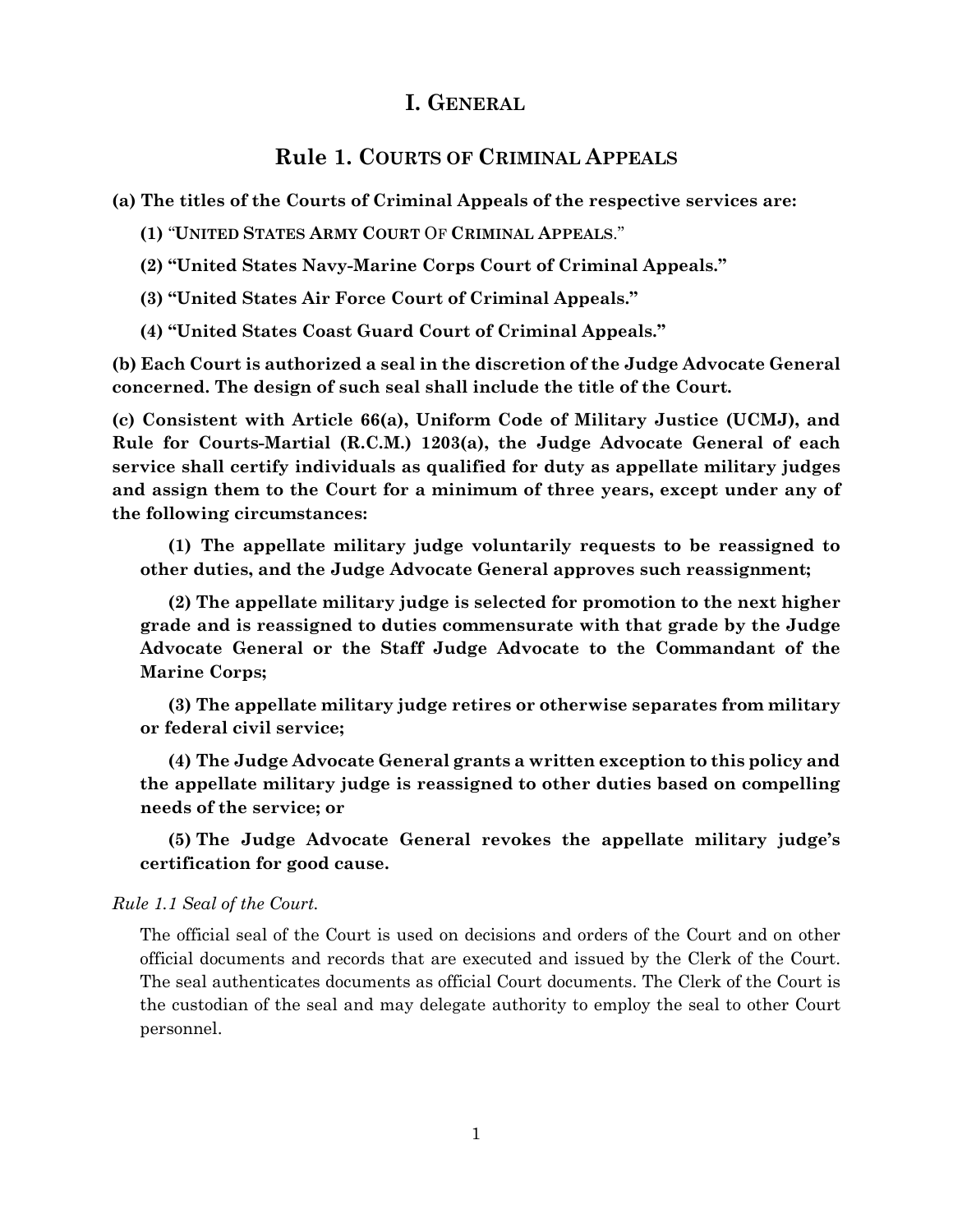#### *Rule 1.2 Chief Appellate Judge; Senior Appellate Judge; and Appellate Judges.*

(a) *Assignment to the Court.* The Judge Advocate General of the Air Force (TJAG) certifies each appellate judge of the Court and designates who shall serve as the Chief Appellate Judge or as the designated Chief Appellate Judge.

(b) *Panel Assignments.* The Chief Appellate Judge determines the number of Court panels and designates the panels on which each appellate judge will serve. The Chief Appellate Judge designates who will serve as a Senior Appellate Judge. A designated Senior Appellate Judge ordinarily presides over a designated panel of the Court and is responsible for performing the administrative duties necessary for the conduct of the panel in completing its statutory responsibilities and for maintaining official liaison between that panel and the Chief Judge.

(c) *Court Precedence.* The Chief Appellate Judge has the highest precedence on the Court. For all other appellate judges, precedence shall be based first on date of appointment as a designated Senior Appellate Judge or Appellate Judge, and then on tenure based on uninterrupted service on the Court.

(d) *Absence or Disqualification of the Chief Appellate Judge.* In the absence of the Chief Appellate Judge, the senior designated Senior Appellate Judge present for duty may perform the duties of the Chief Appellate Judge. In the absence of all designated Senior Appellate Judges, the senior appellate judge present for duty may perform the duties of the Chief Appellate Judge. In the event the Chief Appellate Judge is disqualified in a particular matter, TJAG designates an appellate judge to act as the Chief Appellate Judge in such matters.

(e) *Oath or Affirmation.* Prior to performing duties as an appellate judge, an oath or affirmation must be administered. TJAG, the Chief Appellate Judge, or the Chief Appellate Judge's representative administers the following oath or affirmation:

"I, \_\_\_\_\_\_\_\_\_\_, do solemnly (swear or affirm) that I will faithfully and impartially administer justice and, to the best of my ability and understanding, perform all the duties incumbent upon me as an appellate judge, under the Constitution of the United States and the Uniform Code of Military Justice (so help me God)."

*Rule 1.3 Clerk's Office.*

(a) *Custodian of Records*. The Clerk of the Court shall serve as custodian of the records of the Court and shall not permit any records be taken from the Court's chambers—which includes a designated area to view sealed materials—except when authorized by the Court.

(b) *Disposition of Procedural Matters*. The Clerk or designee, on behalf of the Court, may entertain and act on any motion for enlargement, motion to attach documents, motion to cite supplemental authorities, or motion to withdraw as counsel, provided such motion is not opposed and such action does not substantially affect the rights of the parties or the ultimate decision of the case. The order of the Clerk shall be deemed the order of the Court.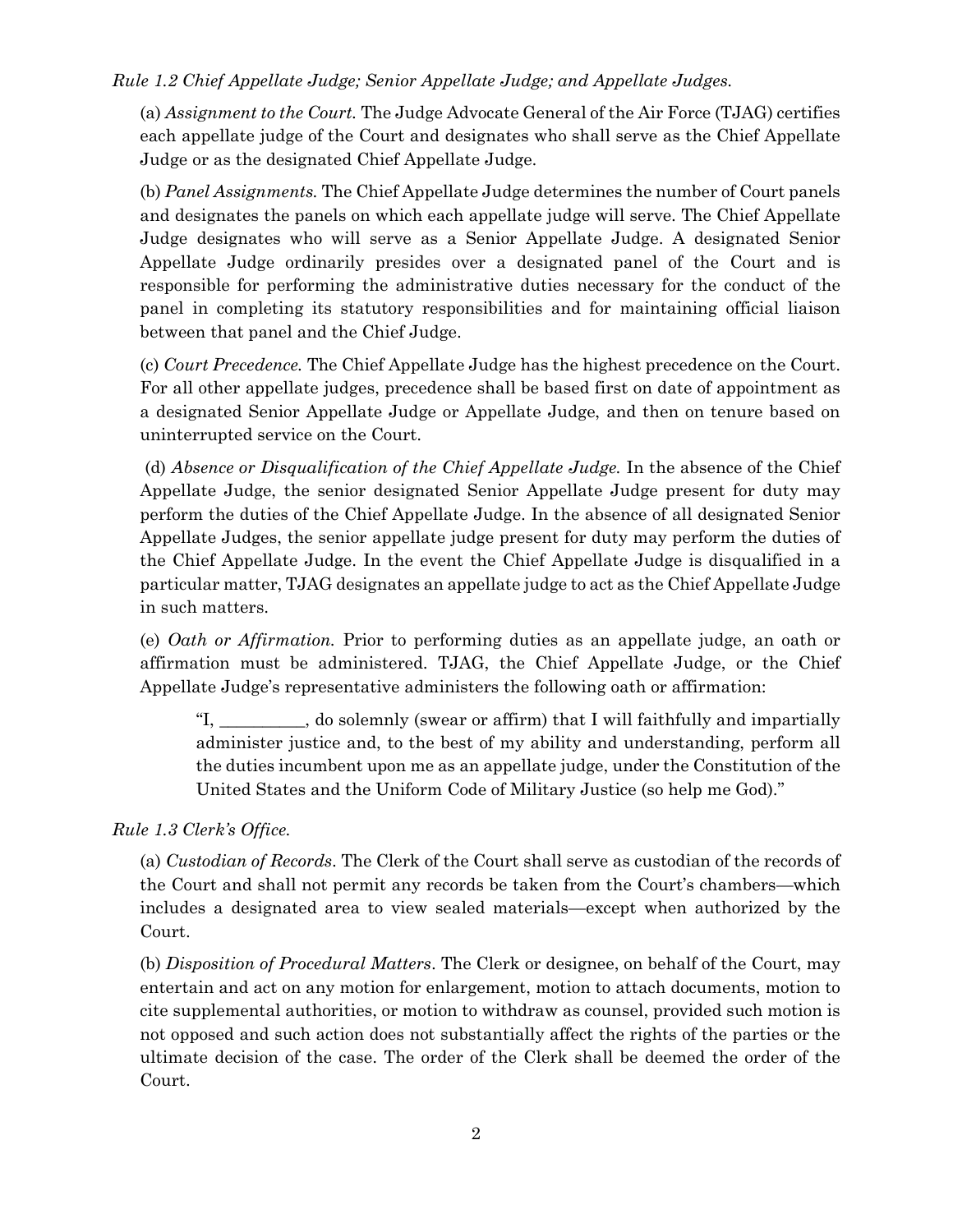*Rule 1.4 Conduct of Court Personnel.* 

Personnel of the Court shall maintain the confidentiality of the Court's proceedings and avoid improper *ex parte* communication with litigants. Court personnel shall be fair and impartial, avoiding favoritism or the appearance of favoritism toward any party concerning a matter before the Court. Court personnel are expected to conduct themselves in a professional manner at all times.

# **Rule 2. SCOPE OF RULES; TITLE**

<span id="page-6-0"></span>**(a) These rules prescribe uniform procedures for the service Courts of Criminal Appeals pursuant to Article 66(h), UCMJ. Practice before each Court must also comport with rules issued under Rule 3.**

**(b) These rules are to be known as the Joint Rules of Appellate Procedure for Courts of Criminal Appeals or "JRAP."**

#### *Rule 2.1 Scope and Application of Rules.*

The procedures contained within the Air Force Court of Criminal Appeals (AFCCA) rules apply to all persons assigned to the Court and persons having business before the Court. Questions regarding the AFCCA Rules of Practice and Procedure or requests for a general waiver of any provision of these rules shall be directed to the Clerk of the Court.

# **Rule 3. SERVICE COURT RULES**

### <span id="page-6-1"></span>**The Chief Judge of each Court may prescribe rules governing that Court's practice. These will be referred to hereinafter as "Service Court rules." Unless these rules provide otherwise, Service Court rules may not be inconsistent with these rules.**

*Rule 3.1 Administrative Matters.* 

(a) *Court Hours.* The Court's general business hours are from 0800 to 1600 hours on duty days. The Court's chambers may be closed upon direction of the Chief Appellate Judge.

(b) *Restricted Areas*. To preserve the confidentiality of Court communications, visitor access to the Court's chambers is limited to the reception area except upon invitation. Visitors, including counsel, shall not proceed beyond the reception area without first checking in with a Court staff member.

(c) *Examination of Records of Trial and Other Official Documents*.

(1) Requests by appellate counsel to examine unclassified original records of trial and other official documents that are not protected by judicial privilege shall be made by contacting the Clerk's office. Any examination will be conducted in an area designated within the Court's chambers and at no time will an original record of trial be removed from the Court's chambers by non-Court personnel.

(2) Counsel who have properly filed a notice of appearance or notice of representation per Rule 12 may move the Court to examine sealed portions of the record. The motion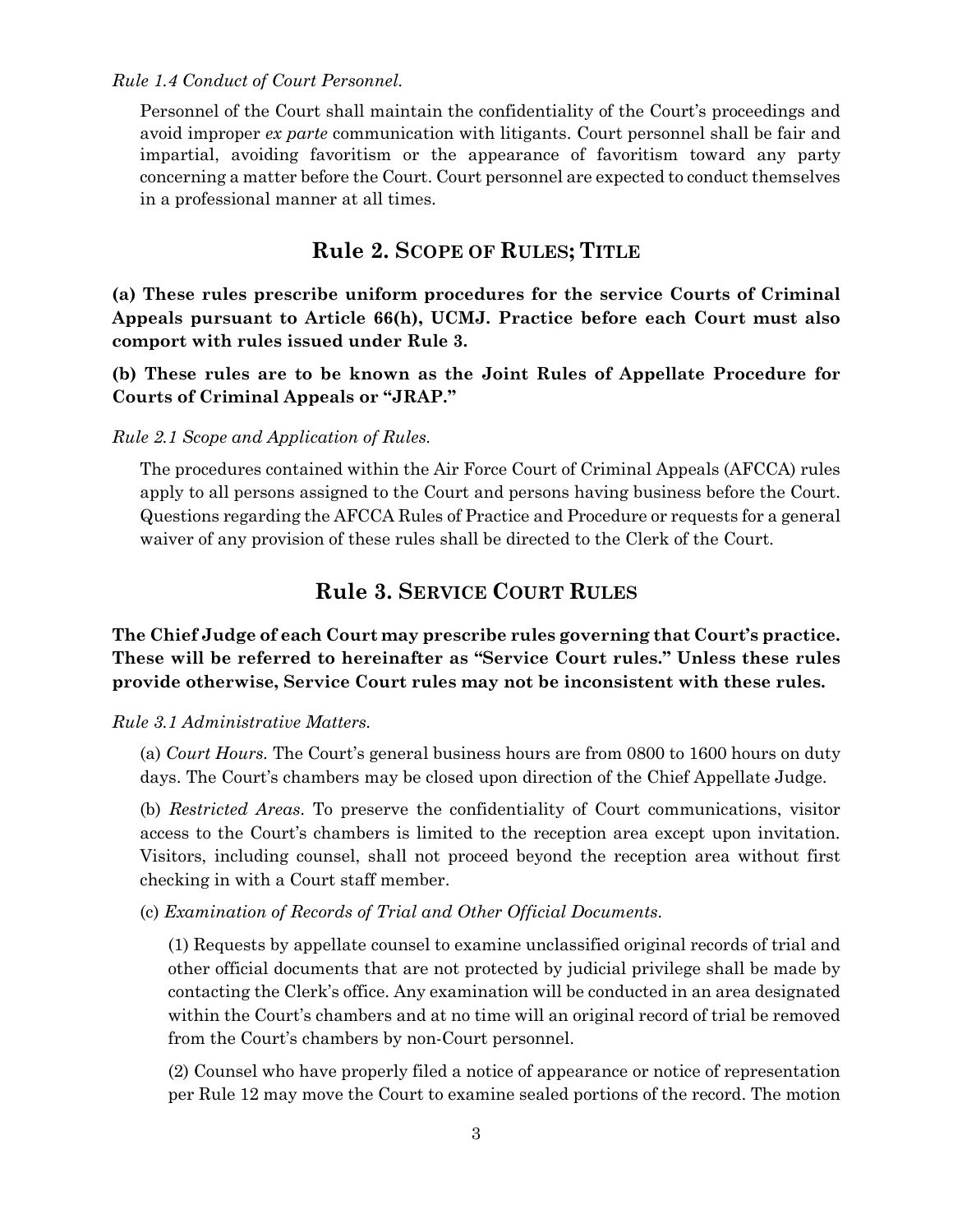must concisely identify the counsel's need for the sealed portion of the record to perform official duties as well as the specific legal authority authorizing access to that portion of the record. Counsel filing a petition on behalf of a victim must provide the Appellate Defense Division (AFLOA/JAJA) and the Government Trial and Appellate Counsel Division (AFLOA/JAJG) with a courtesy copy of the petition.

(3) In the event the Court has granted a motion to examine sealed materials in accordance with Rule 23.3(f), counsel shall examine the materials in an area designated within the Court's chambers.

(d) *Requests for Information*. All requests for information from a party or a member of the Air Force Judge Advocate General's Corps shall be referred to the Clerk of the Court. Media inquiries or other inquiries from outside the Judge Advocate General's Corps shall be forwarded to the appropriate authority for further action at the discretion of the Clerk of the Court.

(e) *Cases Pending Before Other Courts*. Appellate counsel, including those identified in Rule 12, shall promptly inform the Clerk of the Court if a case that is presently before the Court is also pending before any other court.

*Rule 3.2 The Docket.* 

(a) The Clerk of the Court or designee shall maintain: (1) a regular case docket for cases referred to the Court by TJAG under Articles 66 and 69, UCMJ, and cases returned to the Court under Article 67(e), UCMJ; (2) a miscellaneous case docket for petitions for new trial under Article 73, UCMJ, petitions for extraordinary relief, appeals brought by the United States under Article 62, UCMJ, and other matters not covered in the regular case docket; and (3) an oral argument docket.

(b) *ACM Number*. The Appellate Records Branch of AFLOA/JAJM shall assign the appropriate ACM number to all original records of trial docketed with the Court on the regular case docket. All pleadings or documents filed in a specific case shall bear the assigned ACM number.

(c) *Miscellaneous Docket Number*. The Clerk of the Court shall assign a miscellaneous docket number in all other cases once the initial pleading is accepted. All pleadings or documents filed in a specific case shall bear the assigned miscellaneous docket number.

(d) *Notice of Docketing.* AFLOA/JAJM shall notify the Court, AFLOA/JAJA, and AFLOA/JAJG of the receipt and docketing of cases on the regular docket as well as the applicable ACM number. The Clerk of the Court shall notify AFLOA/JAJM, AFLOA/JAJA, AFLOA/JAJG, and the Trial Defense Division (AFLOA/JAJD), when applicable, of receipt and docketing of cases on the miscellaneous docket. AFLOA/JAJM shall notify the Court, AFLOA/JAJA, and AFLOA/JAJG when any previously docketed case is returned to the Court. In matters in which a counsel representing a victim of an offense has filed a notice of appearance in accordance with Rule 12 or has been granted leave to file as amicus under Rule 22, that victim's counsel shall be similarly notified of re-docketing. Receipt of notice of docketing or re-docketing shall trigger the time limits set forth in Rule 18.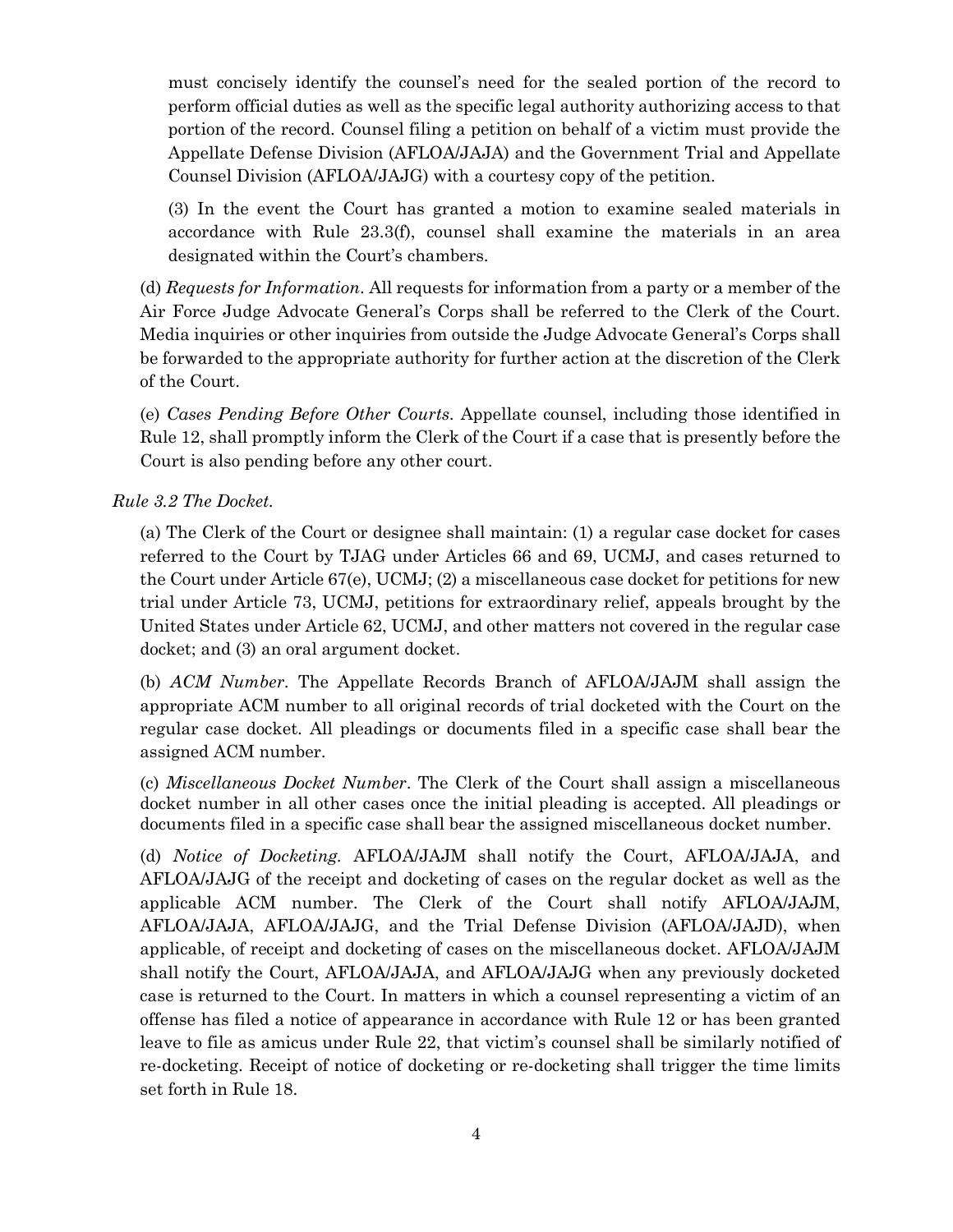(e) *No Counsel Cases*. For cases in which an appellant has elected no appellate counsel representation via Air Force Form 304, *Request for Appellate Defense Counsel*, a notice of docketing will be mailed to the appellant's last known address included in the record of trial. The appellant shall have 60 days from the date of notice of docketing to file in accordance with Rule 18. The case will be reviewed on its merits in accordance with Rule 18.1 if no filing is received within 60 days.

(f) *Pleadings*. All pleadings and documents filed, and any action by the Court relative to a case, shall be entered in the appropriate docket. Entries in each docket shall show the date, the nature of each pleading or document filed, and the substance of any action by the Court.

(g) *Decision of the Court*. The Clerk of the Court or designee shall prepare, certify, date, and release the filing decision of the Court. On the date a decision is released, the Clerk of the Court or designee shall distribute to TJAG and the parties an electronic copy of the decision as applicable.

*Rule 3.3 Cases Involving Classified Material, Controlled Material, or Contraband.* 

(a) *Classified Material.* The Clerk of the Court shall coordinate with the appropriate AFLOA security manager to ensure classified information is properly stored and protected. Classified material will be stored by the appropriate Security Manager in a designated secured area within AFLOA.

(b) *Controlled Material and Contraband*. The Clerk of the Court is responsible for the proper storage and protection of controlled material and contraband within the Court's chambers.

(c) *Security Clearances*. The appropriate AFLOA Security Manager shall facilitate the obtaining of security clearances for Court personnel as necessary.

# **Rule 4. EFFECTIVE DATE**

<span id="page-8-0"></span>**These rules shall apply to any case docketed with the Court on or after 1 January 2019 and shall not be construed to diminish the substantive rights of any party to a court-martial referred to trial prior to that date.** 

# **Rule 5. JURISDICTION**

<span id="page-8-1"></span>**(a)** *Effect of Rules on Jurisdiction***. While this Rule provides a synopsis, nothing in these rules shall be construed to extend or limit the jurisdiction of the Courts of Criminal Appeals.**

**(b) The jurisdiction of the Court is as follows:**

**(1)** *Automatic Review.* **Pursuant to Article 66, UCMJ, courts-martial in which the sentence as entered in the judgment under Article 60c, UCMJ, includes:**

**(A) death;**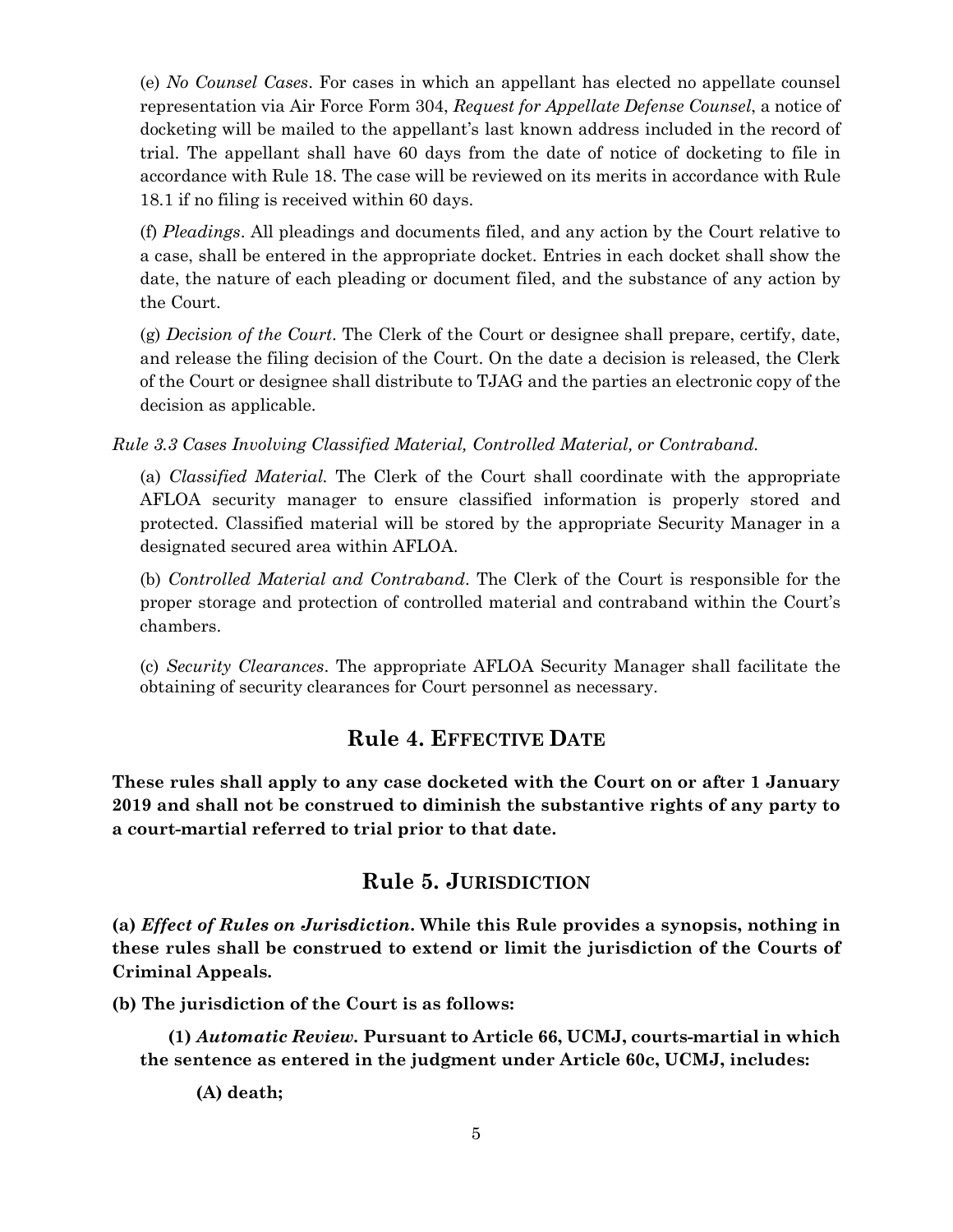**(B) dismissal of a commissioned officer, cadet, or midshipman, dishonorable or bad-conduct discharge; or** 

**(C) confinement for two years or more.**

**(2)** *Appeal by the Accused.* **Pursuant to Article 66, UCMJ, in cases not subject to automatic review under paragraph (1), upon timely appeal by the accused, courts-martial in which:**

**(A) the sentence as entered in the judgment under Article 60c, UCMJ, includes confinement for more than six months;**

**(B) the United States previously filed an appeal under Article 62, UCMJ; or**

**(C) the Judge Advocate General has sent the case to the Court for review of the sentence under Article 56(d), UCMJ.**

**(3)** *Application by the Accused.* **Pursuant to Article 66, UCMJ, cases in which the Judge Advocate General has taken action and the Court has granted an accused's timely application for review under Article 69(d)(1)(B), UCMJ.**

**(4)** *Review by Order of the Judge Advocate General***. Courts-martial in which:**

**(A) there has been a finding of guilty and a sentence that is not reviewed under Article 66, UCMJ;** 

**(B) the Judge Advocate General has taken action under Article 69, UCMJ; and**

**(C) the Judge Advocate General orders the case sent to the Court for review pursuant to Article 69(d), UCMJ.** 

**(5)** *Appeal by the United States under Article 62, UCMJ***. In all general or special courts-martial or pretrial proceedings under Article 30a, UCMJ, cases in which the United States, after providing timely written notice, appeals in accordance with R.C.M. 908:**

**(A) an order or ruling of the military judge that terminates the proceedings with respect to a charge or specification;** 

**(B) an order or ruling that excludes evidence that is substantial proof of a fact material in the proceeding;**

**(C) an order or ruling that directs the disclosure of classified information;** 

**(D) an order or ruling that imposes sanctions for nondisclosure of classified information;**

**(E) a refusal of the military judge to issue or enforce a protective order sought by the United States to prevent disclosure of classified information;**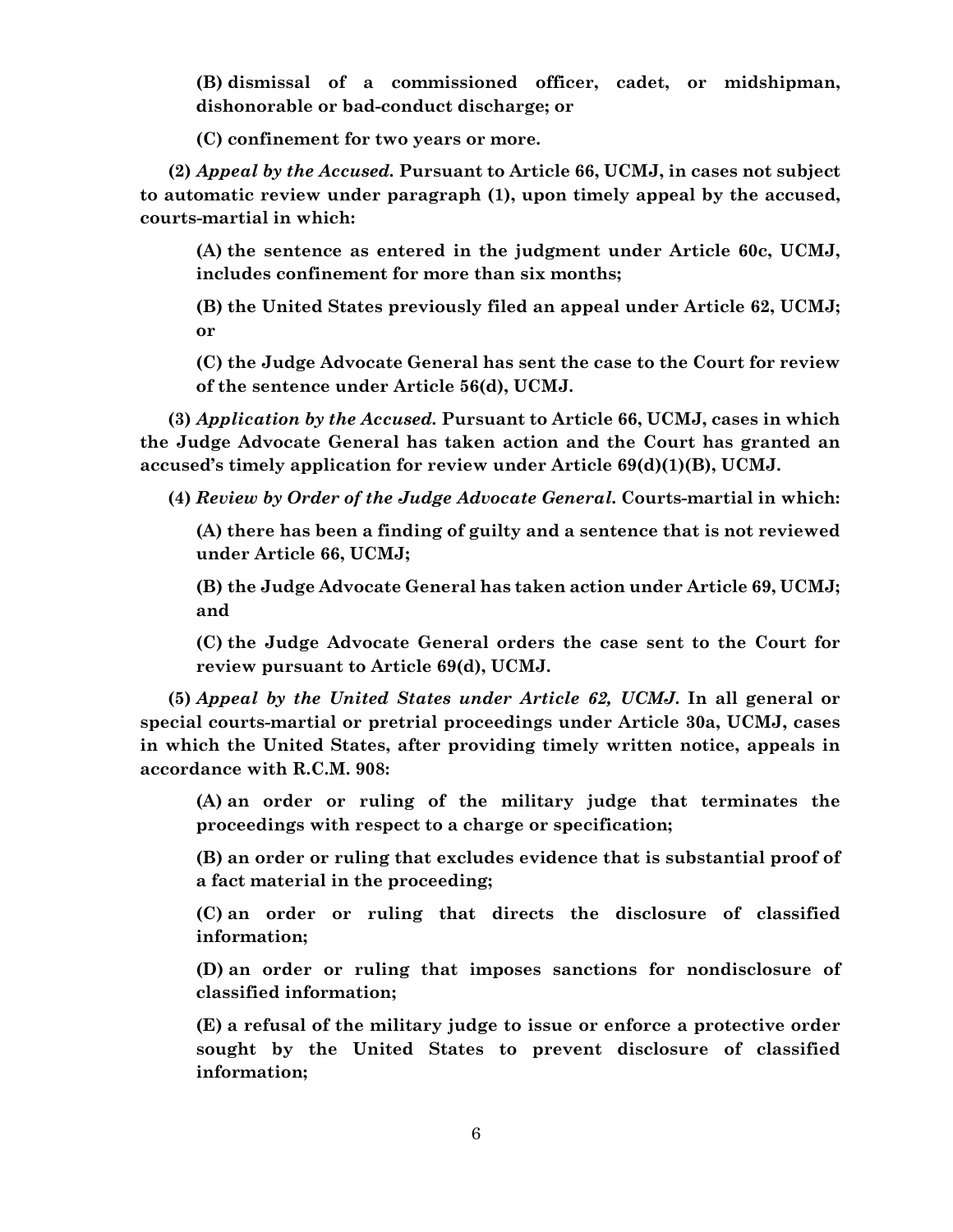**(F) an order or ruling of the military judge entering a finding of not guilty with respect to a charge or specification following the return of a finding of guilty by the members; or**

**(G) a ruling or order of a military magistrate in the same manner as had the ruling or order been made by a military judge, except that the issue shall first be presented to the military judge who designated the military magistrate or to a military judge detailed to hear the issue.**

**(6)** *Petition for a New Trial***. Petitions for a new trial in cases of trial by courtmartial that are referred to the Court by the Judge Advocate General under Article 73, UCMJ.**

**(7)** *Sentence Appeal by the United States.* **Sentences of a court-martial in which the Judge Advocate General has approved timely appeal by the United States under Article 56(d), UCMJ.**

**(8)** *Review of Punishment for Contempt***. Punishments for contempt imposed by a military judge or military magistrate under Article 48, UCMJ.** 

**(9)** *Extraordinary Writs.* **The Court may, in its discretion, entertain petitions for extraordinary relief including, but not limited to, writs of** *mandamus***, prohibition,** *habeas corpus***, and error** *coram nobis***. The Court shall, to the extent practicable, give priority to the consideration of writs of** *mandamus* **filed by crime victims under Article 6b, UCMJ.**

**(c)** *Waiver and Withdrawal.* **In all courts-martial other than those that include a sentence of death, the Court shall not have jurisdiction to hear an appeal in which appellate review was properly waived or withdrawn. The Court shall have jurisdiction to determine the threshold issue of whether the appeal was properly waived or withdrawn pursuant to Rule 16.** 

#### *Rule 5.1 Continuing Jurisdiction.*

The Court retains jurisdiction over cases initially reviewed under Article 66, UCMJ, that are remanded for further proceedings or other corrective action, notwithstanding any subsequent reduction of the sentence below the level triggering review pursuant to Article 66, UCMJ.

# **Rule 6. COMPOSITION OF THE RECORD ON APPEAL**

<span id="page-10-0"></span>**(a) Except as provided by subsection (b) below, in any case referred to the Court for review, the record shall be as follows:**

**(1) In any case which is reviewed under Rule 5(b)(1) or (2), the record shall be the contents described in R.C.M. 1112(b) and as certified under R.C.M. 1112(c).**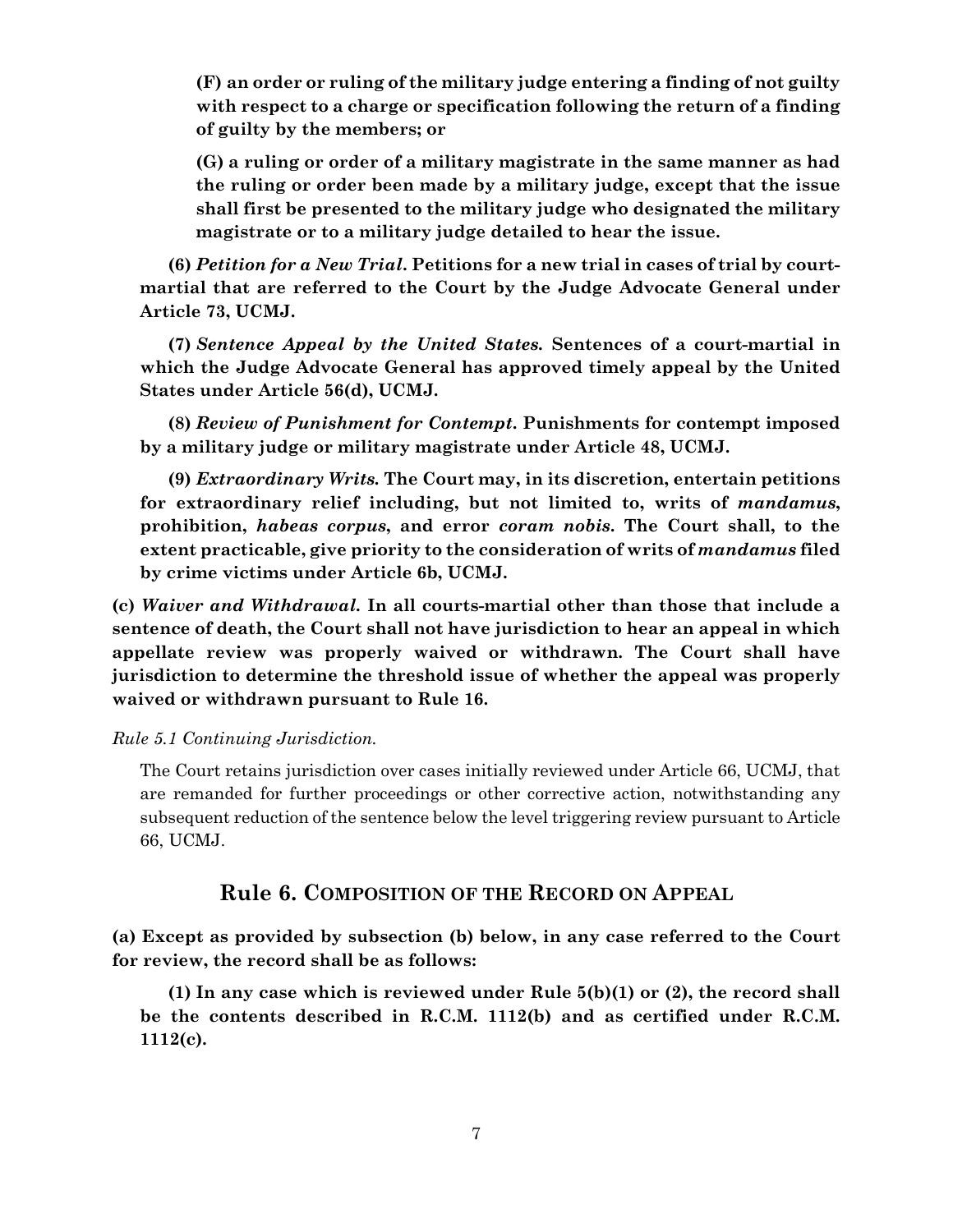**(2) In any case reviewed under Rule 5(b)(3) or (4), the record shall be the contents described in R.C.M. 1112(b) and as certified under R.C.M. 1112(c) as well as any action of the Judge Advocate General in the case.**

**(3) In any case in which the United States filed an appeal under Rule 5(b)(5), the record shall be that described in R.C.M. 908(b)(5).** 

**(4) In any case in which the accused files a petition for a new trial under Rule 5(b)(6), the record shall be those portions of the record as described in R.C.M. 1112(b) that the parties submit as necessary for the Court's review as well as any new matter submitted under subsection (c) of this rule.** 

**(5) In any case in which the United States filed an appeal under Rule 5(b)(7), the record shall be that described in R.C.M. 1117.** 

**(6) In any case in which a punishment for contempt is reviewed under Rule 5(b)(8), the record shall be the contents described in R.C.M. 1112(b) of both the court-martial and the contempt proceeding that the parties determine are necessary for the Court's review.**

**(7) In the case of a petition for extraordinary relief, the record shall be as described in Rule 19(b)(3).** 

**(8) In any case in which the record of trial was created and authenticated under R.C.M. 1104(a) of the 2016 edition of the Manual for Courts-Martial, the record of trial shall be the contents described in R.C.M. 1103(b)(2).** 

**(b) In any case reviewed by the Court, the Court may consider matters not contained in the record of trial, as defined in Rule 6(a), if authorized by law to consider such matter, and:**

**(1) By agreement or stipulation of the parties;**

**(2) Upon taking judicial notice;** 

**(3) When, upon motion filed in compliance with Rule 23, the Court determines the matters are relevant and necessary to determine an issue before it; or**

**(4) When, upon its own motion, the Court determines that it is necessary to consider matter contained outside the record. Prior to considering matter under this paragraph the Court shall provide the parties notice and an opportunity to object.** 

**(c)** *Correction of the Record.* **Any party may move the Court to correct any substantial error in the record of trial, to include correcting a transcription of a court-martial proceeding that is attached to the record of trial. When necessary, the Court may order an Article 66(f) proceeding to resolve questions regarding the correctness of the record of trial.**

*Rule 6.1 Certificates of Correction.*

(a) When the Court orders that a Certificate of Correction be produced in a particular case, the record of trial will be returned to AFLOA/JAJM, then returned to the convening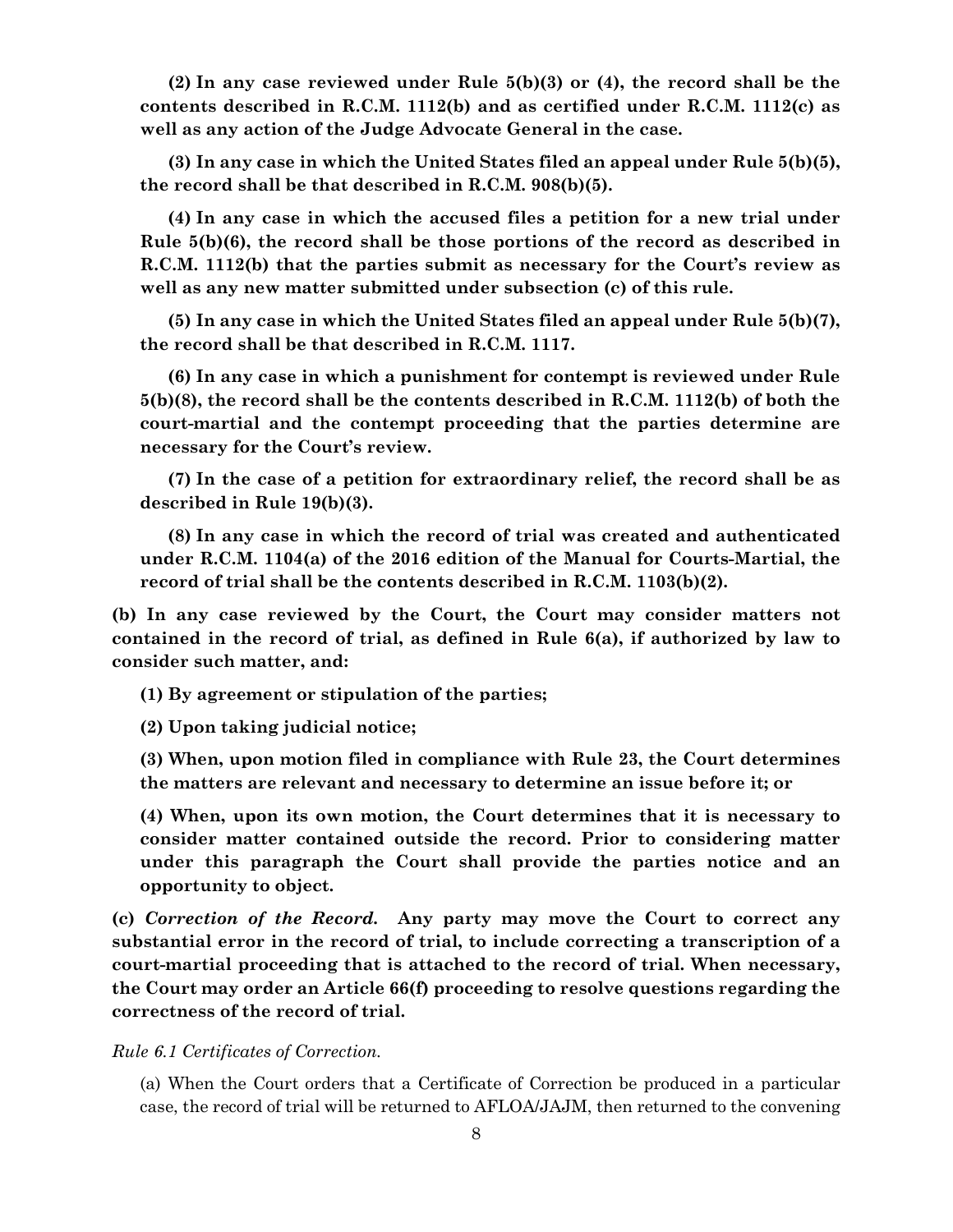authority for action consistent with the appropriate Rule for Courts-Martial in effect at the time of referral (R.C.M. 1104(d), *Manual for Courts-Martial, United States* (2016 ed.) (2016 *MCM*) for cases referred before 1 January 2019, and R.C.M. 1112(d), *Manual for Courts-Martial, United States* (2019 ed.) (2019 *MCM*) for cases referred on or after 1 January 2019).

(b) Once a Certificate of Correction is produced by the military judge, the Certificate and original record of trial will be returned to AFLOA/JAJM. AFLOA/JAJM will re-docket the case and deliver the Certificate to AFLOA/JAJG. AFLOA/JAJG will then submit the Certificate of Correction and any other accompanying documentation to the Court via a Motion to Attach. *See* Rule 23.3(b).

# **RULE 7. QUORUM**

<span id="page-12-0"></span>**(a) When sitting in panel, a majority of the judges assigned to that panel shall constitute a quorum. When sitting** *en banc***, a majority of the judges in regular active service with the Court shall constitute a quorum.**

**(b) The concurrence of a majority of such judges, whether present and voting or voting telephonically or electronically, shall be required for a final resolution of any matter before the panel or Court** *en banc***, subject to subsections (c), (d), and (e).** 

**(c) Unless defined differently pursuant to Rule 7(d), a judge assigned to the Court shall be deemed to be in regular active service for the purposes of these rules if: (1) in the active component of the armed forces; (2) in the reserve component of the armed forces and serving on active duty with the Court for a period of more than 30 consecutive days; or (3) a civilian judge who is a full-time employee of the agency from which appointed. Also, when a reserve component military judge who does not meet the above criteria is duly assigned to a matter, that judge shall be deemed to be in regular active service with respect to that matter.**

**(d) Irrespective of Rule 3, each service may establish its own definition of "regular active service" in its Service Court rules even if inconsistent with Rule 7(c).**

**(e) Notwithstanding Rule 7(b), a judge on the panel or Court considering a matter may, acting alone, issue all necessary orders, to include temporary orders or stays, provided the orders do not finally dispose of a petition, appeal, or case. A Court may delegate to its Clerk of the Court or other designated staff the authority to act on motions regarding procedural matters.** 

# *Rule 7.1 En Banc.*

The Court as a whole shall include all appellate military judges who are deemed to be in regular active status as defined in Rule 7(c) above and are not recused or disqualified at the time that the matter is before the Court.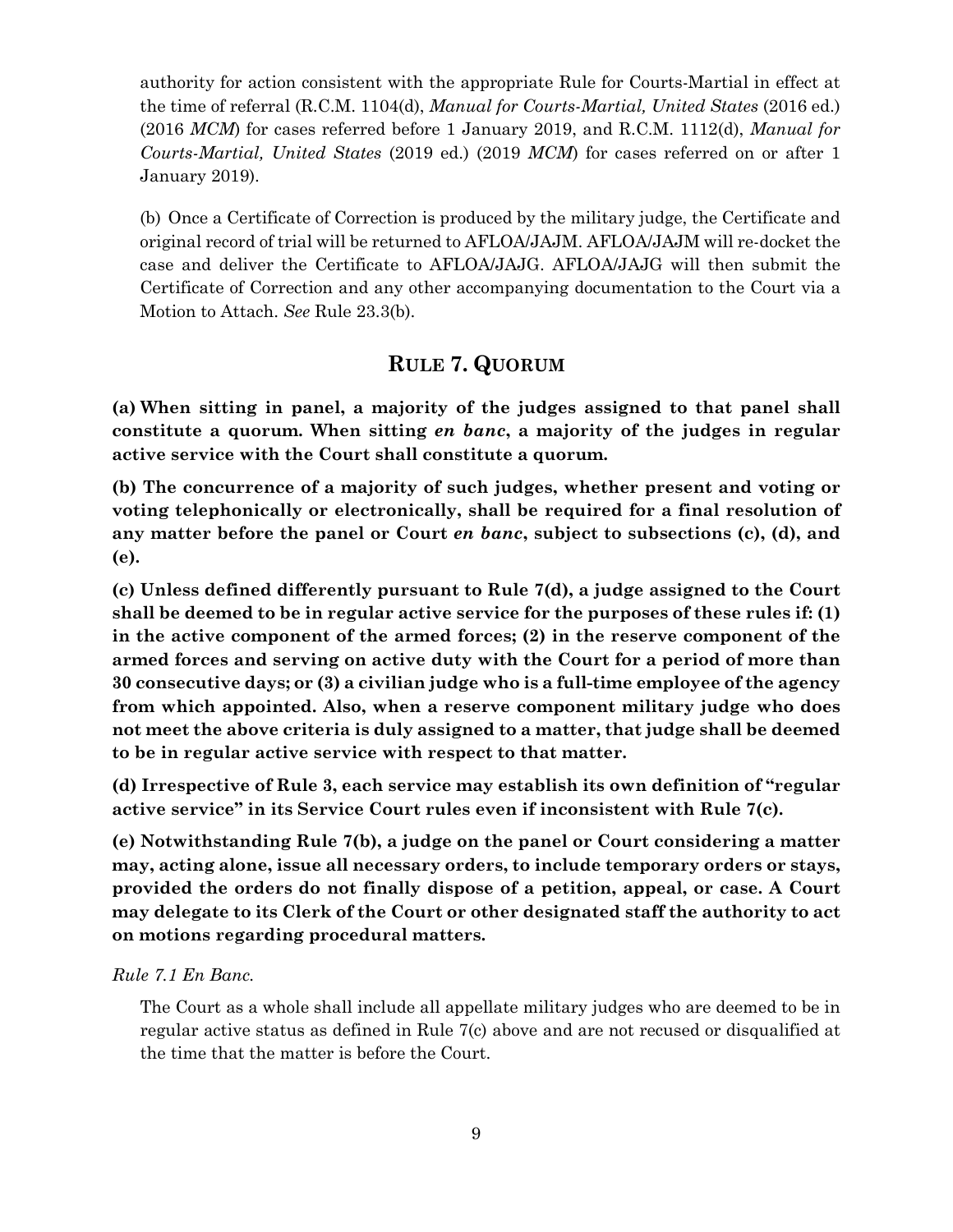# **RULE 8. AMENDMENTS**

<span id="page-13-0"></span>**Proposed amendments to these rules may be submitted to the Chief Judge of any Court named in Rule 1 or to any Judge Advocate General. Before acting on any proposed amendment not received from the Chief Judges, the Judge Advocates General shall refer the proposal to the Chief Judges for comment. The Chief Judges shall confer on any proposed amendments and shall report to the Judge Advocates General as to the suitability of the proposals and their impact on the operation of the courts and military justice.**

#### *Rule 8.1 Questions and Suggested Amendments.*

<span id="page-13-1"></span>Questions regarding the AFCCA Rules of Practice and Procedure shall be addressed to the Clerk of the Court. Suggested amendments to these rules shall be forwarded to the Chief Appellate Judge via the Clerk of the Court.

# **II. ATTORNEYS**

# **RULE 9. QUALIFICATION OF COUNSEL**

<span id="page-13-2"></span>**(a)** *All Counsel***. Counsel in any case before the Court shall be a member in good standing of the bar of a federal court or the highest court of a state, territory, commonwealth, or possession of the United States.**

**(b)** *Military Counsel***. Assigned military appellate counsel shall, in addition, be certified and detailed in accordance with Article 27(b) and, as applicable, Article 70(a), UCMJ.**

**(c)** *Admission***. Each Court may admit counsel to appear before it. Otherwise, upon entering an appearance, counsel shall be deemed admitted** *pro hac vice***, subject to filing a certificate setting forth required qualifications if directed by the Court.** 

**(d)** *Suspension***. No counsel may appear in any proceeding before the Court while suspended from practice by the Judge Advocate General of the service concerned.**

*Rule 9.1 Qualification of Counsel.* 

No attorney shall practice before this Court unless admitted to practice before this Court or appearing *pro hac vice* or as *amicus curiae* by leave of the Court.

*Rule 9.2 Admission to Practice Before the Court.* 

(a) *Application Procedure.* Each applicant shall file with the Clerk of the Court the *Application for Admission to Practice*, together with a certificate from the Clerk of the Court or other appropriate officer of a court specified in Rule 9(a) that states that the applicant is a member of an approved Bar in good standing. The certificate of good standing must be an original and must be dated within one year of the date of the application. The *Application for Admission to Practice* is located in Appendix E to these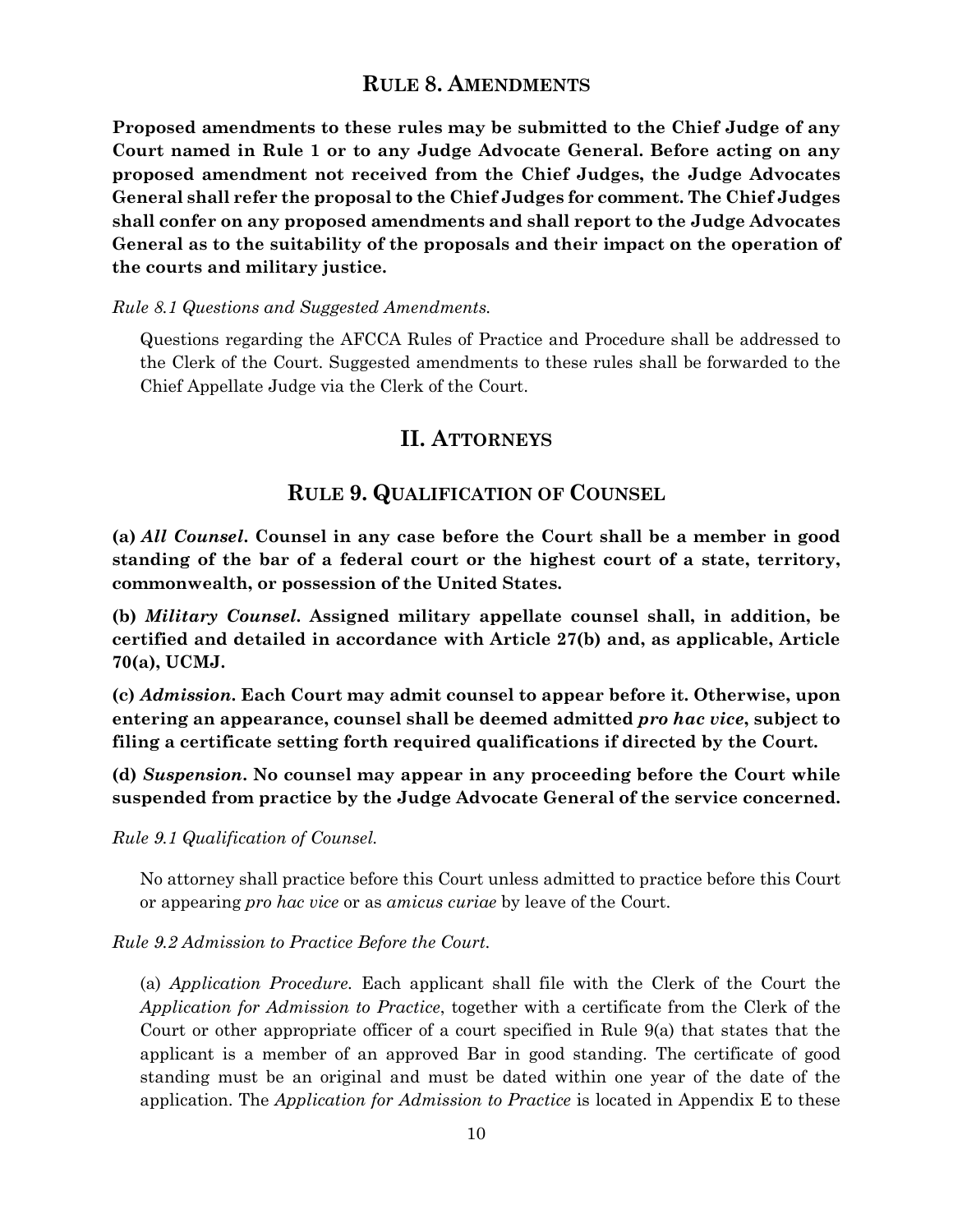rules and may also be obtained from the Clerk of the Court or downloaded from the Court's website. Upon leave of the Court, attorneys qualified and certified by TJAG pursuant to Article 26(b) and 27(b), UCMJ, may be admitted without application.

(b) *Admission by Oath or Affirmation.* If the documents submitted demonstrate the applicant possesses the necessary qualifications, the Clerk shall so notify the applicant, who may be admitted without appearing in Court by subscribing a written oath or affirmation. Applicants may be admitted in open court on oral motion by an attorney admitted to practice before this Court. After the applicant takes the oath, the Clerk shall issue a certificate of admission to the applicant.

(c) *Motion for Admission.* An attorney shall move for admission of an applicant by stating:

"May it please the Court, I am (Name), a member in good standing of the Bar of this Court. I move the admission of (Name of Applicant), a member of the Bar of (the highest court of the State/Commonwealth of (Name), (the United States District Court of). I have examined (his/her/their) credentials on file in the office of the Clerk, and I am satisfied that (he/she has) (they have) the qualifications for membership in the Bar of this Court."

(d) *Oath of Admission.* Prior to admission, each applicant shall take the oath below. The Chief Judge, presiding Senior Judge, or Clerk of the Court shall administer the oath to applicants seeking admission in open court. All others must subscribe the oath or affirmation.

"I, (name of applicant), do solemnly (swear) (affirm) that I will support the Constitution of the United States, and that I will conduct myself as an attorney and counselor of this Court uprightly and according to law, (so help me, God)."

(e) *Judge Advocate Staff Officer Course* (JASOC)*.* Where the applicant is a current JASOC student at the United States Air Force Judge Advocate General's School (AFJAGS), an AFJAGS representative will verify that the applicant possesses an original certificate of good standing from an approved Bar. The certificate of good standing must be dated within one year of the date of application. An AFJAGS representative will forward all completed *Applications for Admission to Practice* to the Court. See Appendix E.

# **RULE 10. CONDUCT OF COUNSEL**

<span id="page-14-0"></span>**The conduct of counsel appearing before the Court shall be in accordance with rules of conduct prescribed pursuant to R.C.M. 109 by the Judge Advocate General of the service concerned. The Court, however, retains its authority to regulate counsel appearing before it, including the power to remove counsel from a particular case for misconduct in relation to that case or to punish counsel for contempt in accordance with Article 48, UCMJ, and Rule 28. Conduct deemed by the Court to warrant consideration of suspension from practice or other professional discipline shall be reported by the Court to the Judge Advocate General concerned.**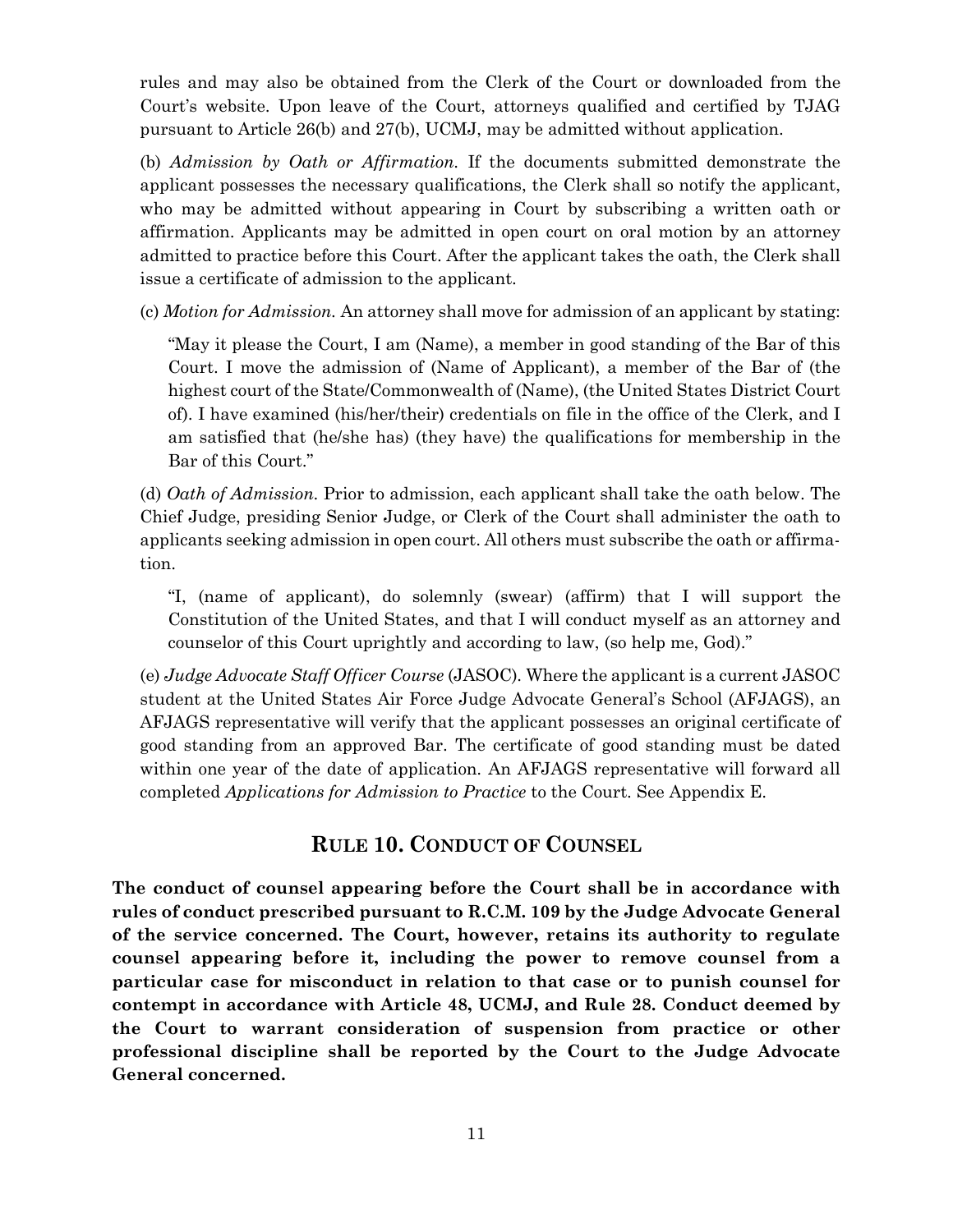#### *Rule 10.1 Conduct of Counsel.*

In addition to rules applicable in the respective jurisdictions of counsel appearing before the Court, the professional conduct of such counsel is governed by the current Manual for Courts-Martial, Rule 10 of this Court's rules, the United States Air Force Rules of Professional Conduct (AFRPC), the Air Force Standards for Civility in Professional Conduct, Air Force Standards for Criminal Justice, and the Model Rules of Professional Conduct of the American Bar Association to the extent they are consistent with the aforementioned Air Force rules and standards.

#### *Rule 10.2 Reporting Requirements.*

Any member of the Bar of this Court who is subjected to discipline that results in disbarment, suspension, or other loss of good standing in the Bar of any court of the United States or the District of Columbia, or by a court of any state, territory, commonwealth, or possession of the United States, shall notify the Clerk of the Court within 10 business days of such action. Likewise, any member of the Bar who is suspended from practice in courts-martial or another service court of criminal appeals or whose certification pursuant to Article 27(b), UCMJ, is withdrawn for cause shall notify the Clerk of the Court within 10 business days of such action.

#### *Rule 10.3 Professional Misconduct.*

(a) In addition to other actions that may be taken by the Court, allegations of professional misconduct, as defined by Rule 8.4 of the AFRPC, shall be referred to the appropriate professional authority in accordance with Rule 8.3 of the AFRPC. For attorneys assigned to either AFLOA/JAJG or AFLOA/JAJA, the appropriate professional authority is the AFLOA Commander.

(b) If it appears that an attorney admitted to practice before this Court has engaged in conduct unbecoming a member of the Bar, has persistently or deliberately failed to comply with these rules or any other rule or order of the Court, or has engaged in misconduct as defined by Rule 8.4 of the AFRPC, the Court may enter an order affording the attorney an opportunity to show cause why the matter should not be referred to the appropriate professional authority.

#### **RULE 11. ASSIGNMENT OF COUNSEL**

<span id="page-15-0"></span>**(a) Upon receipt of a notice that an appeal pursuant to Article 48, 56(d), 62, 66, 69(d), or 73, UCMJ, has been docketed with the Court, the appropriate Judge Advocate General or his designee shall, unless already done, designate appellate military counsel to represent the parties and, as appropriate, victims as defined by Article 6b, UCMJ. In a case involving a petition for extraordinary relief when the United States is represented by counsel or when an accused has been denominated as the real party in interest by a filing party or by the Court, the Judge Advocate General or his designee shall also designate appellate military counsel to represent such accused. Nothing in this Rule creates a right to counsel beyond that required by regulation or law.**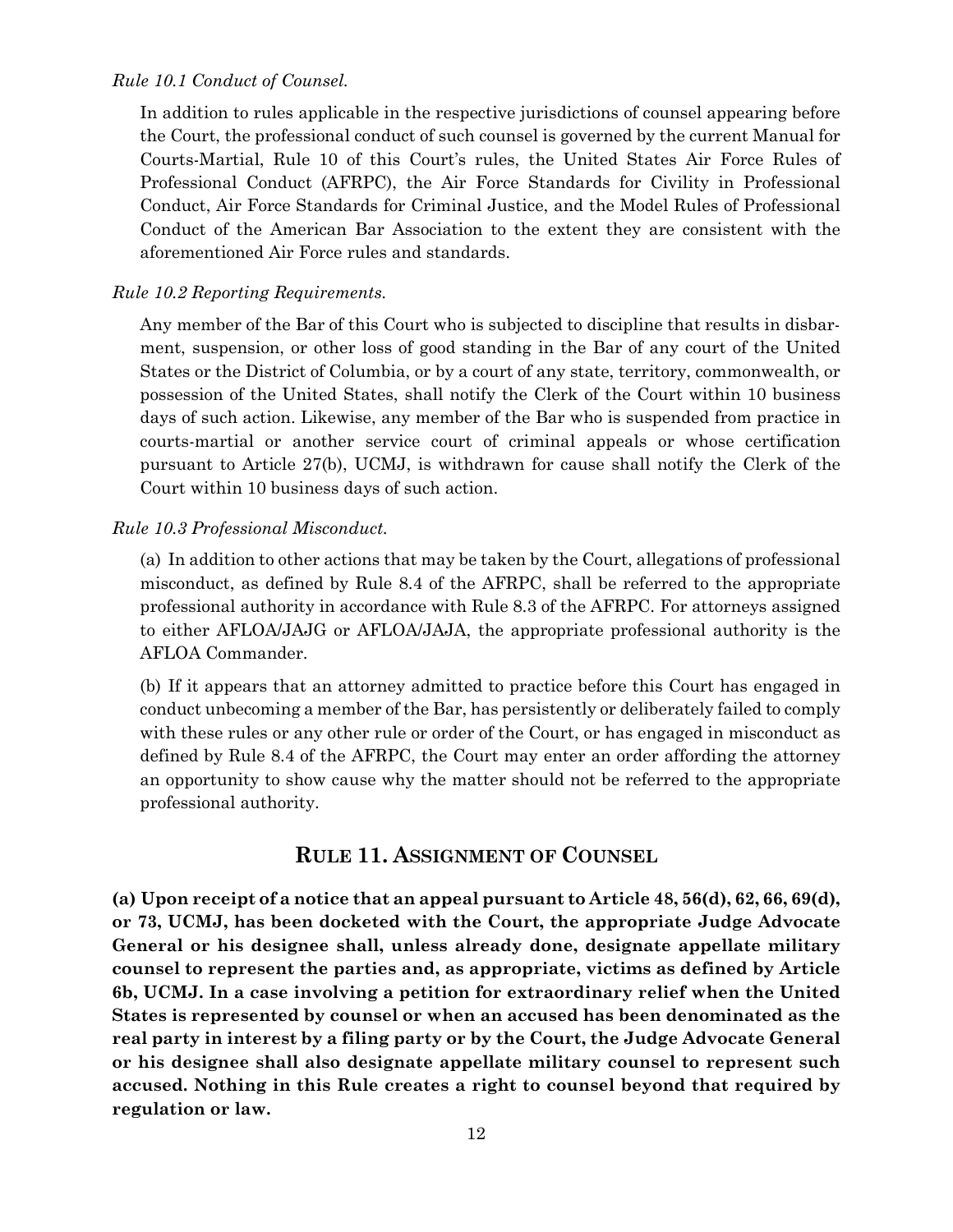**(b) When civilian counsel represents an accused before the Court, the Court will notify counsel when the record of trial is received. If both civilian and assigned appellate defense counsel represent the accused, the Court will regard civilian counsel as primary counsel unless notified otherwise. Ordinarily, civilian counsel will use the accused's copy of the record. Unless otherwise prohibited by the Court, civilian counsel may reproduce, at no expense to the government, appellate defense counsel's copy of the record.**

#### *Rule 11.1 Designation of Appellate Counsel.*

(a) *Determination of Counsel Representation.* Upon docketing of a case before this Court, a Court paralegal shall review each record of trial to determine if the appellant has requested representation by appellate counsel. If the paralegal is unable to discern this from the record of trial, the Court shall return the record to the Appellate Records Branch of AFLOA/JAJM to obtain the AF Form 304, *Request for Appellate Defense Counsel*. In any case that has been remanded to a convening or supervisory authority for further proceedings, an appellant's prior request for appellate defense counsel remains effective in subsequent appellate proceedings before this Court unless the appellant affirmatively withdraws the request in writing.

(b) *Waiver of Appellate Counsel.* If the appellant has specificallywaived the right to be represented by counsel before the Court, the appellant may proceed *pro se*. In such a case, the record of trial will be forwarded directly to the Court. The Court may thereafter notify TJAG or designee of any subsequent request for counsel submitted by the appellant.

#### *Rule 11.2 Retention of Civilian Counsel.*

In any case where the appellant has specifically requested named civilian counsel, AFLOA/JAJA will communicate with civilian counsel to coordinate representation of the appellant and ensure civilian counsel's proper appearance before the Court. All counsel must be familiar with these rules.

# <span id="page-16-0"></span>**RULE 12. NOTICE OF APPEARANCE AND WITHDRAWAL OF COUNSEL**

**(a) Military and civilian appellate counsel shall file a written notice of appearance with the Court. The filing of any pleading relative to a case which contains the signature of counsel pursuant to Rule 14 constitutes notice of appearance of such counsel.**

**(b) Leave to withdraw by any counsel who has entered an appearance under subsection (a) must be requested by motion in accordance with Rule 23. A motion by an appellate defense counsel must indicate whether the accused consents or objects to the withdrawal, the reasons for the withdrawal, and the provisions that have been made for continued representation of the accused. A copy of a motion filed by an appellate defense counsel shall be delivered or mailed to the accused by the moving counsel.**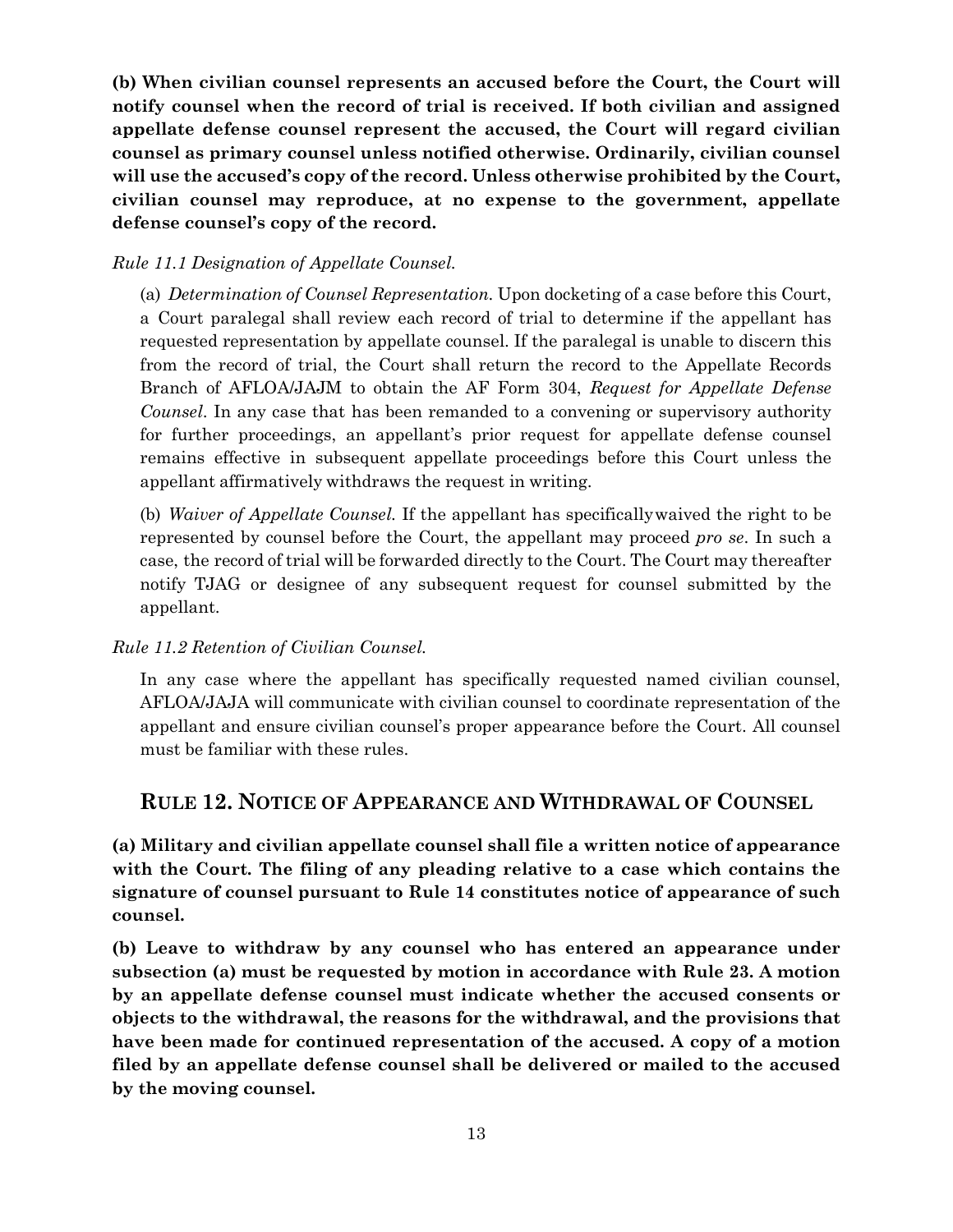#### *Rule 12.1 Representation by Non-Federal Civilian Counsel.*

Within 15 business days of retention by the appellant or a real party in interest, nonfederal civilian counsel shall submit to this Court a notice of appearance. This requirement remains in place despite the general rule that the filing of any pleading relative to a case which contains the signature of counsel constitutes notice of appearance of such counsel.

#### *Rule 12.2 Victim Representation.*

Within 15 business days of detailing or retention, any counsel representing a victim shall submit to this Court a *Notice of Representation*. Counsel must be formally admitted to the Bar of this Court prior to filing a notice of representation.

#### *Rule 12.3 Counsel Appearing Pro Hac Vice.*

All attorneys appearing *pro hac vice* shall file a certificate of good standing from a qualified Bar and a sworn affidavit stating that the attorney has never been disbarred or suspended from the practice of law and is not currently under investigation or pending disciplinary action. Counsel must be formally admitted to the Bar of this Court prior to making an oral argument to the Court.

#### *Rule 12.4 Withdrawal of Appellate Defense Counsel.*

Any appellate defense counsel who has requested leave to withdraw in accordance with Rule 12(b) must also: (1) identify by name the successor appellate defense counsel and (2) affirm that a thorough turnover of the record between counsel has been completed. Additionally, the successor appellate defense counsel must submit to this Court a notice of appearance in accordance with this rule within 10 days of retention by the appellant.

# **III. PRACTICE BEFORE THE COURT**

# **Rule 13. FILING AND SERVICE**

<span id="page-17-1"></span><span id="page-17-0"></span>**(a) A notice of appearance, pleading, or other paper required or permitted to be filed with the Court must be filed with the Clerk of that Court in such place and manner as may be required by Service Court rules.**

**(b) At or before the filing of any pleading or other paper relative to a case, a copy thereof shall be served on all counsel of record, including** *amicus curiae* **counsel.**

**(c) Service by electronic means is complete upon transmission. If transmitted by mail or by other non-electronic means, service is complete upon receipt.**

*Rule 13.1 Definition of Filing.* 

Under these Rules, the term "filings" includes any pleading or other paper relative to a case and any attachment or appendix.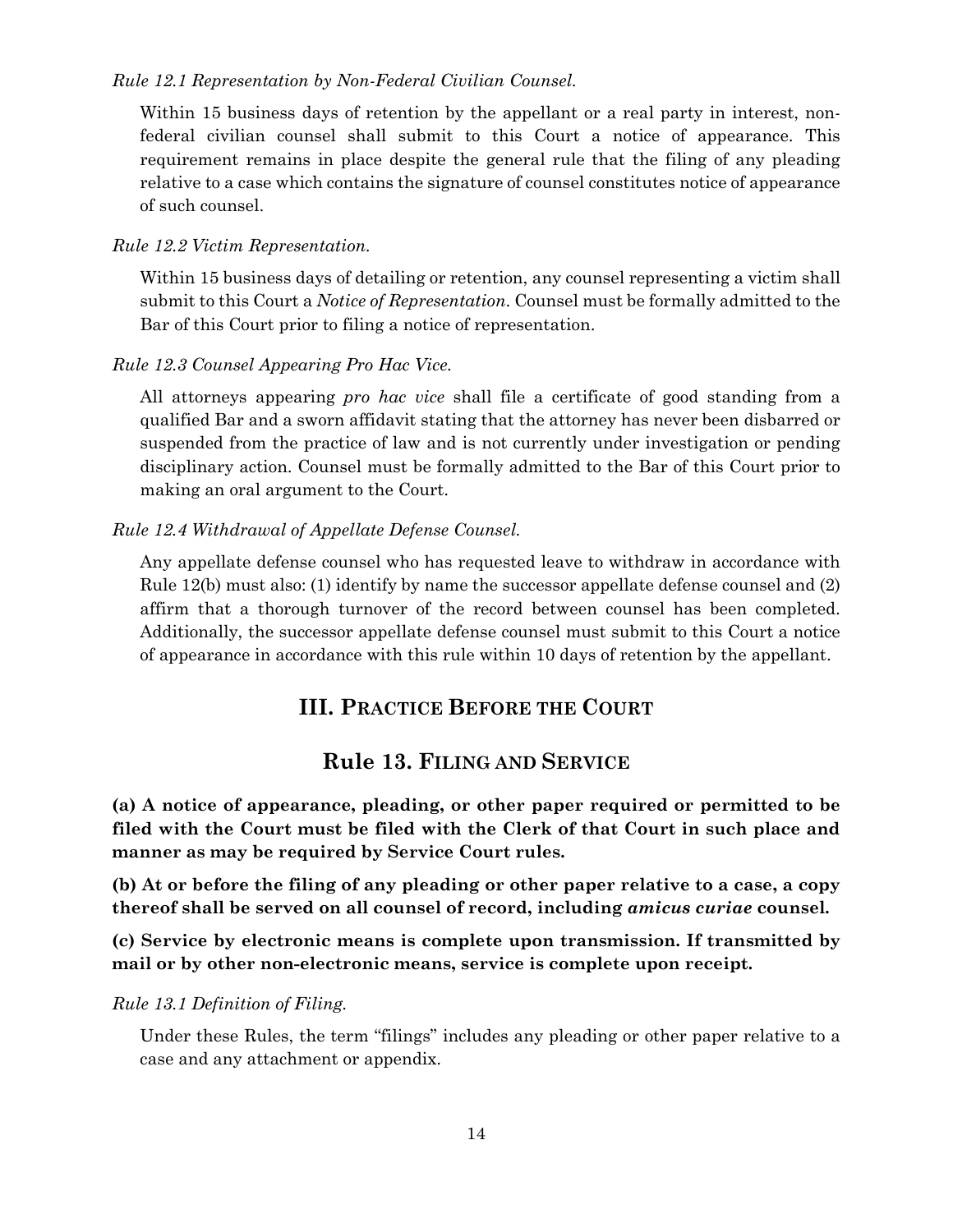(a) The method for filing documents with the Court is electronic filing at the following email address: usaf.pentagon.af-ja.mbx.af-jah-filing-workflow@mail.mil. No other method of electronic filing will be accepted absent permission from the Clerk of the Court.

(b) Paper filing should normally only occur when the document to be filed contains classified material or matter under seal or where electronic filing proves impractical due to the size of the document(s), lack of access to e-mail, or similar reasons. Persons wishing to utilize paper filing must contact the Clerk's office during normal business hours for permission and instructions. The place for filing papers is:

> Clerk of the Court U.S. Air Force Court of Criminal Appeals 1500 West Perimeter Road, Suite 1900 Joint Base Andrews-Naval Air Facility Washington, MD 20762

*Rule 13.3 Service of Pleadings.*

Pleadings filed with the Court shall be served on all counsel of record, including civilian counsel who have filed an appropriate notice of appearance in compliance with Rule 12, and will be evidenced in the document by use of the certificate format below. Service to the approved organizational electronic workflow inbox constitutes sufficient service for counsel assigned to AFLOA/JAJA or AFLOA/JAJG. Upon receipt, the electronic certificate of service shall be executed and electronically returned to the sender. Should a filing be in paper form, a Certificate of Service shall be executed and returned to the sender.

#### CERTIFICATE OF FILING AND SERVICE

I certify that the original and copies of the foregoing were [mailed][delivered][sent via \_\_\_\_\_] to the Court and served on [name and title of recipient] on [date].

> (Typed Name of Certifying Person) (Organization or Firm) (Address) (Address) (Telephone No.) (Email Address – Non AF/JA Only)

\_\_\_\_\_\_\_\_\_\_\_\_\_\_\_\_\_\_\_\_\_\_\_\_\_\_\_\_\_\_\_\_\_\_\_\_\_\_\_

*Rule 13.4 Non-Compliance with Rules.*

Failure to comply with any of these rules may result in rejection of the offered filing by the Clerk of the Court. Returned filings will not be attached to the record of trial and do not serve to toll the filing deadline.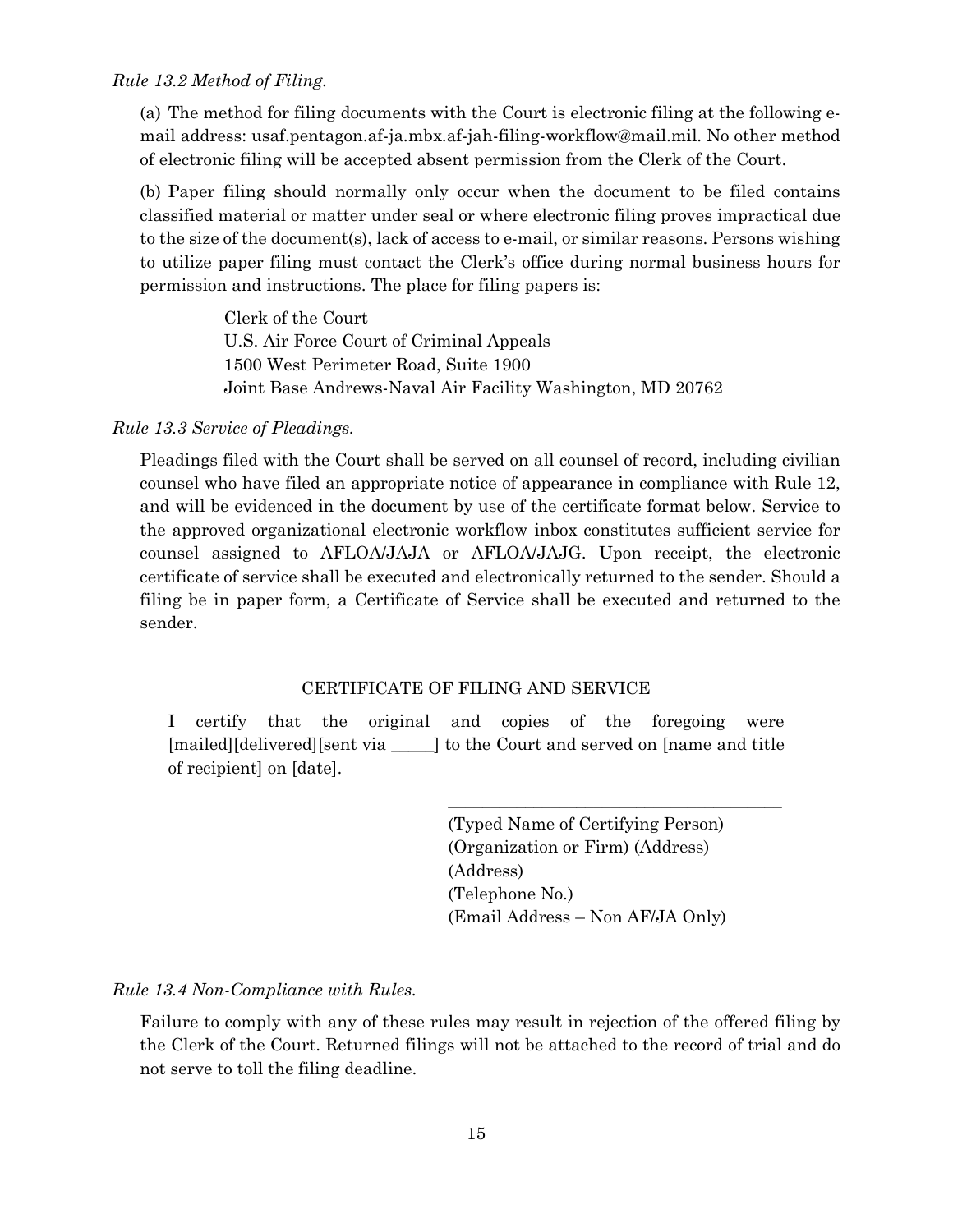# **Rule 14. SIGNING OF PAPERS**

<span id="page-19-0"></span>**All formal papers shall be signed, either by hand or electronically, and shall include, at a minimum, the signer's name, military grade (if applicable), email address, and the capacity in which the paper is signed. Such signature constitutes a certification that the statements made therein are true and correct to the best of the knowledge, information, and belief of the person or persons signing the paper and that the paper is filed in good faith and not for purposes of unnecessary delay.**

#### *Rule 14.1 Signatures.*

(a) Counsel of record admitted to practice before this Court may sign an electronically filed pleading by use of any commonly accepted mark that represents that person's electronic signature. Non-federal civilian counsel must also include a business address, business telephone number, e-mail address, and state bar number below the signature line of each filing.

(b) An appellant proceeding *pro se* may sign a filing by use of any commonly accepted mark that represents that person's signature. A *pro se* appellant should also include current contact information below the signature line.

(c) If any signatory who is not a *pro se* appellant is not a licensed attorney, the filing must contain the signature of at least one attorney admitted to practice before this Court. Such signature of one or more attorneys admitted to practice before this Court attests that the signing attorney has supervised the signing non-attorney and assumes responsibility for the content of the filing.

(d) One attorney may sign a filing "for" another person whose name appears on the filing, provided that attorney is authorized to do so. The Court will regard such a filing as personally signed by the attorney granting such authority.

# **Rule 15. COMPUTATION OF TIME**

<span id="page-19-1"></span>**In computing any period of time prescribed or allowed by these rules, order of the Court, or any applicable statute, the day of the act, event or default after which the designated period of time begins to run is not to be included. The last day of the period so computed is to be included, unless it is a Saturday, Sunday, or legal holiday, or a day on which the Court is closed when the act to be done is the filing of a paper with the Court, in which event the period runs until the end of the next day that is not a Saturday, Sunday, holiday, or day on which the Court is closed. Unless specified otherwise, "days" indicates calendar days.**

# **Rule 16. WAIVER OR WITHDRAWAL OF APPELLATE REVIEW**

<span id="page-19-2"></span>**Once a case has been received by the Court for appellate review, a waiver or withdrawal of appellate review filed in accordance with R.C.M. 1115 will be referred to the Court for consideration. At its discretion, the Court may require**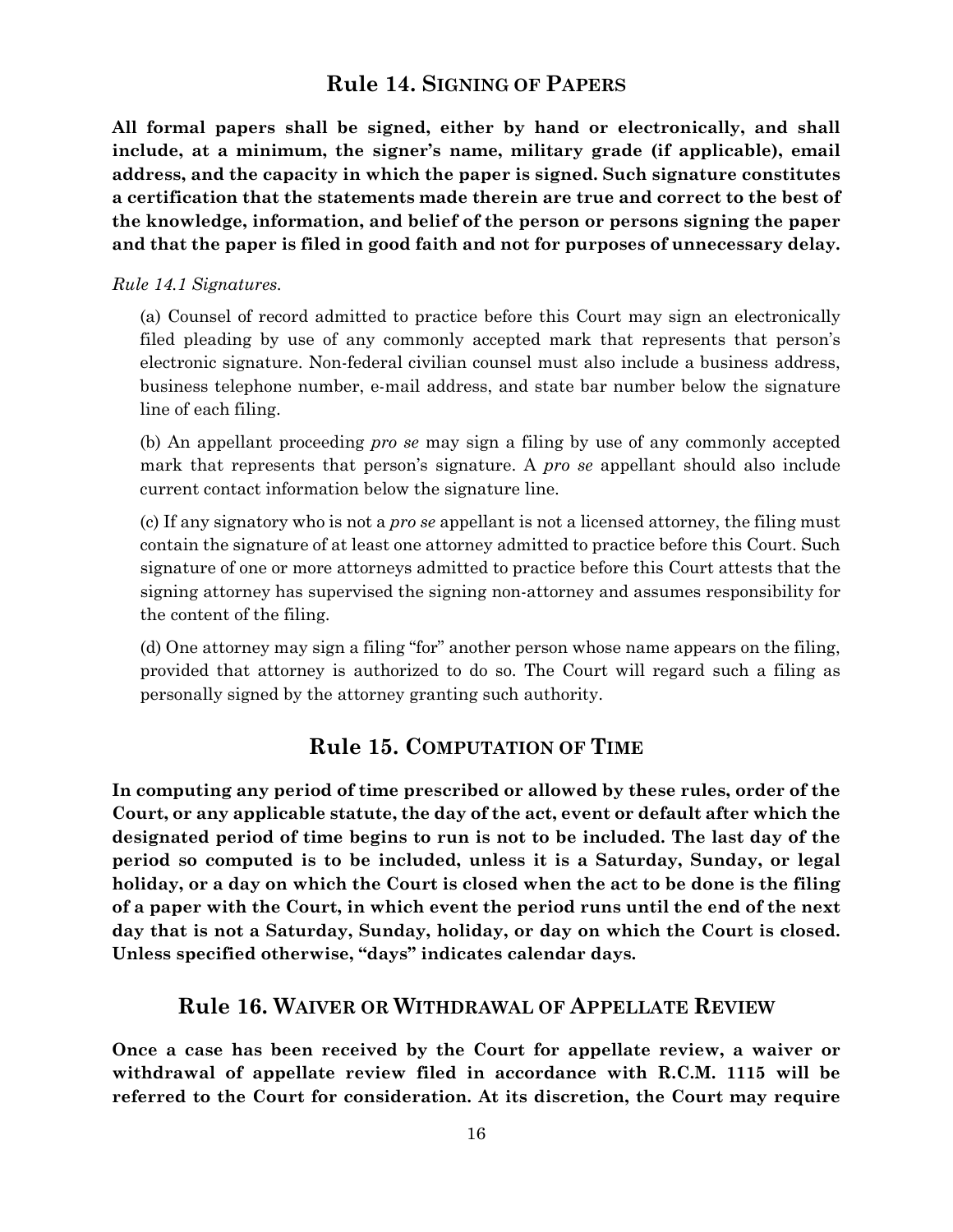**the filing of a motion for waiver or withdrawal, issue a show-cause order, or grant or deny the waiver or withdrawal without any further action. Once a waiver or withdrawal is granted, the Court will return the record of trial to the Judge Advocate General.**

#### *Rule 16.1 Form of Waiver/Withdrawal.*

An appellant moving to waive or withdraw their case from appellate review must do so via the appropriate DD Form 2330, *Waiver/Withdrawal of Appellate Rights in General and Special Courts-Martial*. A completed DD Form 2330, Jul 2016, is required for all courts-martial referred before 1 January 2019. A completed DD Form 2330, Jan 2019, is required for all courts-martial referred on or after 1 January 2019. *See* Rule 23.3(i).

# **Rule 17. BRIEFS**

<span id="page-20-0"></span>**Except as otherwise expressly provided in these rules, form, content, and space limitations for pleadings and briefs shall be pursuant to Service Court rules. Chief Judges shall confer with one another and endeavor to make such rules as consistent among the services as practicable.**

*Rule 17.1 Filing Format.*

(a) All appellate filings, excluding attachments, shall appear in proportional 12-point type—e.g., Times New Roman or Century Schoolbook—typed and double-spaced so as to produce a clear black image on a single side of white 8.5-inch by 11-inch paper. Margins must be at least one inch on all four sides. Citations in filings shall conform to the current version of the U. S. Air Force Court of Criminal Appeals Citation Guide and the most recent edition of THE BLUEBOOK: A UNIFORM SYSTEM OF CITATION (Columbia Law Review Ass'n et al.).

(b) Any filing submitted electronically to the Court shall be converted into .pdf format. To reduce overall file size, avoid scanning if practicable. All electronic filings shall contain the following language in the email subject line: Certificate of Service – DD MMM YY – ACM or Misc. Dkt. number. (Example: Certificate of Service – 15 Mar 20 – S11111).

(c) All electronic filings shall contain the following language in the email narrative block:

I hereby certify that the following documents were transmitted on the date/time of this message.

1. [Appellant's Name] – [ACM or Misc. Dkt. number] (DD MMM YY)

[X] attachment(s) were served.

(d) All .pdf files shall utilize the following naming convention: Appellant's Last Name – ACM or Misc. Dkt. number – Brief Title of Filing (DD MMM YY).

Example: Doe – 12345 – Motion for EOT 3 (01 Mar 20).

(e) If there is personally identifiable or sensitive information included in the filing, as set forth in Rule 17.2(c), append "SENSITIVE" to the file name. If an attachment includes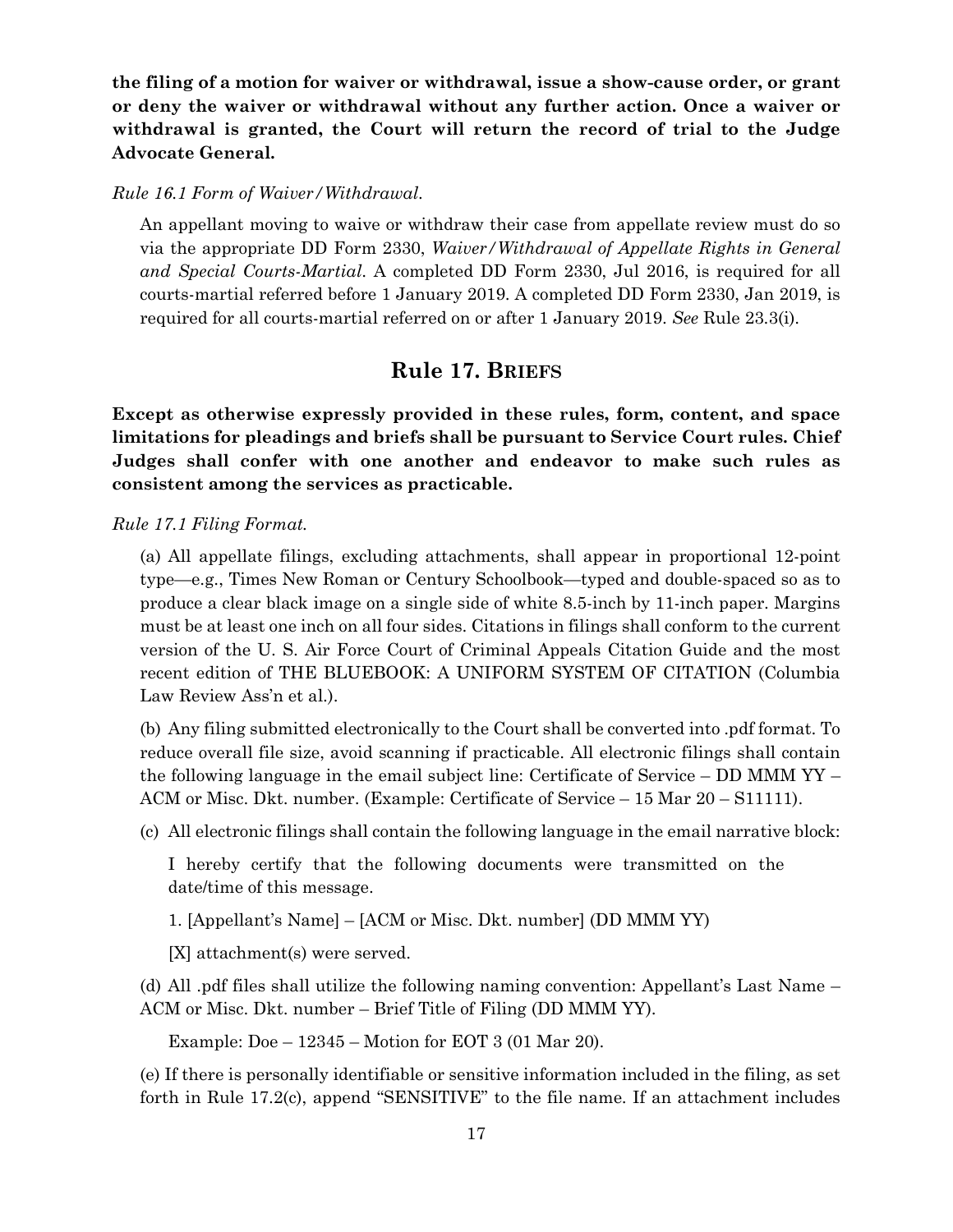personally identifiable or sensitive information, it should be submitted as a separate electronic document from the pleading and shall include the "SENSITIVE" designation in the file name.

Example: Doe – 12345 – Motion to Attach (01 Mar 20) (SENSITIVE)

(f) All filings shall certify that each real party in interest was served with a copy of that filing.

#### *Rule 17.2 Content of Filings.*

(a) Classified material. Classified material or information derived from such material will not be filed electronically. Counsel seeking to file such material shall first contact the Clerk of the Court and the appropriate Security Manager for further instructions.

(b) Material under seal. Material under seal or information derived from such material shall be separately filed in accordance with Rule 13.2(b). The remainder shall be filed in accordance with Rule 13.2(a), indicating which portions of the pleading have been filed under seal. In such cases, counsel will include in the text of the email message a notation that sealed material is being filed separately. Persons wishing to file material under seal with the Court on paper will contact the Clerk's office during normal duty hours for permission and instructions. See Rule 23.3(o).

(c) Personally Identifiable and Sensitive Information.

(1) All filings must be filed with an awareness that in accordance with Article 140a, UCMJ, 10 U.S.C. § 940a, certain filings must be posted on a public-facing website. The Military Justice Law and Policy Division (JAJM) has produced a "JAJM Redaction Guide for Filings and Court Records in Compliance with Article 140a, UCMJ" (Redaction Guide) that provides standards and training for all individuals responsible for redacting and reviewing documents to ensure compliance with the Privacy Act of 1974, 5 U.S.C. § 552a. For further guidance, see the current version of Department of the Air Force Instruction (DAFI) 51-201, *Administration of Military Justice*. Accordingly, filings shall be in accordance with substantive redaction requirements in the current version of the Redaction Guide, to include separate, appropriately identified redacted and unredacted (SENSITIVE) versions of the filings, when necessary. To the extent practicable, filings shall not include personally identifiable or sensitive information, to include, but not limited to, the following:

(A) Names of complainants, crime victims, witnesses, law enforcement agents, and other third parties. If an identifier is necessary, use initials;

(B) Rank, unit, and duty title of complainants, crime victims, or law enforcement agents. If the rank, unit, or duty title is necessary, minimize use to that which is necessary;

(B) Social Security numbers (or foreign nation equivalent) or DoD ID numbers. If an individual's Social Security number or DoD ID number is necessary, use only the last four digits;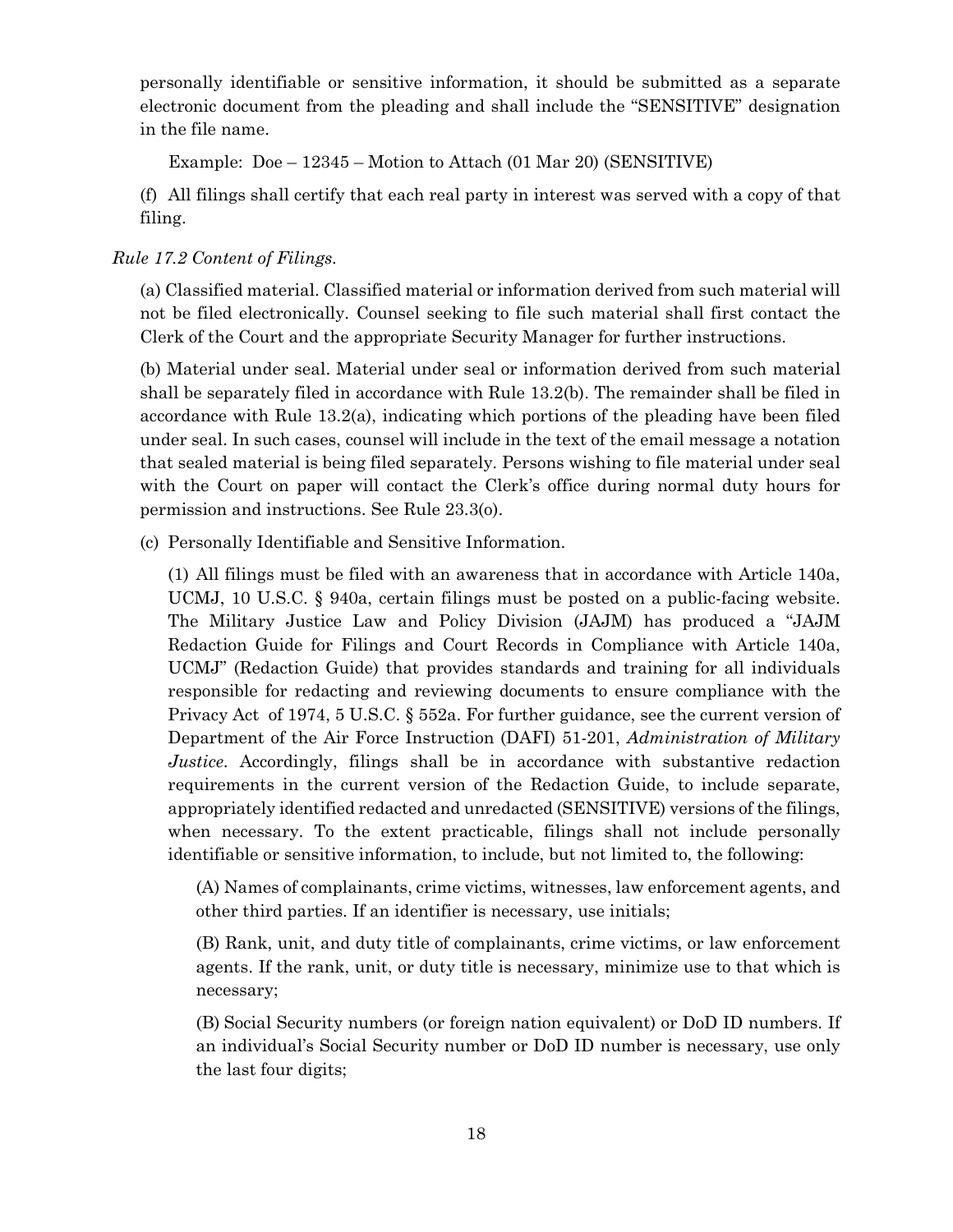(C) Financial account information or identifiers. If financial account numbers or identifiers are necessary, use only the last four digits;

(D) Home addresses or personally identifiable geolocation data. If a home address is necessary, use only the city and state;

(E) Telephone numbers. If a telephone number is necessary, use only the last four digits;

(F) Personal email addresses or internet protocol (IP) addresses. If a personal email address or IP address is necessary, use only the first two characters and domain separated by three asterisks in an email address (e.g.,  $a2***@yahoo.com$ ). If an IP address is necessary, minimize the use of identifying information including the internet provider;

(G) User names, passwords, and social media nicknames;

(H)Dates of birth. If an individual's date of birth is necessary, use only the year; and

(I) Other matters protected by the Privacy Act of 1974, 5 U.S.C. § 552a, and listed in the Redaction Guide per DAFI 51-201.

(2) Notwithstanding that the Redaction Guide provides that its requirements apply to general courts-martial and special courts-martial in which charges are preferred on or after 23 December 2020, *the above redaction requirements shall apply to every filing to this Court submitted on or after 25 January 2021*, regardless of the date that charges were preferred.

(d) In accordance with the Redaction Guide, supporting evidence and attachments to filings are not required to be made accessible to the public, and are not subject to specific redaction requirements in the Redaction Guide. Nevertheless, parties must exercise caution with respect to their entire filings, including attachments, and must exclude, to the extent practicable, sensitive personal data in their entire filings, such as personal identifying numbers, medical records, individual financial information, employment history, information regarding an individual's cooperation with the Government, and national security-related information.

*Rule 17.3 Length of Filings.*

Unless otherwise authorized by the Court, filings shall not exceed either 50 pages or 20,000 words, excluding indices, tables, attachments, and appendices. Headings, footnotes, and quotations count toward the word limit. Counsel may, in accordance with Rule 23.3(q), move to exceed these limits for good cause shown. A Motion to Exceed Page Limit will toll the due date for any responsive filing for opposing counsel until the Court has ruled on such motion. See Rule 18.1 for additional guidance pertaining to briefs.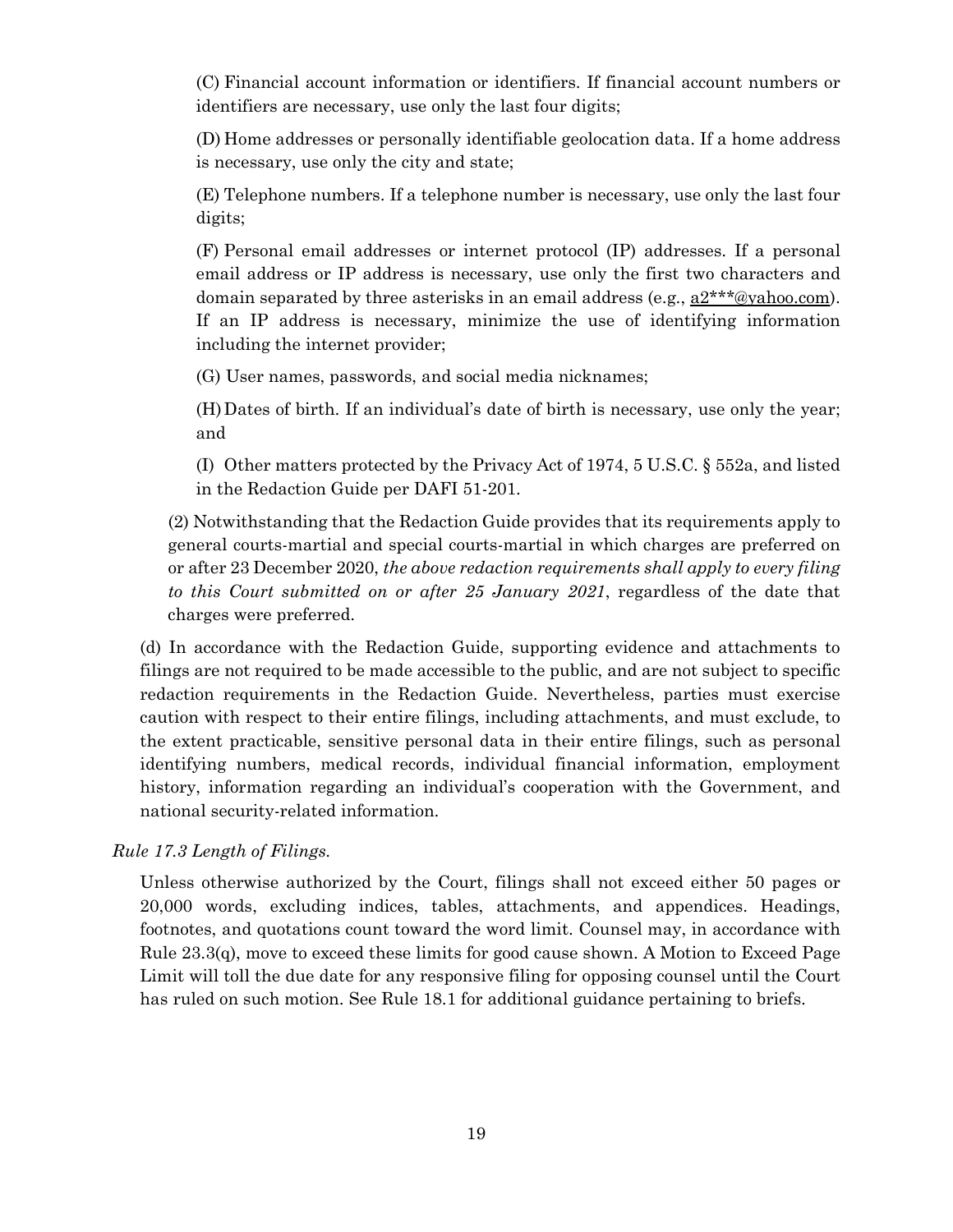# **Rule 18. APPEALS BY THE ACCUSED**

<span id="page-23-0"></span>**(a)** *Assignments of Error***. Appellate counsel for the accused may file assignments of error, setting forth separately each error asserted.**

**(b)** *Grostefon Issues***. Issues raised pursuant to** *United States v. Grostefon***, 12 M.J. 431 (C.M.A. 1982), shall comply with Service Court rules and counsel shall articulate** *Grostefon* **issues with particularity.**

**(c)** *Pro Se Submissions***. A litigant who is representing him or herself is known as a "***pro se***" litigant.** 

**(1)** *In General.* **All litigants are expected to follow the rules that govern the practice of law and be familiar with these rules and any Service Court Rules established under Rule 3.**

**(2) An accused who is represented by counsel who has made an appearance in a matter before the Court may not file** *pro se* **submissions.** 

**(d)** *Time for Filing and Number of Briefs***. Any brief for an accused shall be filed within 60 days after appellate counsel has been notified that the Judge Advocate General has referred the record to the Court. If the Judge Advocate General has directed appellate government counsel to represent the United States, such counsel shall file an answer on behalf of the United States within 30 days after any brief and assignments of error have been filed on behalf of the accused. Appellate counsel for an accused may file a reply brief no later than 7 days after the filing of a response brief on behalf of the United States. If no brief is filed on behalf of an accused, a brief on behalf of the United States may be filed within 30 days after expiration of the time allowed for the filing of a brief on behalf of the accused.**

**(e)** *Appendix***. The brief of either party may include an appendix. If an unpublished opinion is cited in the brief, a copy may be attached in an appendix. The appendix may also include extracts of statutes, rules, or regulations. A motion must be filed under Rule 23 to attach any other matter.**

*Rule 18.1 Assignments of Error.* 

Assignments of error on behalf of an appellant shall be filed in compliance with Appendix A of these rules. Additionally, all briefs shall comply with the requirements set forth in Rule 17. Any briefs in excess of 30 pages, excluding indices, tables, attachments, or appendices, must include a subject index of the matters contained therein, along with a table of cases (alphabetically arranged), statutes, and other authorities cited and the page numbers of the brief where the cite appears. Briefs submitted on the merits of a case without any assignment of error shall conform to the format set forth in Appendix B of these rules.

*Rule 18.2 Grostefon Issues.*

(a) Issues raised pursuant to *United States v. Grostefon*, 12 M.J. 431 (C.M.A. 1982), shall be presented in a separate Appendix to the brief filed under Rule 18.1. If the brief contains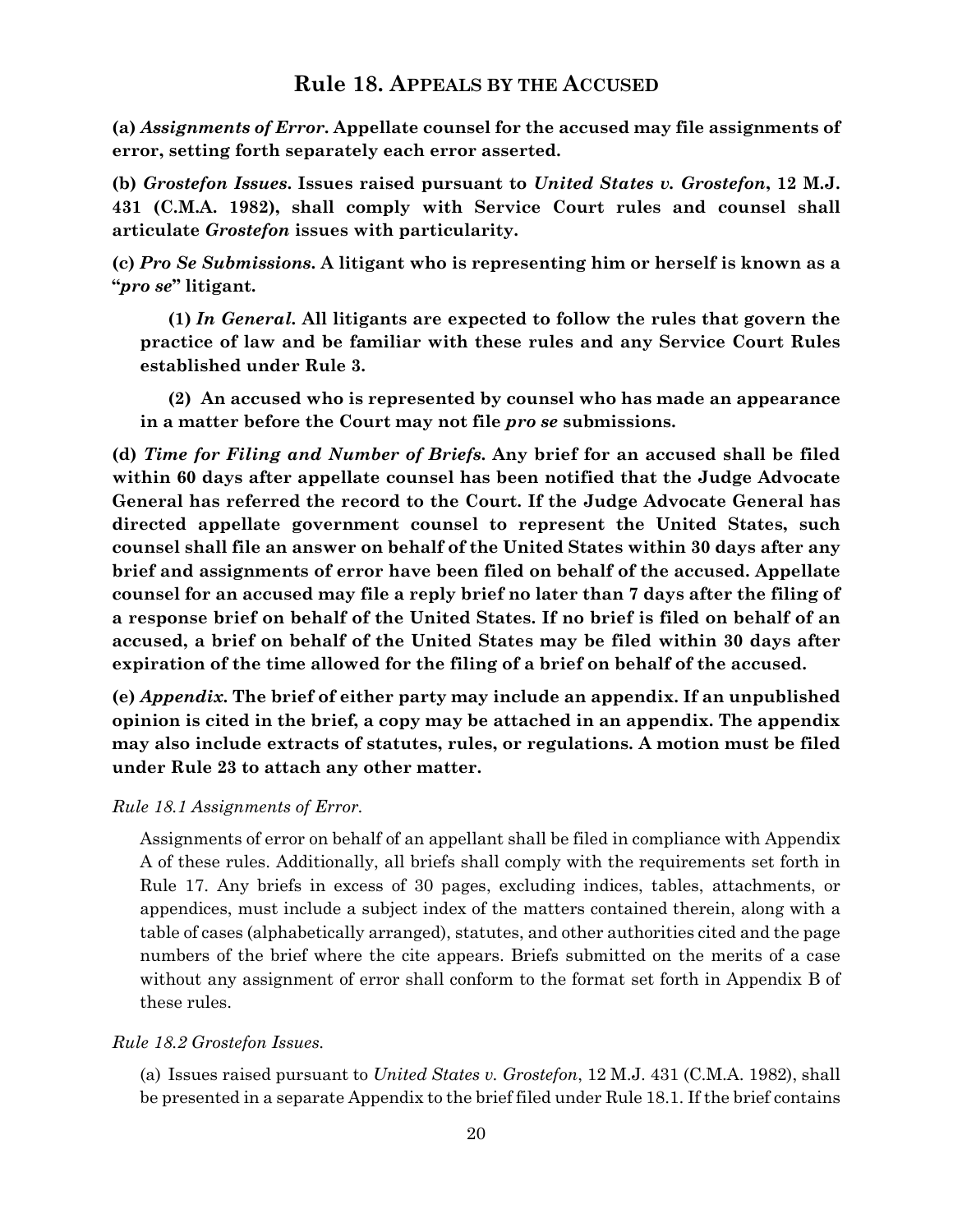more than one appendix, the *Grostefon* brief shall be the first appendix. Unless the Court grants leave for good cause shown, this appendix shall be type-written and conform to Rule 17.1(a), shall not exceed 30 pages, and shall be submitted in conjunction with the brief filed under Rule 18.1.

(b) Counsel shall identify *Grostefon* issues with particularity and in the following form:

#### APPENDIX A

Pursuant to *United States v. Grostefon*, 12 M.J. 431 (C.M.A. 1982), Appellant, through appellate defense counsel, personally requests that this Court consider the following matters:

[List issues and include relevant legal authority and argument for each issue.]

#### *Rule 18.3 Subsequent Briefs.*

Answer briefs and any reply briefs will follow the same format as assignments of error and respond separately to each assigned error. Answers may adopt the appellant's or petitioner's statement of the case and may state additional facts. Government counsel need not respond to a case submitted on its merits.

#### *Rule 18.4 Supplemental Filings.*

Supplemental filings must be submitted by motion for leave to file in accordance with Rule 23(d). If the motion is granted, the opposing party may file a response to the supplemental filing within 30 days.

#### *Rule 18.5 Filings Out of Time.*

Any filing that is submitted out of time shall so indicate in the caption and shall articulate good cause for why the filing is out-of-time. A filing is out of time when it is submitted after the deadline for filing.

# **Rule 19. EXTRAORDINARY RELIEF**

<span id="page-24-0"></span>**(a)** *Applicability.* **This rule applies to petitions for extraordinary relief filed pursuant to 28 U.S.C. § 1651 and pursuant to Article 6b, UCMJ.** 

#### **(b)** *Petition for Extraordinary Relief*

**(1) A petition for extraordinary relief shall be filed as soon as possible but, in any event, no later than 20 days after the petitioner learns of the action complained of. This does not, however, apply to petitions for writs of** *habeas corpus* **or error**  *coram nobis***, which may be filed at any time.** 

**(2) A petition for extraordinary relief shall contain, at a minimum, the following:**

**(A) A history of the case including whether prior actions have been filed or are pending for the same relief in the Court or any other court and the disposition or status of such actions;**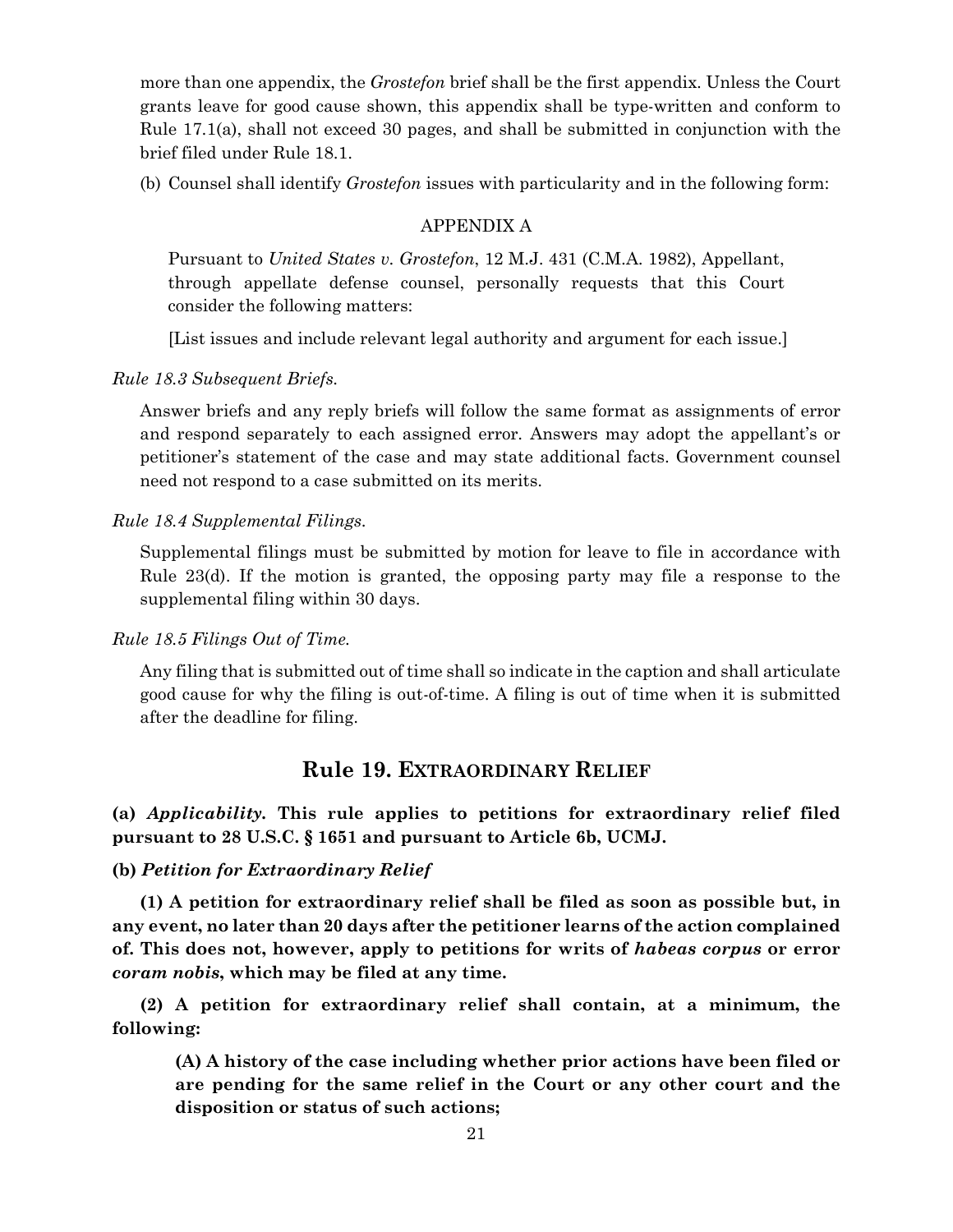**(B) A concise and objective statement of all facts relevant to the issue presented and of any pertinent opinion, order, or ruling;**

**(C) A copy of any order or opinion or any parts of the record that may be essential to understand the matters set forth in the petition;**

**(D) A statement of the issue(s);**

**(E) The specific relief sought;**

**(F) In the case of a petition filed in the course of an ongoing proceeding, a statement of whether a stay of proceedings is requested. A proceeding is considered ongoing until it is docketed for appellate review pursuant to Article 66, UCMJ;**

**(G) Reasons for granting the relief requested;**

**(H) The jurisdictional basis for relief sought and the reasons why the relief sought cannot be obtained during the ordinary course of appellate review; and**

**(I) If necessary and authorized under Article 70, UCMJ, a request for appointment of appellate counsel.** 

**(3) The petition for extraordinary relief shall be captioned "In Re [name of Petitioner]."**

**(c)** *Filing and Service.* **A petitioner for extraordinary relief shall serve a copy of the petition on all respondents, to include any military judge whose decision, judgment, or order is the subject of the petition.**

**(d)** *Notice to the Judge Advocate General***. Immediately upon the Court's receipt of any petition, the Clerk of the Court shall forward a copy of the petition for extraordinary relief to the appropriate Judge Advocate General or designee.**

**(e)** *Initial Action by the Court***. The Court may dismiss or deny the petition without answer, order the respondent to show cause and file an answer, or take whatever other action it deems appropriate.** 

*(f) Answer*

**(1) The respondent may not file a response to a writ petition unless the Court issues an order directing the respondent to show cause or granting leave to file a response. In such cases, unless otherwise specified, the respondent may file an answer within 20 days of receipt of the order and the petitioner may file a reply to the answer within 7 days of receipt of the answer.**

**(2) When the Court directs that an answer be filed, two or more respondents may answer jointly.** 

**(3) The Court may invite or order any military judge whose decision, judgment, or order is the subject of the petition to respond or may invite any** *amicus curiae* **to do so. A military judge may request permission to respond but may not respond unless invited or ordered to do so by the Court.**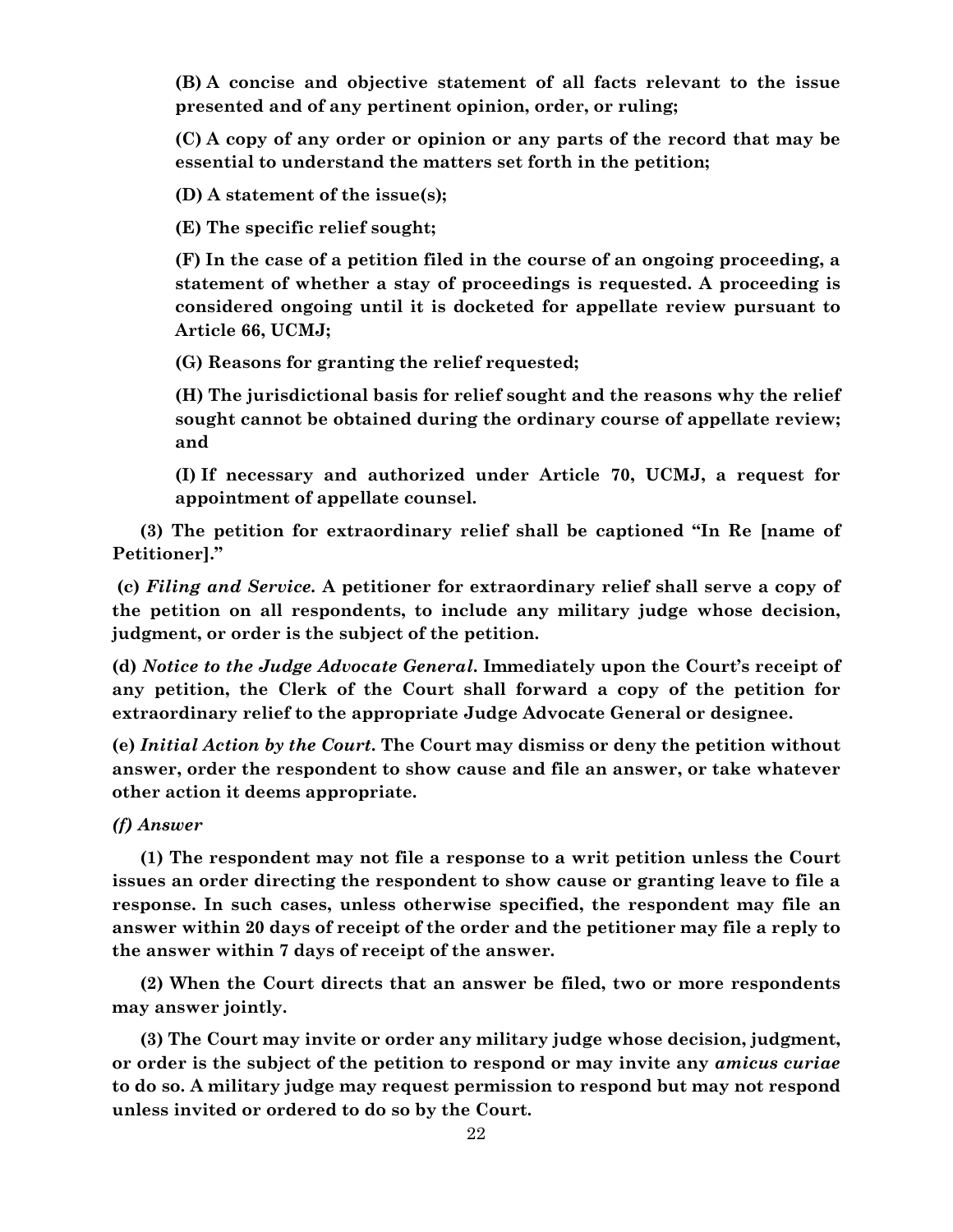**(g)** *Oral Argument and Final Action***. The Court may set the matter for oral argument. However, on the basis of the pleadings alone, the Court may grant or deny the relief sought or make such other order in the case as the circumstances require.**

#### *Rule 19.1 Filing and Service.*

(a) Petitions may only be filed by or on behalf of a single petitioner and must include a certificate of service on each named respondent, each real party in interest, and the chief of the opposing appellate division and other appellate counsel of record as appropriate. Any petition filed on behalf of the United States or any officer or agent thereof shall be coordinated with the Chief, AFLOA/JAJG. Service of a copy of the petition on the Chief, AFLOA/JAJM, is deemed the notice to TJAG required by Rule 19(d).

(b) A notice of docketing shall serve as notice that the petition has been accepted by the Court.

#### *Rule 19.2 Action on the Petition.*

<span id="page-26-0"></span>If the Court orders a respondent to show cause and file an answer to the petition, the petitioner may file a reply to the response within 7 days of its receipt.

### **Rule 20. APPEALS BY THE UNITED STATES**

#### **(a)** *Restricted Filing*

**(1) Only a representative of the United States designated by the Judge Advocate General concerned may file an appeal by the United States under Article 62, UCMJ.**

**(2) Only the Judge Advocate General may approve the filing of an appeal of a sentence by the United States under Article 56(d), UCMJ.**

#### **(b)** *Form of Appeal*

**(1) An appeal under Article 62, UCMJ must comply with R.C.M. 908, these rules, and Service Court rules. The appeal shall include the Notice of Appeal described in R.C.M. 908(b)(3). The Notice of Appeal must reflect the date and time of the military judge's ruling or order from which the appeal is taken and the date and time of service upon the military judge.**

**(2) An appeal under Article 56(d), UCMJ must comply with R.C.M. 1117, these rules, and Service Court rules.**

**(c)** *Time for Filing***. All procedural rules shall apply except as follows:**

#### **(1)** *Appeal Under Article 62, UCMJ*

**(A) The trial counsel shall have 20 days from the date of the Notice of Appeal to forward the appeal, including the record, to the representative of the United States designated by the Judge Advocate General. The person designated by the Judge Advocate General shall, within 5 days of receipt,**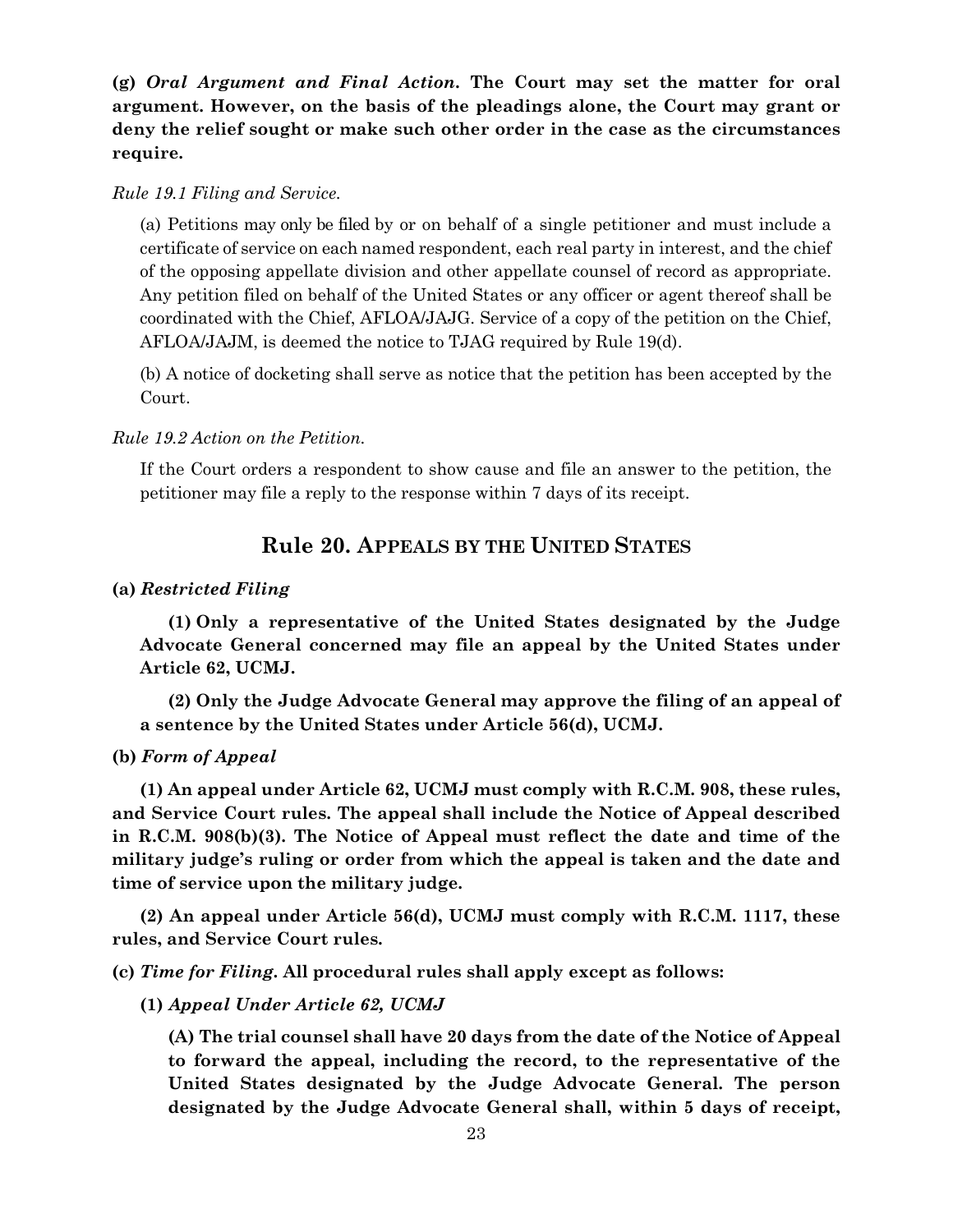**file the original record with the Court with a copy to opposing counsel. Appellate government counsel shall have 20 days from the date the appeal is filed with the Court to file a supporting brief. Should the United States decide to withdraw the appeal after it is received by the Court, appellate government counsel shall notify the Court in writing.**

**(B) Appellee shall have 20 days from the date the United States' brief is filed to file an answer.**

**(C) The United States shall have 7 days from the date Appellee's answer is filed to file a reply brief.**

**(2) Pursuant to R.C.M. 1117, an appeal under Article 56(d), UCMJ must be filed within 60 days after the date on which the judgment of the court-martial is entered into the record.**

**(d) The parties shall give appeals under Article 62, UCMJ priority over all other proceedings where practicable.**

*Rule 20.1 Processing Appeals by the United States.*

(a) TJAG Designee*.* The Chief, AFLOA/JAJG, shall serve as the representative of the United States in compliance with Rule 20(a)(1).

(b) Filing and Service. Upon receipt of the Notice of Appeal under Article 62, UCMJ, including the record, the Clerk of the Court will assign the matter a miscellaneous docket number and issue a notice of docketing to all interested parties. AFLOA/JAJG shall promptly deliver one copy of the appeal to AFLOA/JAJA, AFLOA/JAJD and, as appropriate, AFLOA/CLSV.

(c) Contents of the Appeal.

(1) The appeal shall be accompanied by a brief on behalf of the United States, which shall include:

(A) a statement of the issues appealed;

(B) a statement of the case setting forth a concise chronology, a statement of facts of the case material to the ruling appealed from, and any other pertinent information regarding the proceedings;

(C) a direct and concise argument showing why relief should be granted and including each issue and point of law presented, citing and quoting pertinent authorities;

(D) a statement showing good cause why the appeal was not timely filed, if applicable;

(E) proof of service on the Chief, AFLOA/JAJA, and other appellate counsel of record, if any;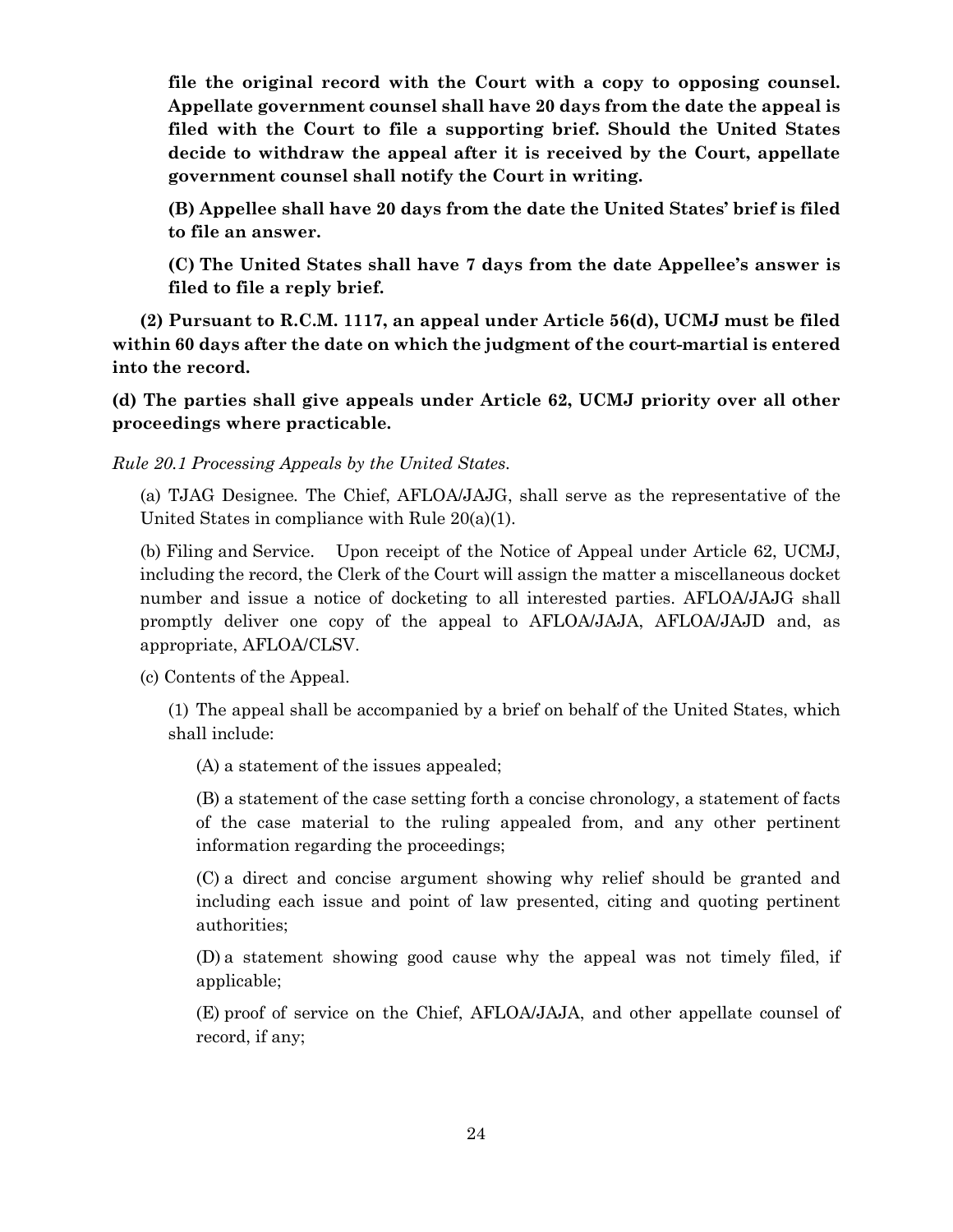(F) an appendix containing a record of proceedings prepared in accordance with R.C.M. 908(b)(5), or, if the record has not been completed when the appeal is filed, a summary of the evidence pursuant to R.C.M. 908(b)(6); and

(G) an appendix including a certificate of notice of appeal showing the date and time of the military judge's ruling and the date and time of service on the military judge.

(2) If the appeal and brief are filed without a verbatim record of proceedings, the appellant will file the original and one copy of the record as soon thereafter as possible.

(d) Withdrawal of Appeal. If the United States elects to withdraw an appeal, appellate government counsel shall file a motion to withdraw the appeal. If the motion is granted, the original record shall be released to the Chief, Appellate Records Branch of AFLOA/JAJM.

# **Rule 21. PETITIONS FOR NEW TRIAL**

<span id="page-28-0"></span>**(a) Whether submitted to the Judge Advocate General by the accused in** *propria persona* **or by counsel for the accused, a timely petition for a new trial submitted under Article 73, UCMJ, while the accused's case is pending before a Court of Criminal Appeals shall be filed in accordance with these and Service Court rules and shall comply with R.C.M. 1210(c).** 

**(b) Upon receipt of a petition for new trial submitted by other than appellate defense counsel, the Court will notify all appellate counsel of record of such fact.**

**(c) A petition for new trial shall explicitly state whether the petitioner intends to file a separate brief in support of the petition. Unless the petition specifically states that the petitioner intends to file a supplemental brief, the petition shall be construed as incorporating a brief in support of the petition and the respondent may file an answer within 30 days after filing of the petition. If, alternatively, the petition indicates intent to file a separate brief in support of the petition, the petitioner shall have 30 days from filing the petition to file the brief in support of the petition and the respondent may file an answer within 30 days after filing of the brief. A reply may be filed no later than 7 days after the filing of the respondent's answer.**

#### *Rule 21.1 Filing Petitions for New Trial.*

Petitions for new trial shall not be filed directly with the Court. Consistent with Article 73, UCMJ, and R.C.M. 1210, all petitions for new trial shall be submitted to TJAG via AFLOA/JAJM. If the petitioner's case is already pending before this Court or the United States Court of Appeals for the Armed Forces, TJAG shall refer the petition to the appropriate court for action. For petitions referred to this Court, the Clerk of the Court shall forward the petition to the panel to which the case is assigned and ensure that appellate counsel are notified of such receipt. Thereafter, the parties shall be subject to the time limits set forth in Rule 21(c).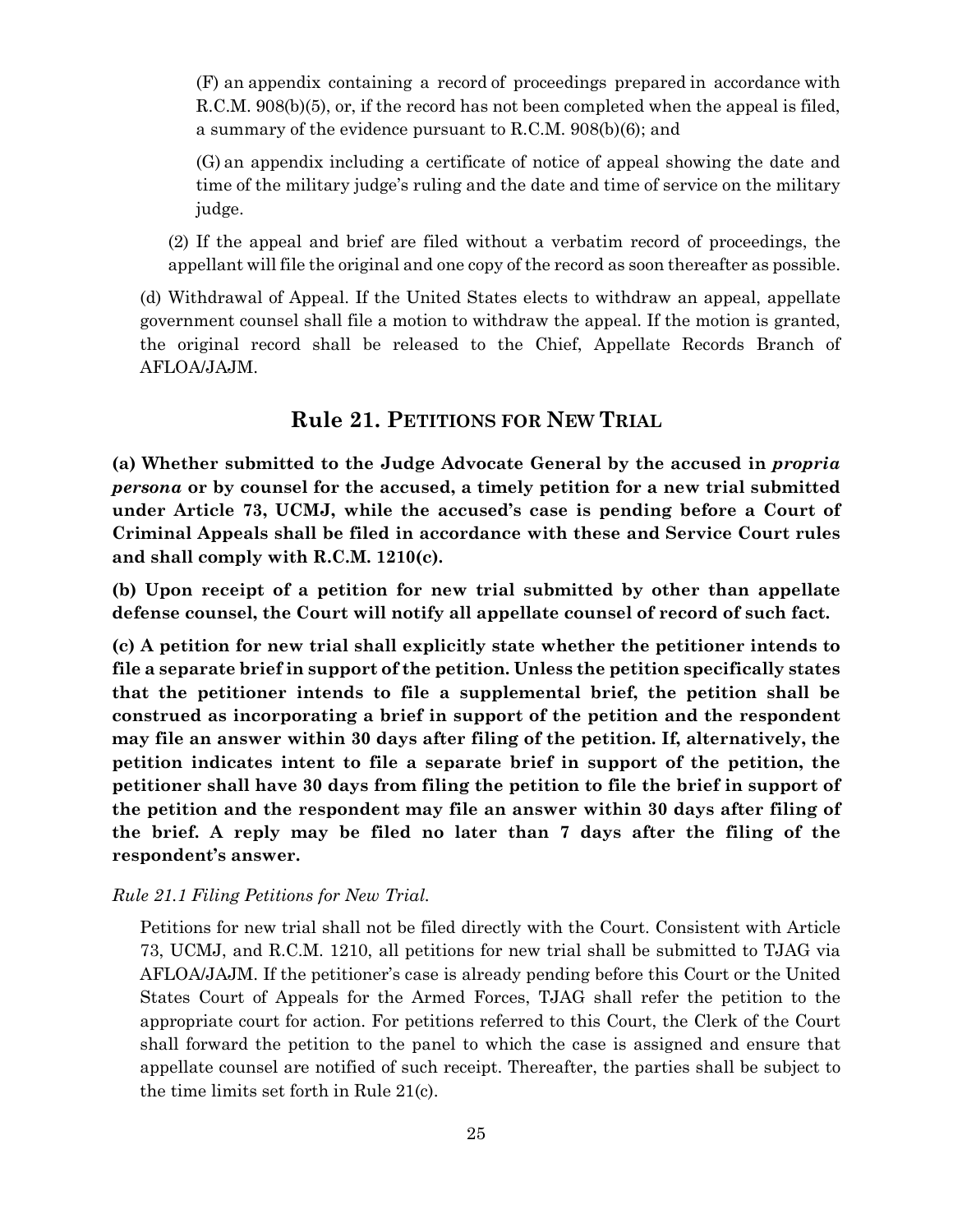# **Rule 22. AMICUS CURIAE BRIEFS**

<span id="page-29-0"></span>**(a) A brief of an** *amicus curiae* **may be filed (1) by invitation of the Court; or (2) by motion for leave to file granted by the Court.** 

**(b) Only an attorney admitted to practice as a member of the Bar of the Court or an attorney appearing** *pro hac vice* **may file an** *amicus curiae* **brief.**

**(c) All motions and briefs filed under Rule 22(a)(2) must contain a statement of the movant's interest and why the matters asserted are relevant to the disposition of the case.** *Amicus curiae* **briefs filed pursuant to Rule 22(a)(2) that bring relevant matter to the attention of the Court not already brought to its attention by the parties may be of considerable help to the Court. An** *amicus curiae* **brief that does not serve this purpose burdens the Court, and its filing is not favored. Unless the movant is a victim of an offense as defined by Article 6b, UCMJ, the motion must also provide a statement as to whether the parties consent to the filing of the** *amicus curiae* **brief.**

#### *Rule 22.1. Filing and Service.*

(a) Any attorney seeking leave to file as amicus under Rule  $22(a)(2)$  may conditionally file a brief with the motion for leave to file.

(b) A member of the Bar of the Court who represents an amicus curiae and is authorized to file a brief under Rule 22(a) may file a motion for leave to have a law student enter an appearance on behalf of an amicus curiae. Argument by a law student granted permission to appear on behalf of an amicus curiae may be requested by motion filed in accordance with Rule 25.3.

(c) Unless otherwise ordered by the Court, an amicus curiae brief in support of a party shall be filed no later than 10 calendar days after that party has filed its brief. If neither party is supported, the amicus curiae brief shall be filed no later than 10 calendar days after the filing of the Government's answer (Article 66, UCMJ, reviews) or the appellee's reply brief (Article 62, UCMJ, appeals). In the case of a petition for extraordinary relief, an amicus curiae brief should be submitted as soon as possible after the filing of the petition.

(d) Amicus curiae briefs must be signed in accordance with Rule 14.1(b), filed in accordance with Rule 17, and served in accordance with Rule 13.2.

(e) Neither the hearing nor the disposition of a case will be delayed pending action on a motion for leave to file an amicus curiae brief, or a motion of amicus curiae to participate in a hearing, or in order to await the filing of an amicus curiae brief.

# **Rule 23. MOTIONS**

<span id="page-29-1"></span>**(a)** *Content***. All motions, unless made during the course of a hearing, shall state with particularity the relief sought and the grounds therefor.**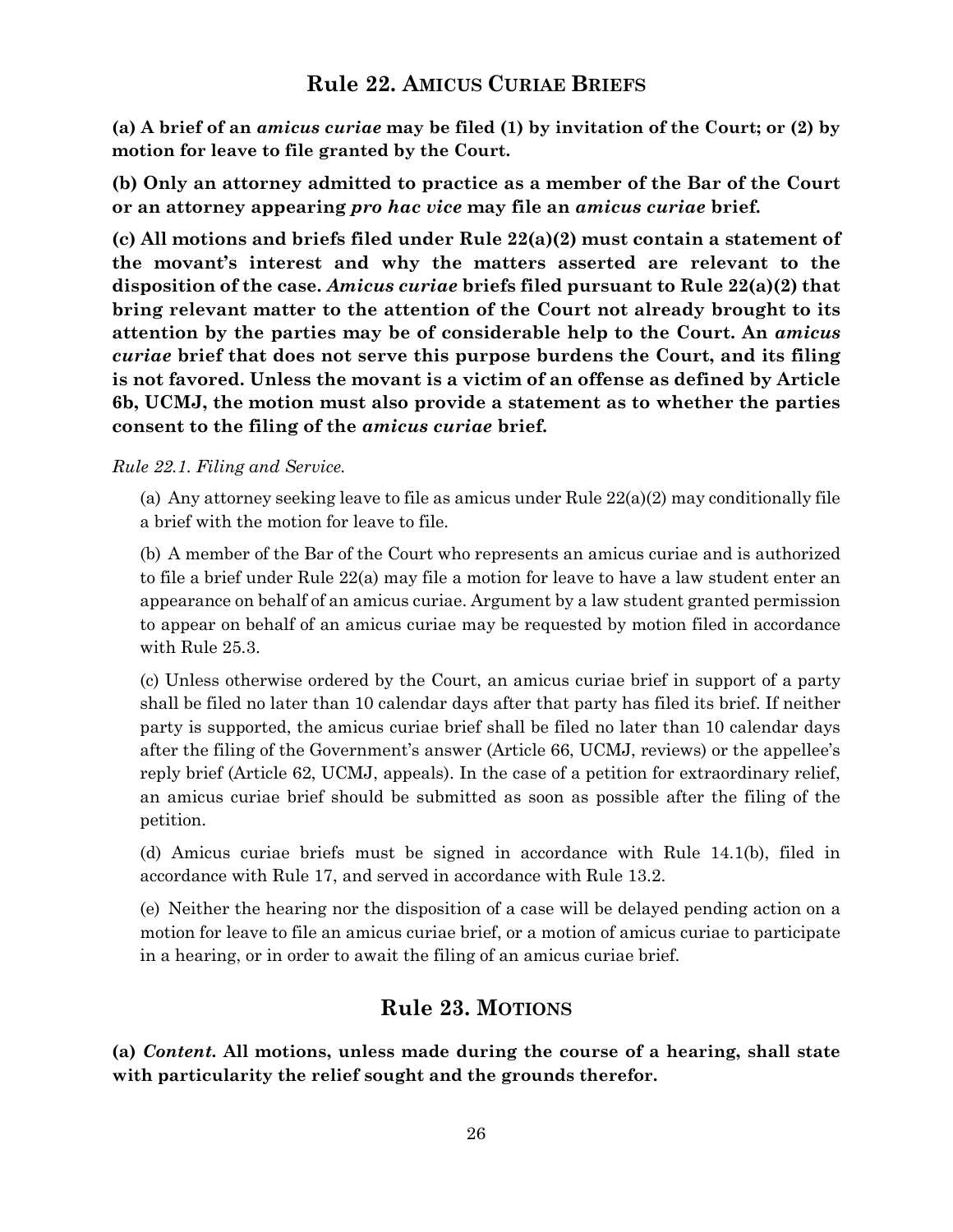**(b)** *Motions to Attach Documents***. If a party desires to attach a statement of a person to the record for consideration by the Court on any matter, such statement shall be made either as an affidavit or as an unsworn declaration under penalty of perjury pursuant to 28 U.S.C. § 1746. All documents containing language other than English shall have attached a certified English translation.**

**(c)** *Opposition***. Unless prescribed otherwise by Service Court rules, any opposition to a motion shall be filed within 7 days after receipt of the motion by the opposing party.**

**(d)** *Leave to File***. Any pleading not authorized or required by these or Service Court rules shall be accompanied by a motion for leave to file such pleading. A motion for leave to file the pleading and the pleading may be combined in the same document.**

#### *Rule 23.1 Filing of Motions.*

(a) Using the format contained in Appendix C, each motion will state with particularity the relief sought, the grounds therefor, and the specific Rule authorizing such relief. Except as otherwise provided in these Rules, each motion (and any opposition to a motion) will be separately filed before the Court and shall not be incorporated in any other pleading or consolidated in one motion.

(b) In order to expedite any given motion, counsel may consult opposing counsel to inform opposing counsel of the intended filing of a specific motion. In the case of a defense motion, if appellate counsel for the United States has not yet been assigned to the case, appellate defense counsel may consult with any appropriate AFLOA/JAJG representative. If the opposing counsel consents to the relief requested by the motion, the title of the motion shall begin with the words "Consent Motion."

#### *Rule 23.2 Response to Motions.*

Responses to motions for enlargement of time, motions for waiver/withdrawal of appellate review, motions to examine previously disclosed materials and motions to exceed page limit must be filed within 2 business days after receipt by the responding party. Responses to all other motions must be filed within 7 calendar days after receipt by the responding party.

#### *Rule 23.3 Types of Motions.*

Those persons with standing to do so may file any appropriate motion with the Court. Any motion that is not expressly authorized by these rules must be accompanied by a motion for leave to file, setting forth the basis upon which the filing shall be permitted. The following motions do not require an accompanying motion for leave to file:

(a) Motion for Oral Argument. See Rule 25.

(b) Motion to Attach Documents. A motion to attach documents to the record of trial shall include a title and summary of the proposed items to be attached and a statement as to their relevance and necessity to the case. Statements must comply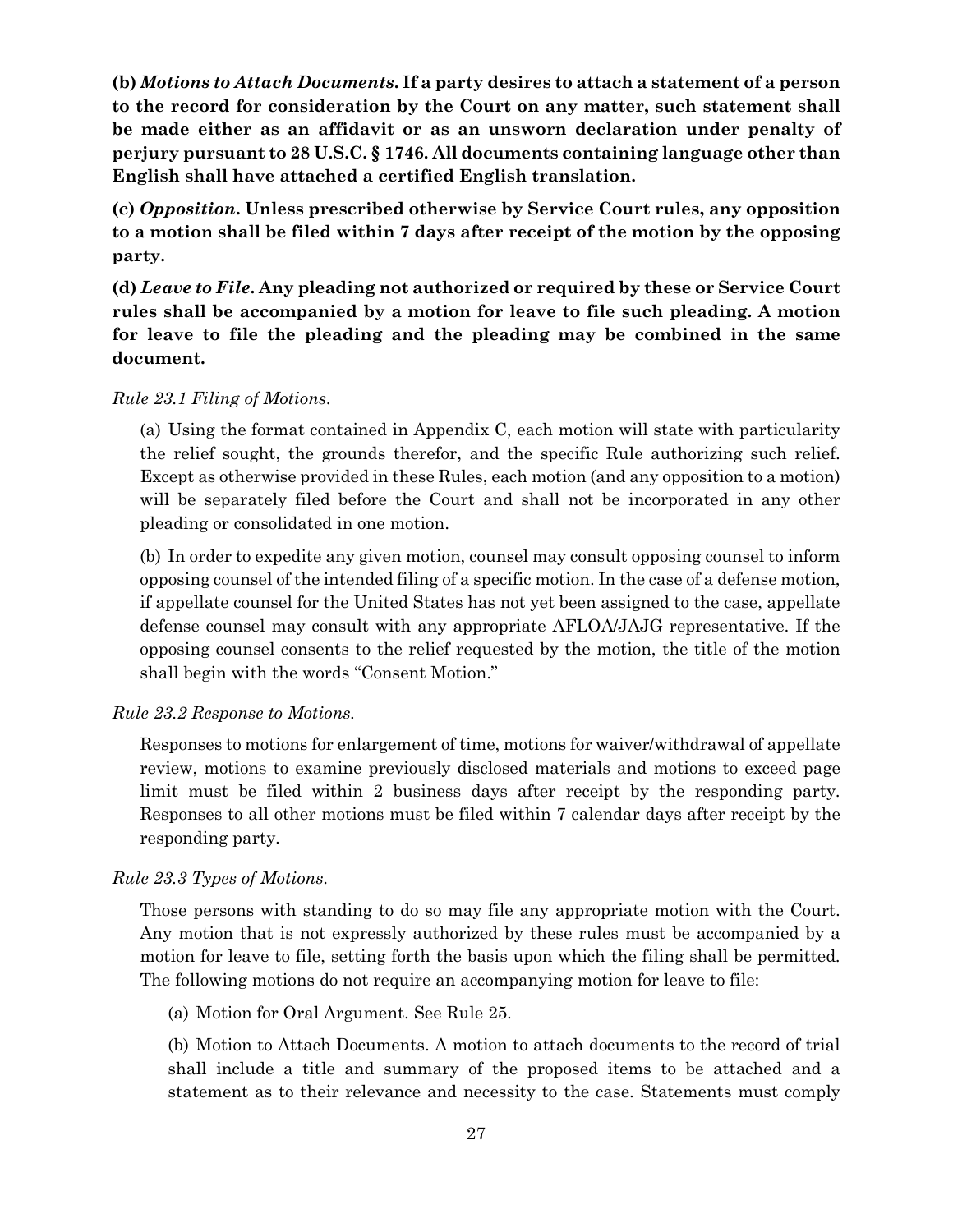with Rule 23(b) to be accepted. If a document other than a statement is moved for attachment and the authenticity of the document is not readily apparent, an affidavit or unsworn declaration as to its authenticity shall be included. See Rule 6.1 regarding the procedure for attaching certificates of correction to the record.

(c) Motion to Stay Proceedings. See, for example, Rule 19.1.

(d) Motion to Cite Supplemental Authorities. In the event that relevant new law has been issued or discovered by counsel subsequent to the submission of a brief, counsel shall supplement the brief by bringing the citation of a relevant authority to the attention of the Court. Such motions will briefly explain the relevance of each newly cited authority to the issues before the Court. See Rule 25.2(e).

(e) Motion to Compel. A motion to compel an action may be submitted when necessary and appropriate. Such a motion should identify with particularity the action being sought and why it is necessary and appropriate to compel such action.

(f) Motion to Examine.

(1) A motion to examine sealed materials may be filed as appropriate. If the requested material was previously released to trial or defense counsel, counsel shall comply with the colorable showing requirements set forth in R.C.M. 1103A(b)(4)(B)(i), 2016 *MCM*, if the case was referred prior to 1 January 2019, or R.C.M. 1113(b)(3)(B)(i), 2019 MCM, if the case was referred on or after 1 January 2019. If the requested material was previously reviewed in camera but not released to trial or defense counsel, counsel shall comply with the requirements for good cause set forth in R.C.M. 1103A(b)(4)(B)(ii), 2016 *MCM*, if the case was referred prior to 1 January 2019, or R.C.M. 1113(b)(3)(B)(ii), 2019 *MCM*, if the case was referred on or after 1 January 2019.

(2) If a motion to examine is granted, counsel will arrange such viewings directly with the Court's administrative staff.

(3) No counsel granted access to the materials may photocopy, photograph, reproduce, disclose, or make available their contents to any other individual without the Court's prior written authorization.

- (g) Motion to File Amicus Curiae Brief. See Rule 22.3.
- (h) Motion for Withdrawal of Appellate Defense Counsel. See Rule 12.3.
- (i) Motion for Waiver or Withdrawal of Appellate Review. See Rule 16.
- (j) Suggestion for *En Banc* Proceedings. See Rule 27.
- (k) Motion for Reconsideration. See Rule 31.

(l) Motion to Abate Proceedings. A motion to abate proceedings may be filed where appropriate. In the case of an appellant who dies while their case is pending review under Article 66, UCMJ, a motion to abate proceedings shall be accompanied by sufficient evidence of the appellant's death.

(m) Motion for Enlargement of Time: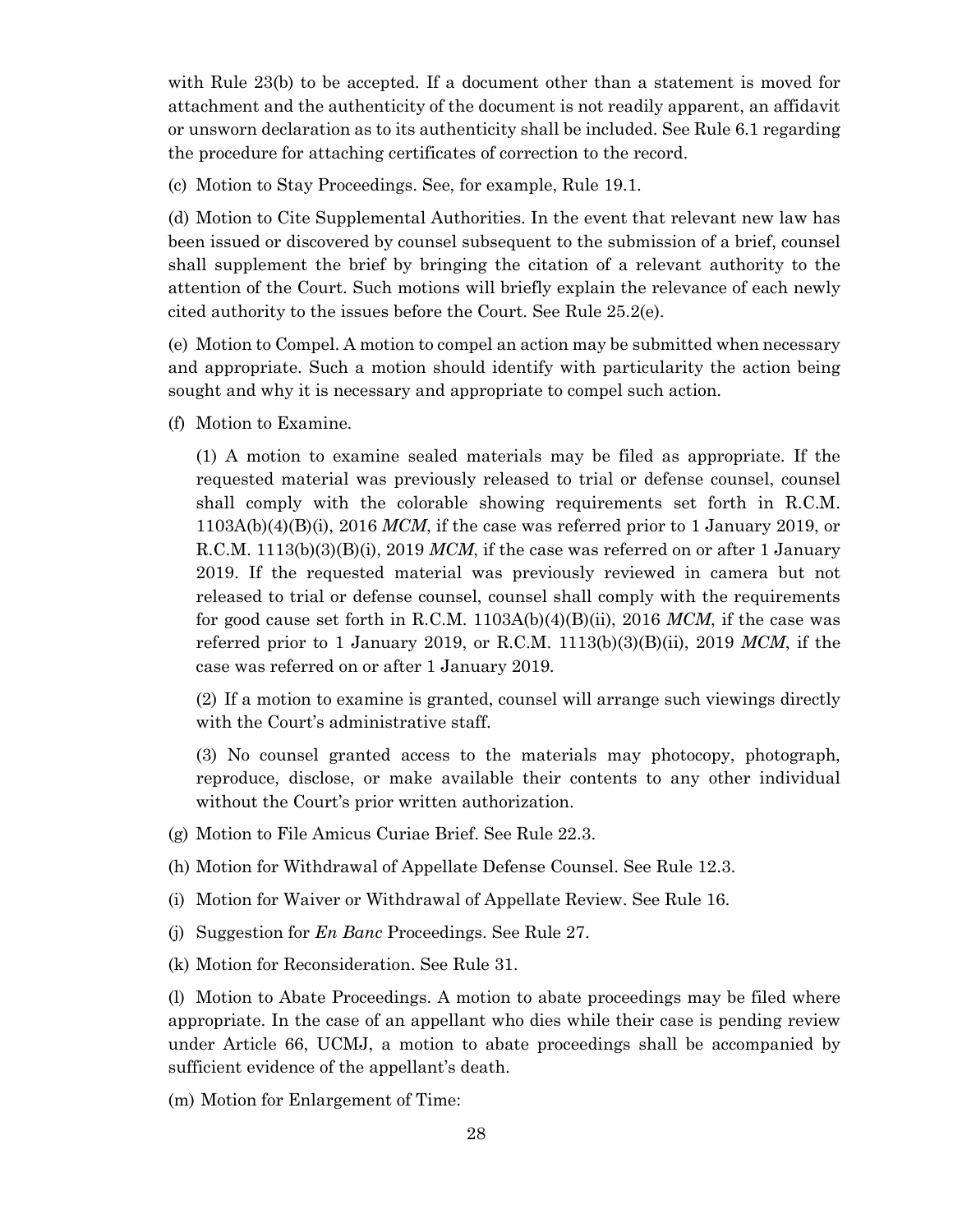(1) Upon motion and for good cause shown, the Court may grant an enlargement of time to file a brief, motion, motion response, or other filing permitted under these rules. Any motion for enlargement must be requested at least 7 calendar days before the filing is due. Each motion for enlargement of time will note whether it is the first, second, third, or subsequent such motion in the case.

(2) An appellant's first motion for enlargement may be granted for up to 60 calendar days and does not require a showing of good cause.

(3) Any subsequent motions for enlargement by either party will only be granted when good cause is shown with particularity and may be granted for periods not to exceed 30 calendar days.

(4) An appellant's motion for enlargement requiring a showing of good cause shall contain the basis for the requested enlargement and the following information: the number of days that have elapsed since the case was first docketed with the Court; the number of days that will have elapsed since docketing on the date requested; the number of litigated specifications, if any, and the findings and sentence approved by the convening authority; the length of the transcript of the appellant's trial and the number of trial and appellate exhibits; whether the appellant is confined; and any other information counsel deems relevant to the request.

(5) An appellee's motion for enlargement to file an answer shall contain the following information: the number of days that have elapsed since the case was first docketed with the Court; the number of days that will have elapsed since docketing on the date requested; the reason for the requested delay; and, if counsel's workload is cited as the reason for the delay, an explanation of counsel's other duties since the assignment of error brief was filed.

(6) A motion for an enlargement that, if granted, will expire more than 180 days after docketing in the case of an appellant or more than 240 days in the case of an appellee will contain, in addition to the above-referenced information, the following: a detailed explanation of the number and complexity of counsel's pending cases; a statement of other matters that have priority over the subject case; and a statement as to progress being made on the subject case (whether the record has been reviewed, whether a brief has been drafted, etc.).

(7) Motion for Enlargement of Time Out of Time. Any motion for enlargement of time not filed at least 7 calendar days before the filing is due will be titled as a motion filed out of time. Good cause must specifically be shown why the filing was submitted out of time in addition to any other showing of good cause for the enlargement. Any motion for enlargement of time out of time does not automatically extend the filing deadline, and counsel should not presume a motion for enlargement of time out of time will be granted. In the absence of a granted motion for enlargement of time out of time, the original filing deadline remains in place.

(n) Motion to Amend Pleading. If counsel discovers a pleading previously submitted to the Court requires correction, counsel may file a motion to amend the pleading. The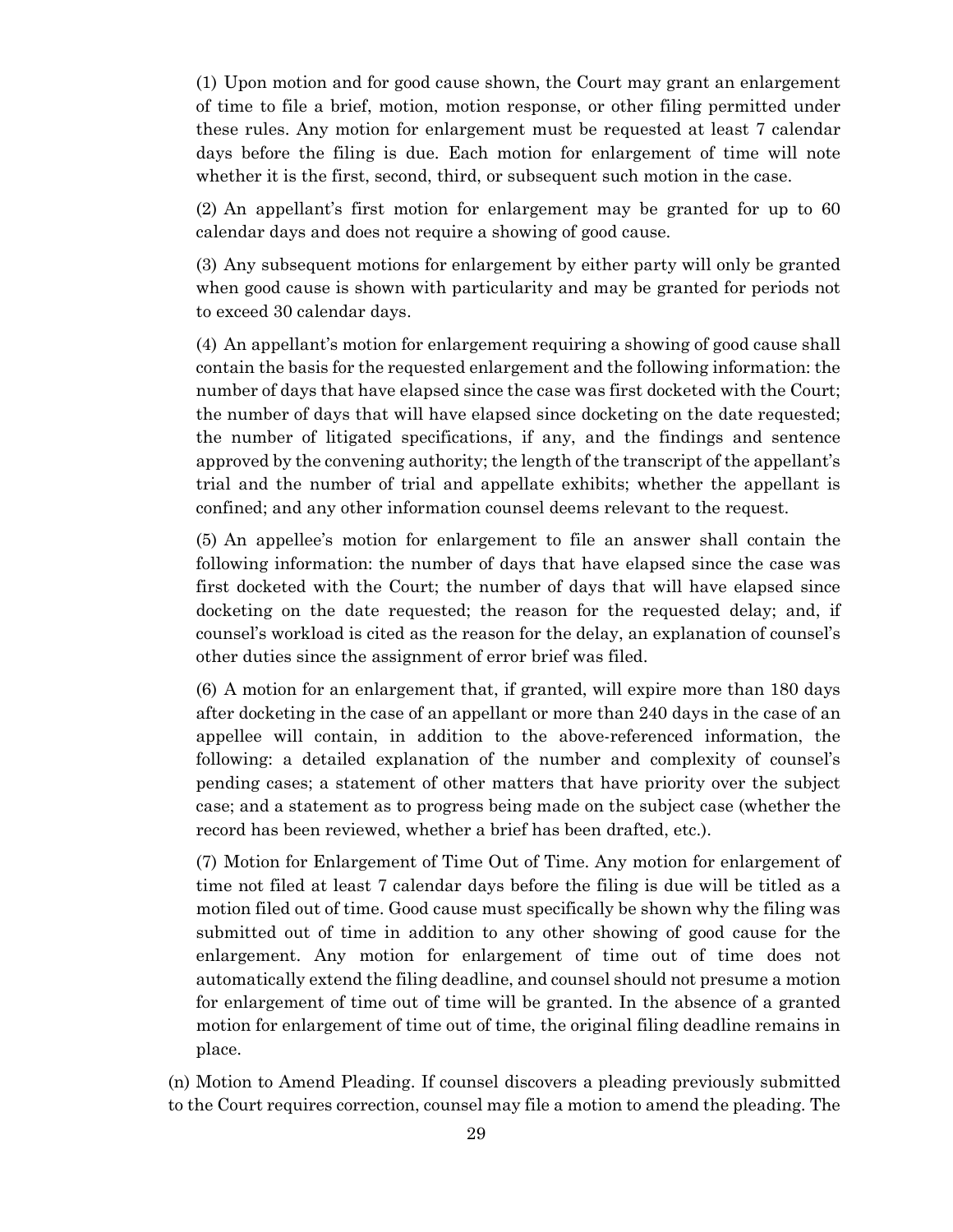motion will include a proposed corrected copy of the page(s) of the pleading that require correction.

(o) Motion to File Under Seal. See Rules 13.2(b) and 17.2(c)(2).

(p) Motion to Strike. A motion to strike any portion of a filing may be filed if counsel discovers a violation of Rule 17.3 or for other good cause shown.

(q) Motion to Exceed Page Limit. See Rule 17.3.

(r) Motion to Suspend the Rules. See Rule 32.

*Rule 23.4. Conferences.* 

<span id="page-33-0"></span>At its discretion, the Court may, upon motion of any party or *sua sponte*, order a conference in its chambers to discuss a pending motion in a particular case. Any such conference requires the attendance of at least one counsel per party.

# **IV. PROCEEDINGS OF THE COURT**

# <span id="page-33-1"></span>**Rule 24. EXTENSIONS OF TIME AND INTERLOCUTORY MATTERS**

**Except as otherwise provided in Rule 31(d), the Court, in its discretion, may extend any time limits prescribed and may dispose of any interlocutory or other appropriate matter not specifically covered by these rules, in such manner as may appear to be required for a full, fair, and expeditious consideration of the case.** 

# **Rule 25. ORAL ARGUMENTS**

<span id="page-33-2"></span>**Oral arguments may be heard in the discretion of the Court upon motion by either party or when otherwise ordered by the Court. The motion of a party for oral argument shall be made no later than 7 days after the filing of an answer to an appellant's brief. Such motion shall identify the issue(s) upon which counsel seek argument. The Court may, on its own motion, identify the issue(s) upon which it wishes argument.**

#### *Rule 25.1 Oral Argument Notice.*

A matter before the Court will be docketed on the oral argument docket by a notice of hearing. The order will notify all parties of the location, date, time, panel hearing oral argument, and any limitations of said argument. Upon motion by either party or at the Court's discretion, the Court may close oral argument, or portions thereof, to the public.

#### *Rule 25.2 Administration of Oral Argument.*

(a) Argument Procedure. The senior judge of the panel presides at oral argument.

(b) Length and Order of Oral Argument. Unless the Court specifies otherwise, each side will be allotted 30 minutes to present oral argument. Counsel desiring additional time shall show good cause by a motion for leave to exceed time limit for oral argument. The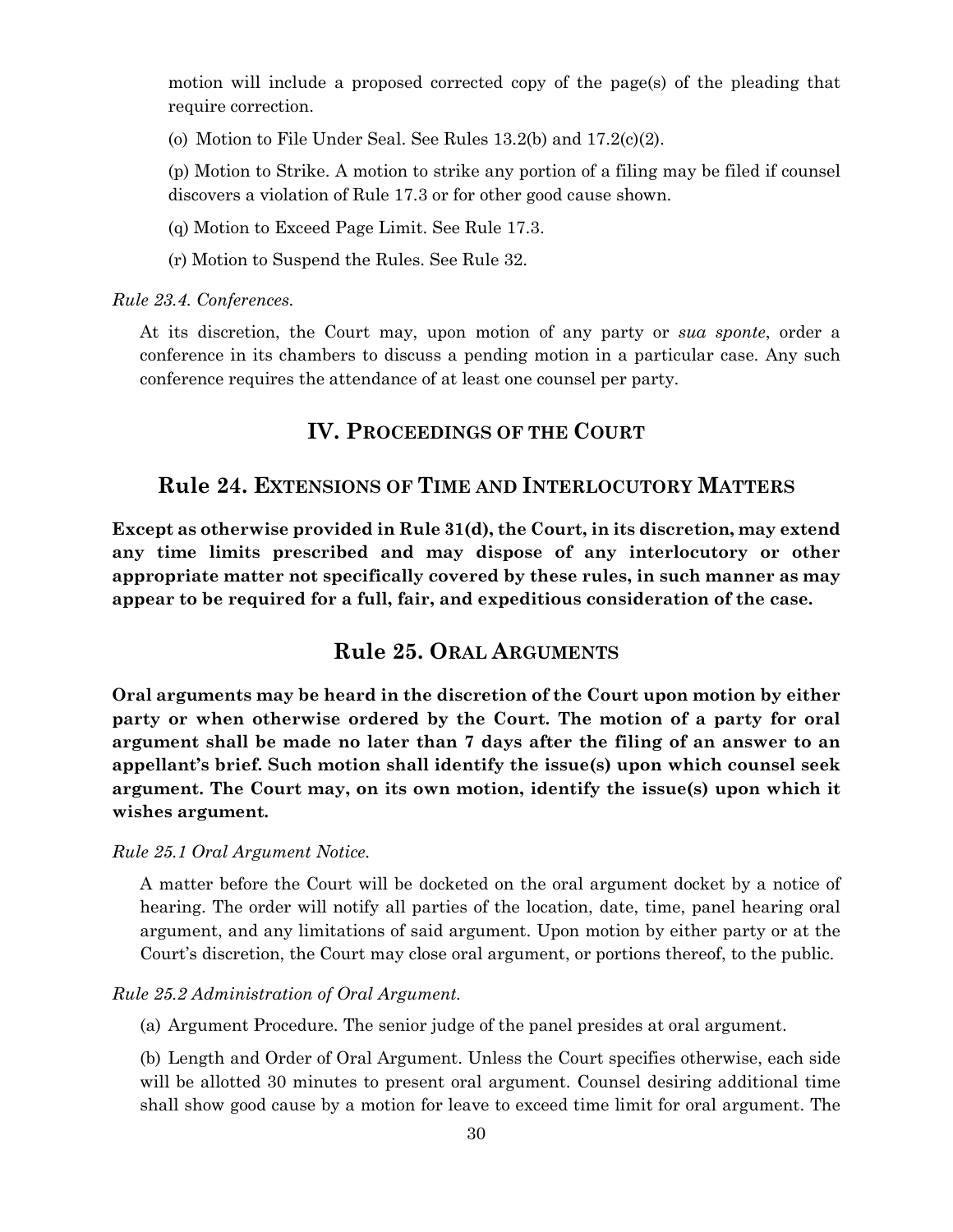appellant, petitioner in the case of argument on extraordinary writs, or movant in the case of argument on motions commences the argument. Counsel for the appellant, petitioner, or movant may reserve a portion of the allotted time for rebuttal. Ordinarily, surrebuttal is not permitted.

(c) Counsel. Only one counsel may present oral argument for each party. Any party wishing to deviate from this rule must obtain leave of the Court by motion. Any counsel who has entered an appearance in the case may be seated at the counsel table. Absent leave of the Court, only members of the Bar or counsel appearing pro hac vice or as amicus curiae may be seated inside the bar of the Court.

(d) Decorum. Military counsel shall appear in the Service Dress uniform (Class A). Civilian counsel shall wear similarly conservative business attire. Smoking, "vaping," using smokeless tobacco products, drinking, eating, and chewing gum are prohibited in the courtroom. Counsel arguing the case are permitted to drink water. Electronic devices shall be turned off or silenced in the courtroom.

(e) Supplemental Citations of Authority. Before oral argument, counsel may submit supplemental citations of authority in accordance with Rule 23.3(d). Such supplemental citations of authority shall be filed no later than 2 business days prior to oral argument except for good cause shown. A supplemental citation of authority lists any legal authority not previously cited that counsel wishes to raise for the Court's consideration in oral argument. A supplemental citation of authority may contain a brief statement as to the relevance of the cited authorities; extensive argument is not appropriate in a supplemental citation of authority. Counsel may also submit a supplemental citation of authority within 7 days following oral argument to cite any legal authority presented in oral argument that was not previously cited.

(f) Memorandum of Argument. Within 7 calendar days following oral argument, counsel may submit a motion for leave to file a memorandum of argument, addressing matters arising during the oral argument or correcting any representation by counsel made during oral argument. If such motion is granted, the opposing party may submit a reply to a memorandum of argument without motion for leave to file within 7 calendar days following the submission of the memorandum of argument.

#### *Rule 25.3 Argument by Amicus Curiae or an Appellant Pro Se.*

The Court, at its discretion, may grant a motion by counsel for amicus curiae or by an appellant *pro se* for leave to participate in oral argument. A motion of amicus curiae to participate in oral argument will not normally be granted, except where good cause is shown for amicus curiae's participation in oral argument.

#### *Rule 25.4. Failure to Appear.*

The Court may regard the failure of appellate counsel to appear at the time and place set for oral argument as a waiver of argument. The Court may proceed without argument or continue the case until a later date. At its discretion, the Court may issue a show cause order requiring counsel to provide a written explanation for the failure to appear.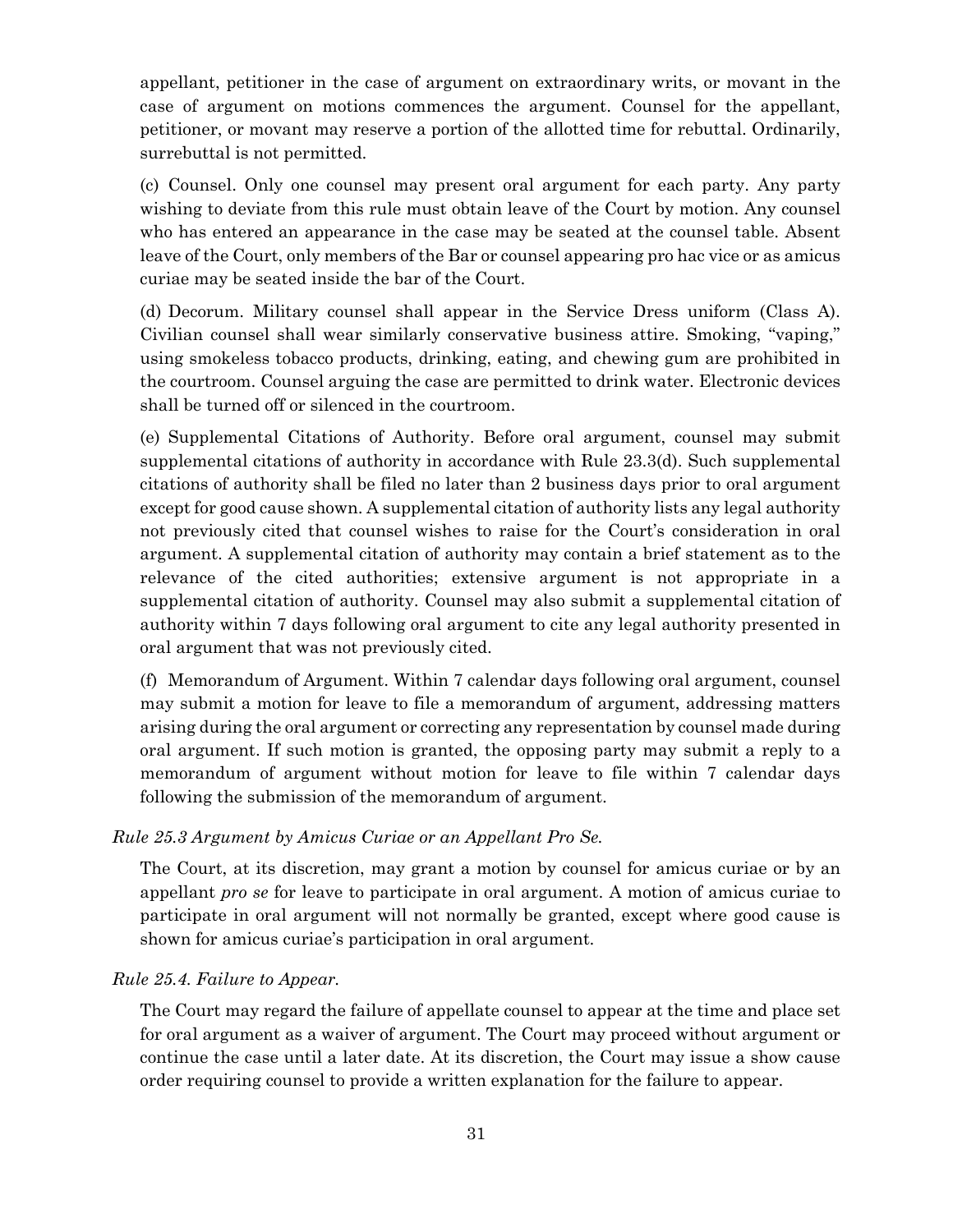# <span id="page-35-0"></span>**Rule 26. RECORDING, PHOTOGRAPHING, BROADCASTING, OR TELECASTING OF HEARINGS**

**The recording, photographing, broadcasting, or televising of any session of the Court or other activity relating thereto is prohibited unless specifically authorized by the Court.**

#### *Rule 26.1 Photographing, Televising, Recording, or Broadcasting of Oral Argument.*

An audio recording of an oral argument before the Court is ordinarily produced by Court staff or other personnel working on behalf of the Court. The recording of an oral argument in an individual case may be cancelled by order of the Court for good cause, including unavailability of equipment or personnel. This rule is not intended to create any right to a recording by any party in a case pending before the Court.

#### *Rule 26.2 Dissemination of Recorded Hearings.*

When practical, recordings of oral arguments are available to the public via the Court's website. Absent extraordinary circumstances and at the discretion of the Clerk of the Court, the Court will not grant individual requests for copies of the recordings.

# **Rule 27. EN BANC PROCEEDINGS**

<span id="page-35-1"></span>**(a) A majority of judges who are in regular active service, as defined in Rule 7 or Service Court rules, and not disqualified may, or in response to a suggestion, order that an appeal or any other proceeding be considered or reconsidered by the Court**  *en banc***.** *En banc* **consideration or reconsideration is not favored and ordinarily will not be ordered unless: (1) necessary to secure or maintain uniformity of the Court's decisions; (2) the opinion overrules a binding precedent of the Court; (3) the proceeding involves a question of exceptional importance; or (4) a sentence being reviewed pursuant to Article 66, UCMJ, extends to death.**

**(b) A party may suggest consideration or reconsideration of a proceeding** *en banc***. In cases being reviewed pursuant to Article 66, UCMJ, a suggestion for** *en banc* **consideration must be filed with the Court within 7 days after the United States files its answer to the assignments of error, or the appellant files a reply under Rule 18(d). In other proceedings, the suggestion must be filed with the party's initial pleading, or within 7 days after the response thereto is filed. A suggestion for** *en banc* **reconsideration must be made within the time prescribed by Rule 31 for filing a motion for reconsideration. No response may be filed to a suggestion for** *en banc* **consideration or reconsideration unless the Court so orders.**

**(c) A suggestion for** *en banc* **consideration or reconsideration shall be transmitted to each judge of the Court who is in regular active service and not disqualified, but a vote need not be taken to determine whether the case shall be considered or reconsidered** *en banc* **unless a judge requests a vote.**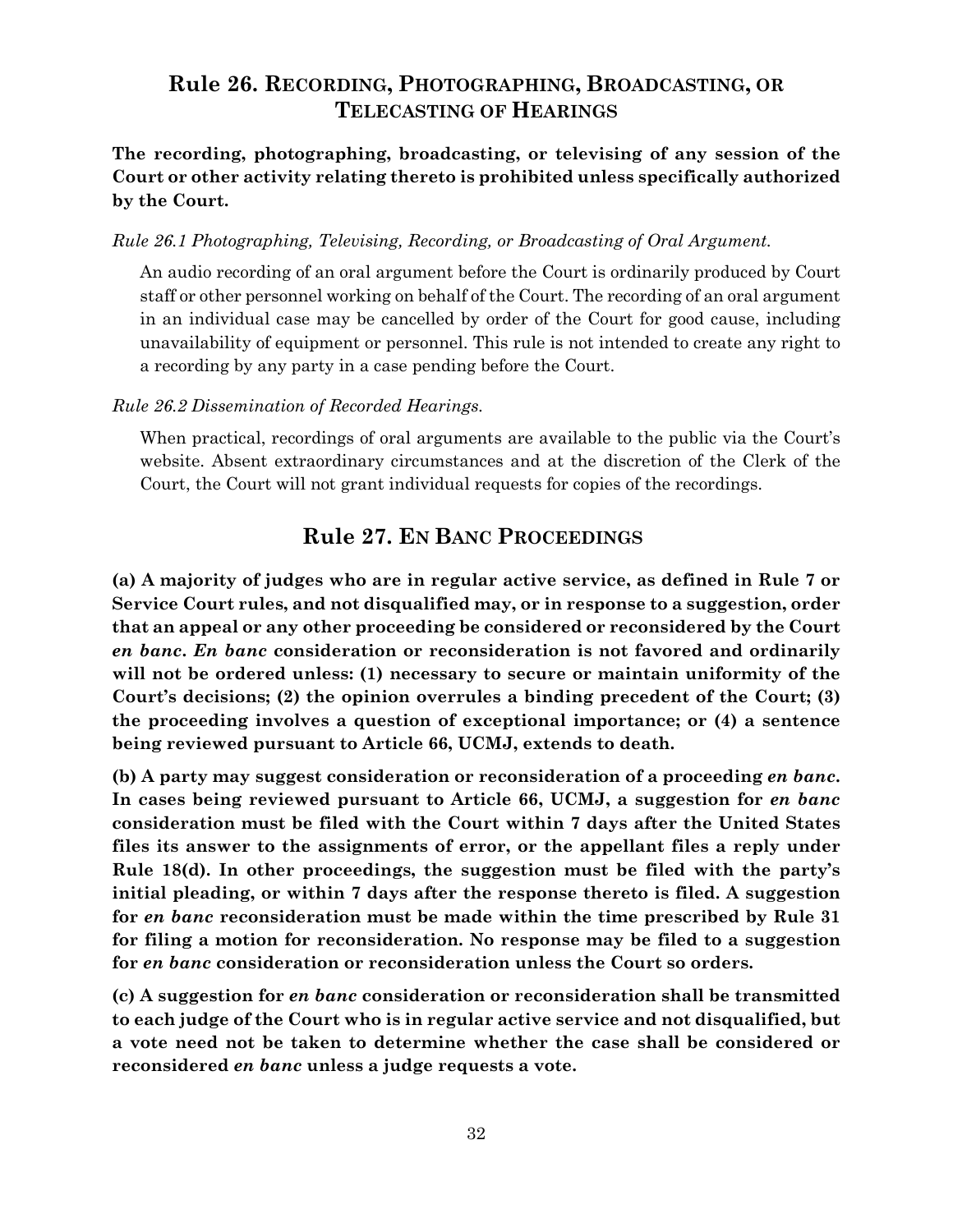**(d) Although only the Court** *en banc* **may overrule a binding precedent, a party may argue, in its brief and oral argument, to overrule a binding precedent without petitioning for hearing** *en banc***. The panel will decide whether to ask the remaining judges to consider hearing the case** *en banc***.** 

*Rule 27.1 Definitions.*

For purposes of this rule, "uniformity of the Court's decisions" refers to panels of this Court and of the other service courts of criminal appeals. A "question of exceptional importance" includes a novel question of law not previously considered by a military appellate court and argument that existing case law should be overruled or modified.

### **Rule 28. CONTEMPT**

#### <span id="page-36-0"></span>**(a)** *Contempt Proceedings*

**(1) Under Article 48, UCMJ, any judge detailed to the Court may punish any person for contempt.** 

**(2)** *Summary Disposition.* **A judge of the Court may summarily punish contempt when the judge directly witnesses the contemptuous conduct during the course of an appellate proceeding. Prior to holding a person in contempt, the judge shall provide the alleged offender with an opportunity to make a statement. If the alleged offender declines to make a statement, no negative inference will be drawn. If a contempt is punished summarily, the judge shall ensure there is an adequate record accurately reflecting the misconduct that the judge directly witnessed.**

**(3)** *Disposition upon Notice and Hearing.* **If the judge did not personally witness the contemptuous conduct at issue, the alleged offender shall be provided written notice of the alleged contempt and given a reasonable opportunity to respond and to present evidence before the Court. The written notice shall include notice that the alleged offender has the right to be represented by counsel and that no negative inference will be drawn from failure to respond and to present evidence. The government shall provide military alleged offenders counsel at no expense to them. The contempt must be proved beyond a reasonable doubt before it may be punished.**

**(4)** *Appeal.* **A person found in contempt by the Court shall be notified of their right to appeal the contempt findings and sentence to the United States Court of Appeals for the Armed Forces in accordance with that Court's rules and Article 48, UCMJ.**

**(5)** *Stays***. Upon written request or upon its own motion, the Court may stay the imposition of punishment pending an appeal.** 

**(b)** *Appeals from Contempt Proceedings Below*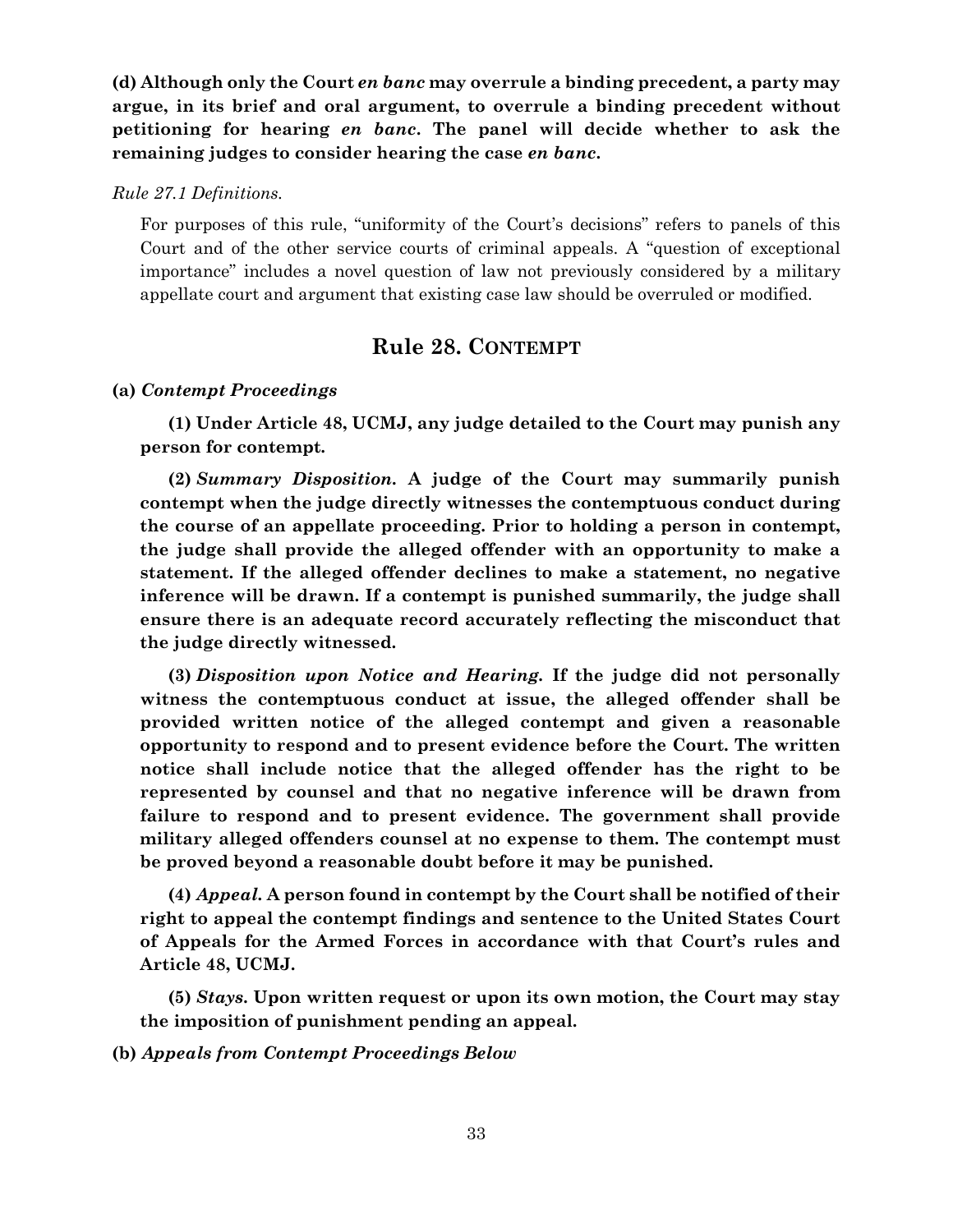**(1)** *Notice of Appeal.* **Any person found in contempt by a military judge or military magistrate may appeal the punishment by filing a notice of appeal with the Clerk of the Court within 20 days of being found in contempt. The notice of appeal must:**

**(A) be titled** *In Re [Contempt-Appellant]***;**

**(B) specify the person taking the appeal;**

**(C) list the parties to the proceeding, the name of the judicial officer who made the contempt finding, any alleged victims as defined under Article 6b, UCMJ, and the punishment awarded;** 

**(D) list the names and addresses of counsel for all parties to the proceeding and any alleged victims; and**

**(E) indicate whether the contempt-appellant requests a stay of unexecuted punishment.** 

**(2)** *Action by United States upon Service.* **Within 20 days of receiving or filing a notice of appeal, the trial counsel shall forward a record of the contempt proceedings to appellate counsel for the United States as designated by the Judge Advocate General. Appellate counsel for the United States shall promptly file the original record with the Clerk of the Court and forward copies to opposing counsel.**

**(3)** *Action by Court upon Service***. Upon receipt of any notice of appeal, the Clerk will docket the case and forward a copy of the notice to the appropriate Judge Advocate General or designee.**

**(4)** *Resolution of Appeal*

**(A)** *Briefing***. A contempt-appellant must file a brief in support of his or her appeal within 30 days of being served with a copy of the record under subsection (b)(2) of this rule. Opposing counsel may respond within 20 days of receiving the contempt-appellant's brief. If the United States elects not to respond or is the contempt-appellant, the Court may direct the Judge Advocate General to detail appellate counsel to defend the finding of contempt and punishment.**

**(B)** *Argument***. The Court may, in its discretion, order oral argument.** 

**(C)** *Final action***. An appeal of a finding of contempt will be reviewed for an abuse of discretion. The Court may affirm or set aside the finding or the punishment, in whole or in part, or make any other order in the case as the circumstances require.** 

#### *Rule 28.1 Contempt.*

Judges of this Court may punish for contempt any person who uses any menacing word, sign, or gesture in the presence of the Court during its proceedings; disturbs the proceedings of the Court by any riot or disorder; or willfully disobeys the lawful writ,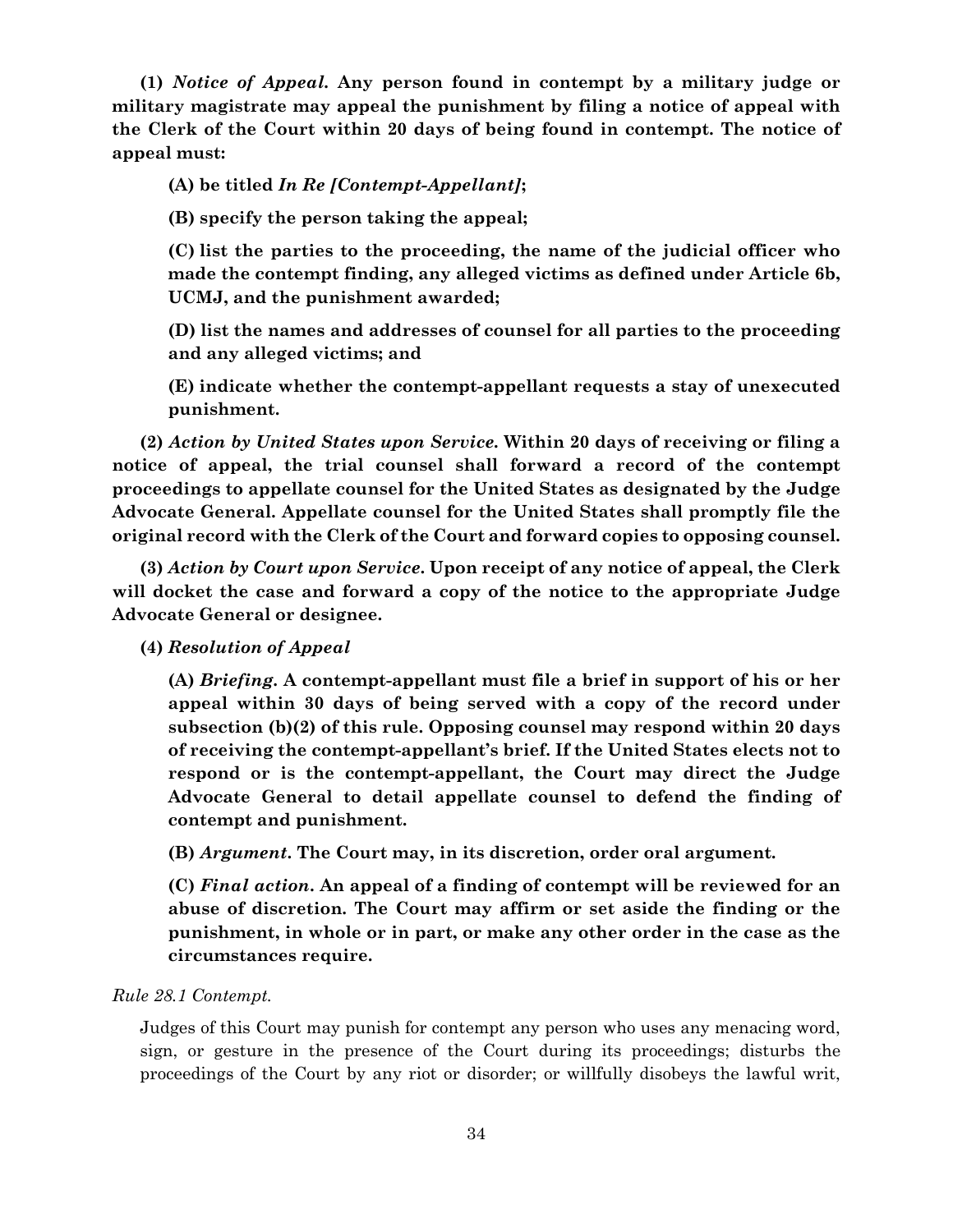<span id="page-38-0"></span>process, order, rule, decree, or command issued with respect to the proceeding of the Court.

#### **Rule 29. ARTICLE 66(F) PROCEEDINGS**

**(a)** *In General.* **The Court may, upon motion by any party or** *sua sponte***, order a remand under Article 66(f)(3), UCMJ for further proceedings. Such orders shall be directed to the Chief Trial Judge. The Judge Advocate General, or his or her designee, shall designate a general court-martial convening authority who shall provide support for the hearing. Although within the discretion of the Court, remand is generally not appropriate to determine facts or investigate matters which could, through a party's exercise of reasonable diligence, have been investigated or considered at trial, or to resolve post-trial claims that are:** 

**(1) inadequate on their face;** 

**(2) facially adequate but appellate filings and the record as a whole compellingly demonstrate their improbability;** 

**(3) uncontested; or** 

**(4) based on statements or documents not included in the record of trial and** 

**(A) the statement is unsworn or not filed in compliance with Rule 23(b); or**

**(B) the statement is made by a person who lacks personal knowledge of the material facts that the Court is asked to rely on.** 

**(b)** *Jurisdiction***. The Court ordering remand retains jurisdiction unless it expressly dismisses the appellate proceeding.** 

**(1)** *Remand When Court Retains Jurisdiction.* **When a Court remands but does not dismiss the appellate proceeding, such as for fact-finding or issuance of a certificate of correction, the remand does not return jurisdiction over the case to the court-martial and military judge. Rather, the Court retains jurisdiction over the case throughout the Article 66(f) proceeding. Such a remand is an appellate proceeding conducted on behalf of the Court but presided over by a military judge or magistrate. Any finding or recommendation arising out of a proceeding shall be forwarded to the Court for consideration and action.** 

**(2)** *Remand When Court Dismisses Appellate Proceeding and Returns Jurisdiction.* **A remand of a case that returns jurisdiction over the case to the military judge and court-martial will specifically state the scope of the remand and the range of actions that may be taken. If an action during a remand terminates the case, an appellate attorney authorized to act on behalf of the United States shall so inform the Court. Such a remand may be appropriate, for instance, when a matter in the case requires corrective action by the trial court such as to correct an error in the judgment or to address an inconsistency or omission in the factual basis of an accused's plea.**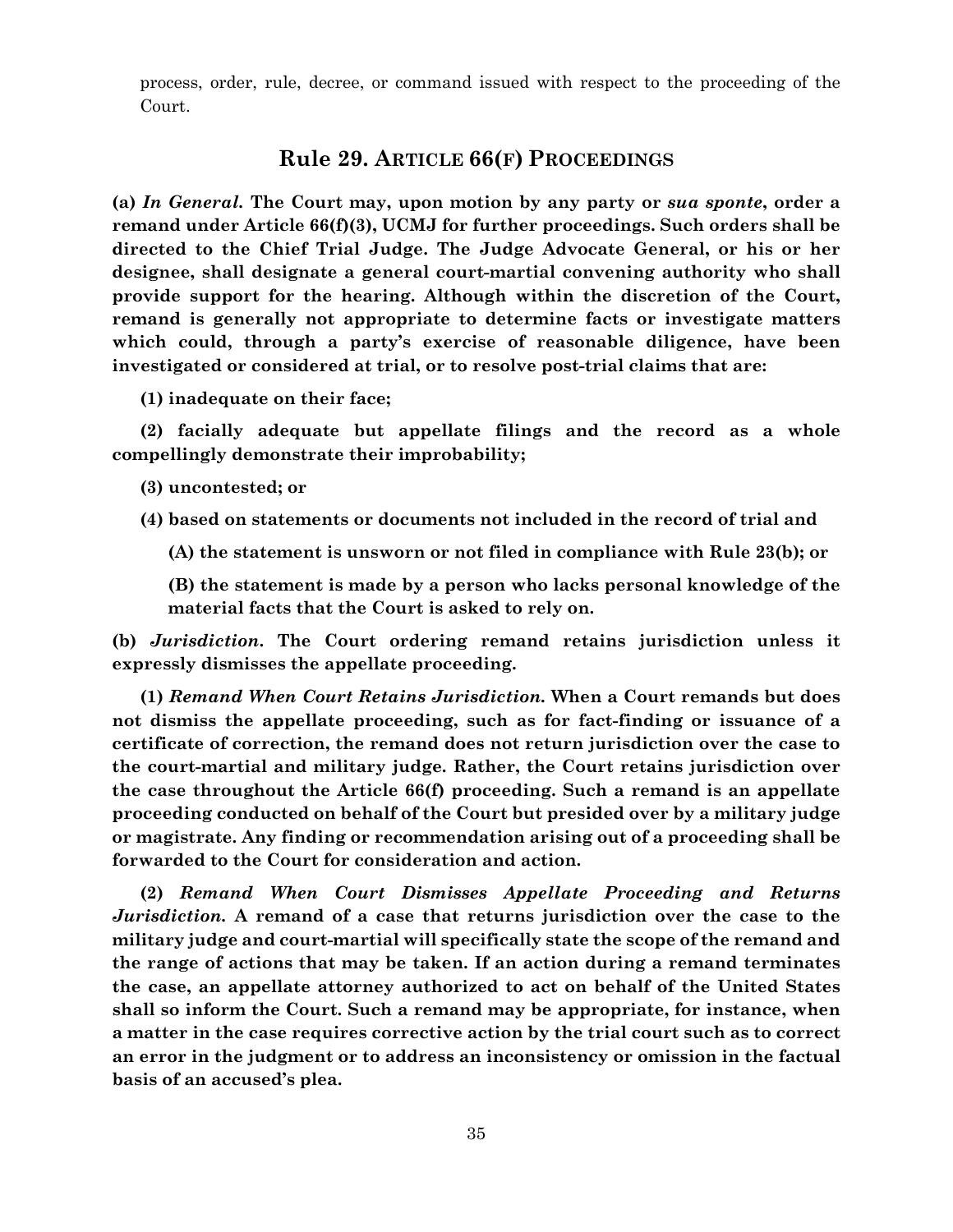**(c)** *Remand Impracticable.* **The general court-martial convening authority designated to provide support for the proceeding pursuant to R.C.M. 810(f)(1) may determine that the proceeding is impracticable. In such a case, an appellate attorney authorized to act on behalf of the United States shall forward this determination, accompanied by an explanation for the determination, to the Court. The Court may direct that the proceeding continue. If the Court does not direct that the proceeding continue, the Court may take any other action authorized by law that does not materially prejudice the substantial rights of the accused.**

**(d)** *Article 66(f) Hearings.* **The military judge detailed to an Article 66(f) proceeding may order one or more Article 66(f) hearings as may be necessary to fulfill the purpose of the remand. The following procedural rules shall apply at Article 66(f) hearings directed under this rule:**

**(1) A record of the proceedings shall be created and certified in substantial compliance with R.C.M. 1112.**

**(2) The parties may question and challenge the military judge as provided by R.C.M. 902.**

**(3) In the case of a remand in which the Court has returned jurisdiction over the case under subsection (a)(2) the rules applicable to the conduct of a posttrial Article 39(a) shall apply.**

**(4) In the case of a remand in which the Court has maintained jurisdiction over the case under subsection (a)(1) the following rules shall apply:** 

**(A) The Judge Advocate General shall provide the accused with the same right to counsel as would be had at a post-trial Article 39(a) session.** 

**(B) The accused's right to personally be present at a proceeding shall generally be the same as for similar proceedings held in United States District Courts. The military judge may authorize remote appearances of witnesses and parties as provided by R.C.M. 914A and 914B.**

**(C) The military judge may apply any other Rule for Courts-Martial which the military judge determines is appropriate to apply to a post-conviction fact-finding hearing for the just determination of the issues involved. In applying such a rule, the military judge shall construe the rule to secure simplicity in procedure, fairness in administration, and the elimination of unjustifiable expense and delay.** 

*Rule 29.1 Effective Date for Article 66(f), UCMJ, Proceedings.* 

This rule applies only to cases referred on or after 1 January 2019.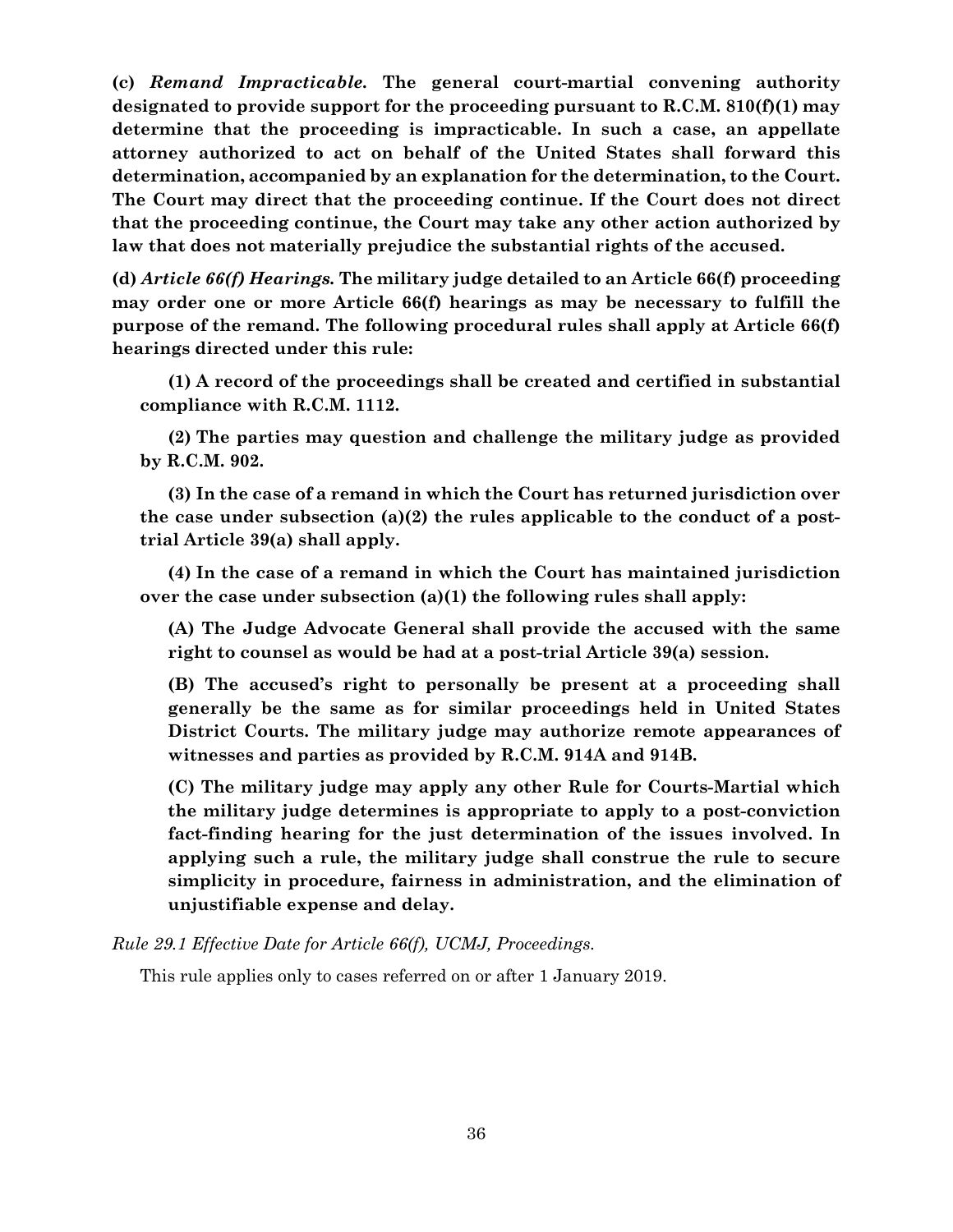# **Rule 30. ORDERS AND DECISIONS OF THE COURT**

<span id="page-40-0"></span>**The Court shall give notice of its orders and decisions by promptly serving them, when rendered, on appellate counsel, including civilian counsel, if any, and the Judge Advocate General, or designee, as appropriate.**

#### *Rule 30.1 Orders of the Court.*

An order of the Court is a command or directive issued by the Court and may be either interlocutory or final in nature. An order of the Court may be signed by an appellate judge or it may be authenticated by signature of the Clerk of the Court or designee. All orders will contain the official signature block of the signee and the Court seal shall be affixed to the document.

#### *Rule 30.2 Types of Orders of the Court.*

(a) Specifying an Issue. If the Court desires additional briefs on an issue, whether or not raised by counsel, it may issue an order specifying the issue to be briefed and the time frame within which the responses shall be filed with the Court.

(b) Mental Competence/Responsibility Matters. If, in the opinion of the Court, good cause has been shown to order the convening of a board of medical officers to inquire into the mental competence or responsibility of the appellant, the Court will issue an order directing that such proceedings be instituted. The order may be issued by the Court at its discretion after a review of the record or upon motion by counsel accompanied by sufficient documentation to justify the order. Requests by appellate counsel for psychiatric evaluation of an appellant in a case pending before the Court are made directly to the Court. The request is made as a petition for psychiatric evaluation supported by a concise statement justifying the need for a current psychiatric evaluation. A copy of the petition is served on appellate government counsel at the same time it is filed with the Court. The petition must include a motion to stay proceedings for the period of time required to accomplish the evaluation. Counsel for the United States has 7 days to file a reply. If the Court grants the petition, the case is sent to TJAG through the Director, USAF Judiciary, who arranges for the evaluation. The petition described in these rules is not a prerequisite and does not limit an appellant's right to petition for a new trial under Article 73, UCMJ.

(c) Miscellaneous Orders of the Court. The Court may issue any further orders necessary for the resolution of an issue.

#### *Rule 30.3 Effective Date of Decision.*

Decisions of this Court are not self-executing. Normally, decisions of this Court become final when the time period for requesting reconsideration has expired and neither of the parties has timely filed to have the issue heard by the United States Court of Appeals for the Armed Forces (CAAF).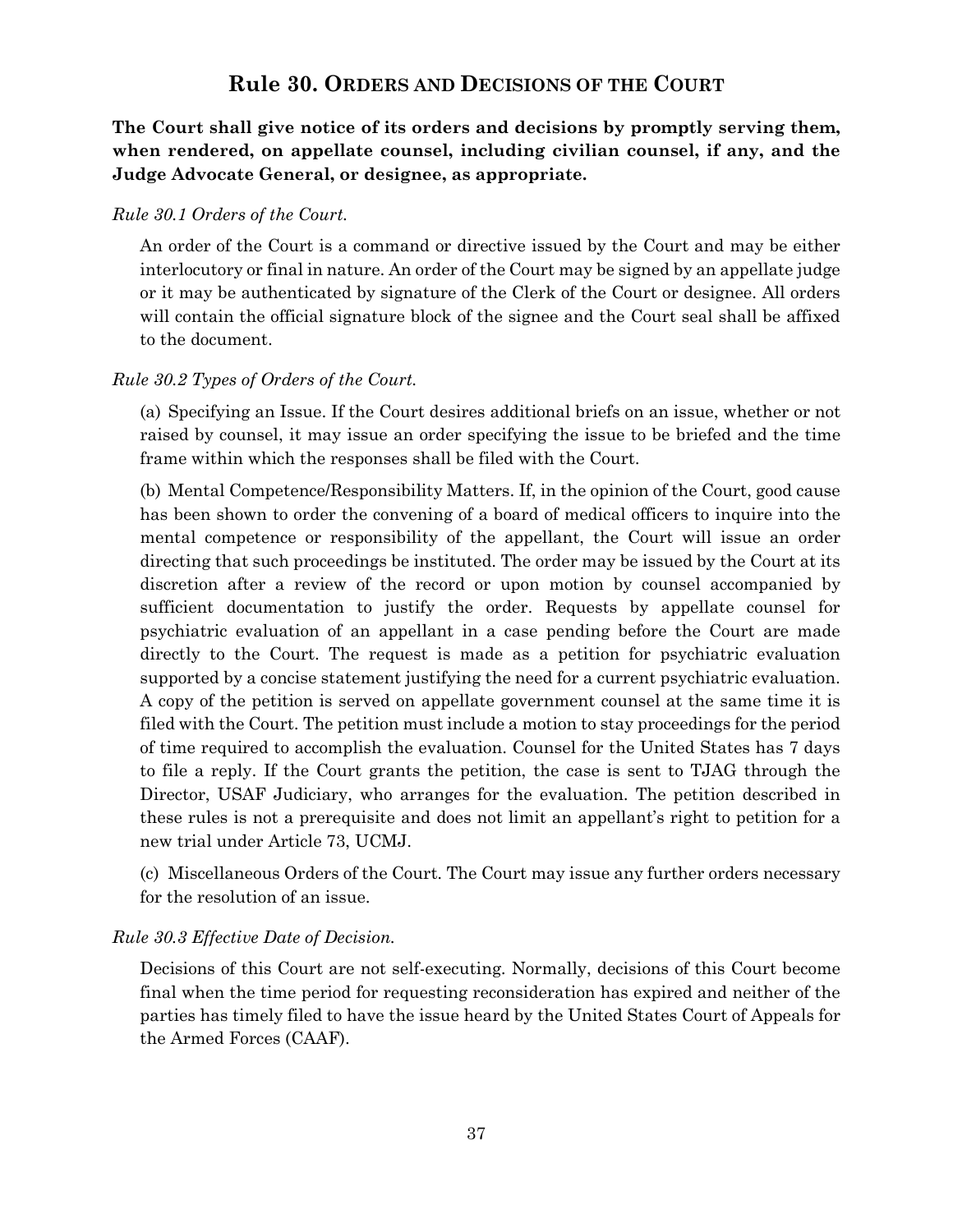*Rule 30.4 Publication of Opinions.*

(a) Published Opinions. Published opinions are those that call attention to a rule of law or procedure that appears to be overlooked or misinterpreted or those that make a significant contribution to military justice jurisprudence. Published opinions serve as precedent, providing the rationale of the Court's decision to the public, the parties, military practitioners, and judicial authorities.

(b) Motion to Publish Decision. The Court may authorize publication of a previously unpublished opinion at its discretion or upon written motion to the Court. Such motion to publish a decision shall be submitted no later than 14 days following issuance of the unpublished decision. The opposing party may respond to the motion to publish a decision within 7 days of the motion to publish a decision.

# **Rule 31. RECONSIDERATION**

<span id="page-41-0"></span>**(a) The Court may, in its discretion and on its own motion, enter an order announcing its intent to reconsider its decision or order in any case not later than 30 days after service of such decision or order on the appellate defense counsel or on the appellant, if the appellant is not represented by counsel, provided a petition for grant of review or certificate of review has not been filed with the United States Court of Appeals for the Armed Forces, or a record of trial for review under Article 67(b) has not been received by that Court. No briefs or arguments shall be received unless the order so directs.**

**(b) Provided a petition for grant of review or certificate for review has not been filed with the United States Court of Appeals for the Armed Forces, or a record of trial for review under Article 67(b) or writ appeal has not been received by the United States Court of Appeals for the Armed Forces, the Court may, in its discretion, reconsider its decision or order in any case upon motion filed either by appellate counsel within 30 days after receipt by counsel, or by the appellant if the appellant is not represented by counsel, of a decision or order.**

**(c) A motion for reconsideration shall briefly and directly state the grounds for reconsideration, including a statement of facts showing jurisdiction in the Court. A reply to the motion for reconsideration will be received by the Court only if filed within 7 days of receipt of a copy of the motion. Oral arguments shall not be heard on a motion for reconsideration unless ordered by the Court. The original of the motion filed with the Court shall indicate the date of receipt of a copy of the same by opposing counsel.**

**(d) The time limitations prescribed by this rule shall not be extended under the authority of Rule 24 or Rule 32 beyond the expiration of the time for filing a petition for review or writ appeal with the United States Court of Appeals for the Armed Forces, except that the time for filing briefs by either party may be extended for good cause.**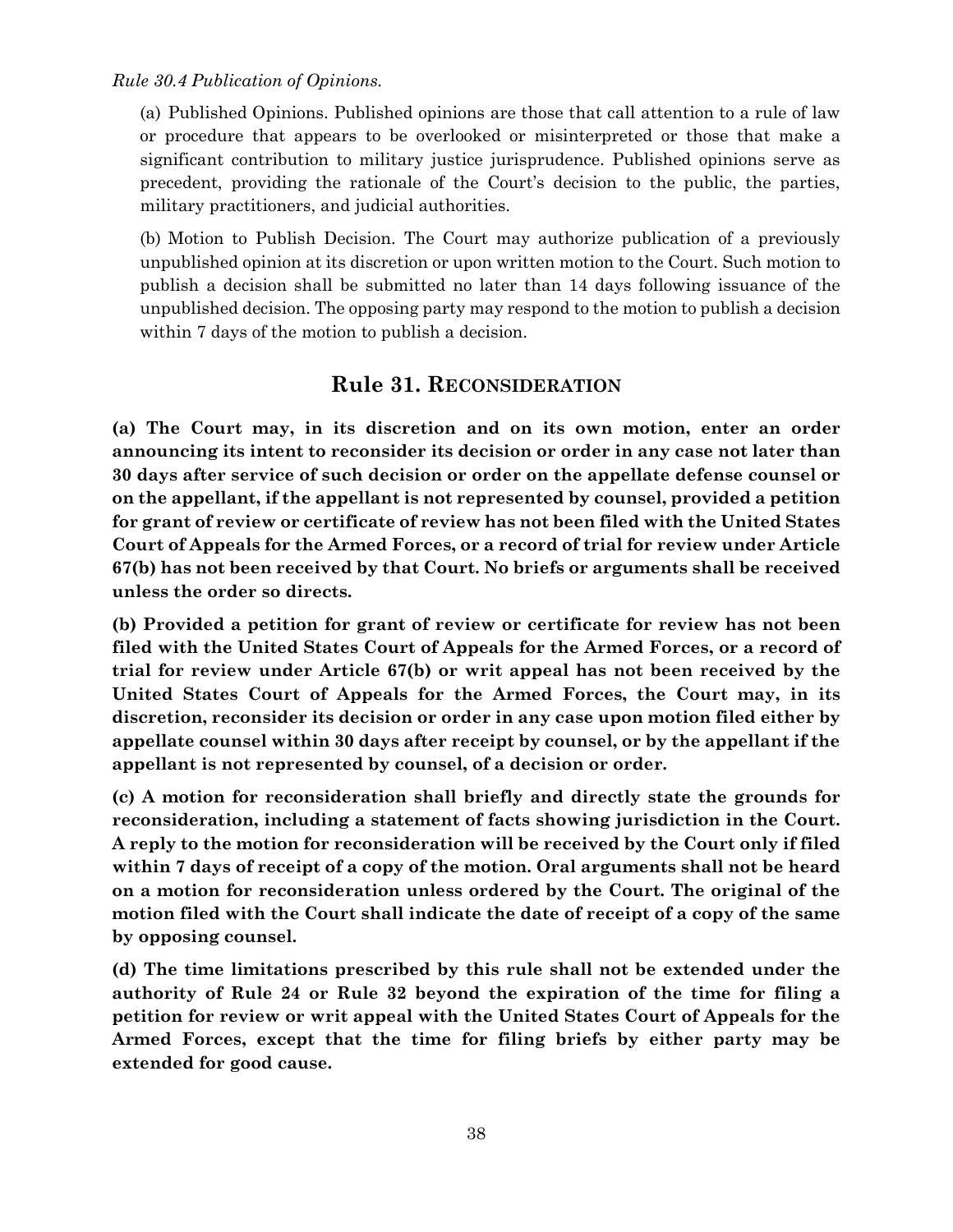#### *Rule 31.1 Motion to Reconsider Interlocutory Orders.*

Upon motion by a party or on its own motion, the Court may reconsider an interlocutory order previously rendered by it, provided that the CAAF has not obtained jurisdiction of the case. Jurisdiction vests with the CAAF when a petition or certificate has been filed with that court. A motion for reconsideration must state with particularity the interlocutory order the moving party seeks to have reconsidered and whether any other court has acquired jurisdiction over the case. For example, a party may move for reconsideration of an order to conduct oral argument, an order to compel production of documents, or an order to conduct a hearing under Article 66(f)(3), UCMJ, or *United States v. DuBay*, 37 C.M.R. 411 (C.M.A. 1967). Such a motion must make a showing of good cause before the Court will reconsider a court order.

#### *Rule 31.2 Motion to Reconsider Decisions or Orders Disposing of Cases.*

(a) In General. At the Court's discretion and within 30 days of its decision or order, or upon motion by a party within 30 days after delivery of the decision to the respective appellate divisions or to the place of business of civilian appellate defense counsel, the Court may reconsider a decision or order terminating the case previously rendered by it, provided that the CAAF has not obtained jurisdiction of the case. Jurisdiction vests with the CAAF when a petition or certificate has been filed with that court. A motion for reconsideration must state the date on which the appellate division or civilian counsel received a copy of the Court's prior decision, which portions of the decision the moving party seeks to have reconsidered, the basis for reconsideration, and whether any other court has acquired jurisdiction over the case. In addition to serving the opposing party, the moving party must also serve a copy of the motion on the Chief of the Appellate Records Branch of AFLOA/JAJM.

(b) Determination of Reconsideration. Ordinarily, reconsideration will not be granted without a showing that one of the following grounds exists:

(1) A material legal or factual matter was overlooked or misapplied in the decision;

(2) A change in the law occurred after the case was submitted and was overlooked or misapplied by the Court;

(3) The decision conflicts with a decision of the Supreme Court of the United States, the CAAF, another service court of criminal appeals, or this Court; or

(4) New information is received that raises a substantial issue as to the mental responsibility of the accused at the time of the offense or the accused's mental capacity to stand trial.

(c) Order Granting Reconsideration. Unless otherwise announced, an order granting reconsideration vacates the decision to be reconsidered.

(d) Panel Reconsideration. To the extent practicable, the same judges who originally decided a matter shall constitute the panel to act on a motion for reconsideration and, if granted, the matter on reconsideration. To the extent that is not practicable, the Chief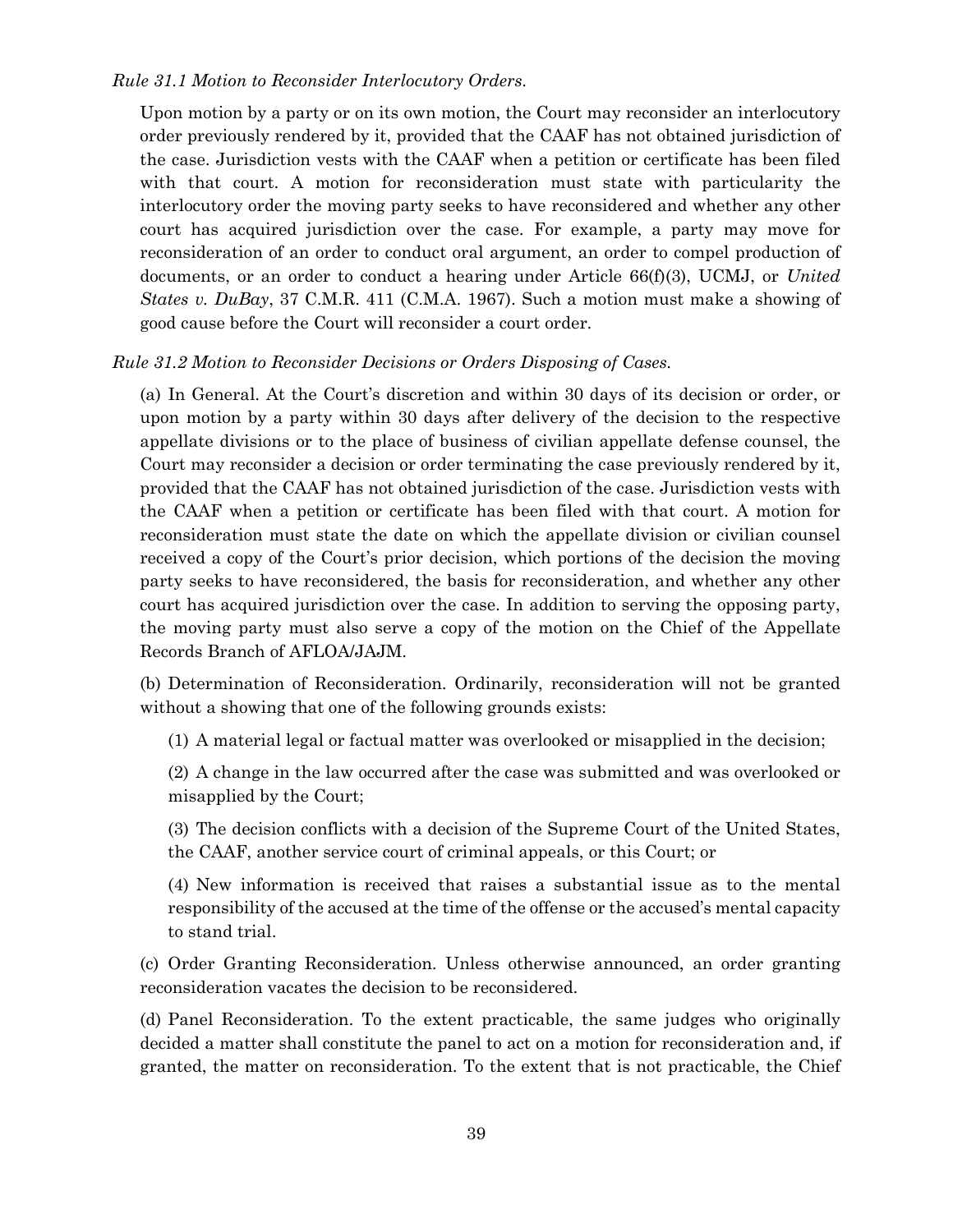Appellate Judge shall retain the discretion to assign the matter to a standing or special panel.

*Rule 31.3 Motion for Reconsideration with Suggestion for En Banc Consideration.*

If a party wishes the Court as a whole to reconsider a previous decision issued by a panel, one consolidated pleading may be submitted moving for reconsideration and suggesting that the motion be considered—and the matter reconsidered, if granted—*en banc*.

# **Rule 32. SUSPENSION OF RULES**

<span id="page-43-0"></span>**For good cause shown, the Court acting** *en banc* **or in panel may suspend the requirements or provisions of any of these rules in a particular case on a motion of any party or** *sua sponte* **and may order proceedings in accordance with its direction.**

John c. fil

JOHN C. JOHNSON, Colonel, USAF Chief Appellate Military Judge



FOR THE COURT

Carol K. Joyce

CAROL K. JOYCE Clerk of the Court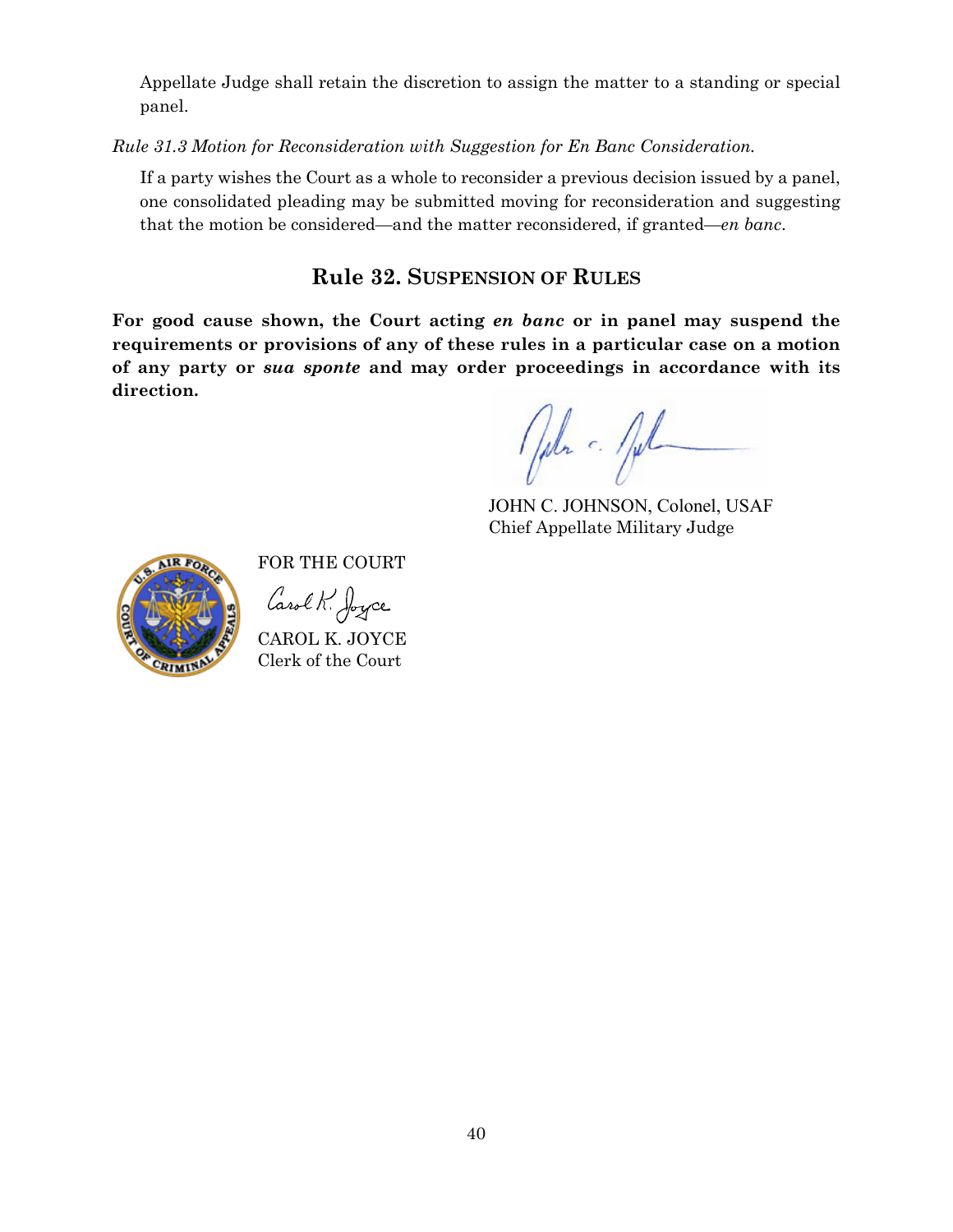# <span id="page-44-0"></span>*UNITED STATES AIR FORCE COURT OF CRIMINAL APPEALS RULES OF PRACTICE AND PROCEDURE*

# <span id="page-44-1"></span>APPENDICES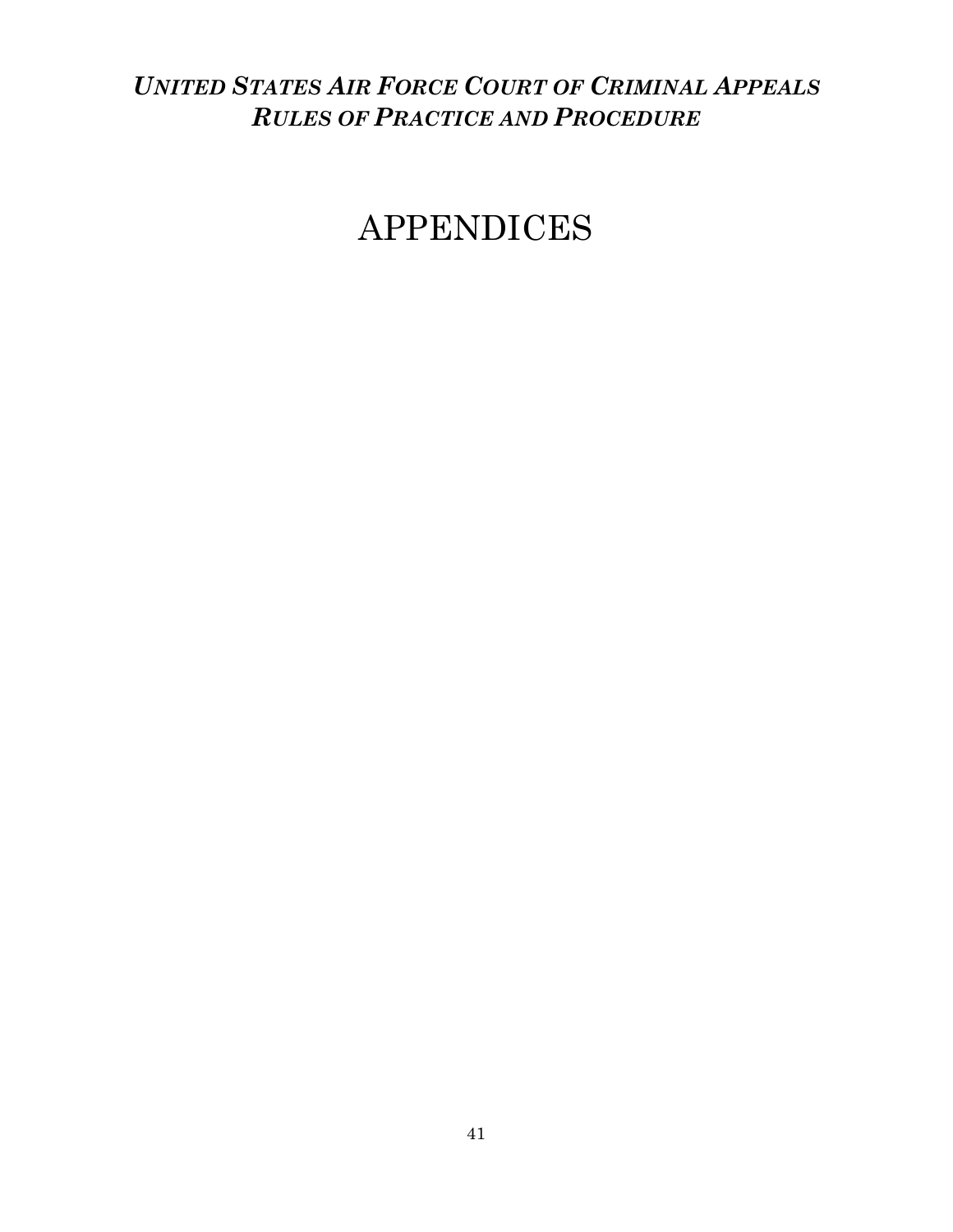#### **Appendix A – Format for Brief on Behalf of Appellant**

#### **IN THE UNITED STATES AIR FORCE COURT OF CRIMINAL APPEALS**

| <b>UNITED STATES</b>    | <b>BRIEF ON BEHALF OF</b> |
|-------------------------|---------------------------|
| Appellee                | <b>APPELLANT</b>          |
|                         |                           |
| V.                      | Before Panel No. X        |
|                         |                           |
| [Rank of Appellant]     | No. ACM XXXXX             |
| [NAME OF APPELLANT]     |                           |
| United States Air Force | [Date Filed]              |
| Appellant               |                           |

#### **TO THE HONORABLE, THE JUDGES OF THE UNITED STATES AIR FORCE COURT OF CRIMINAL APPEALS:**

#### **Assignment(s) of Error**

[Set forth each assignment of error in bold type. If asserting more than one error, number each assignment of error with consecutive Roman Numerals. See AFCCA Rule 18.2 regarding issues raised pursuant to *United States v. Grostefon*, 12 M.J. 431 (C.M.A. 1982).]

#### **Statement of the Case**

[Set forth a concise summary of thechronology of the case, including dates of trial, the general nature of the charges, pleas, findings, and sentence at trial. Include the action of the convening authority and any other pertinent information about the processing of the case.]

#### **Statement of Facts**

[Accurately set forth all facts pertinent to the issues raised. All references to matters contained in the record shall show record page numbers and any exhibit designations. Answers may adopt the appellant's statement of facts if there is no dispute; may state additional facts; or, if there is a dispute, may restate the facts as they appear from the appellee's viewpoint. The repetition of uncontroverted matters is not desired. Assertions of fact should be supported by specific citations to the record of trial, exhibits, or allied papers, as appropriate.]

#### **Argument**

[Set forth each assignment of error in bold type, followed by separate argument for each error. Arguments shall discuss briefly the question presented, citing and quoting such authorities as are deemed pertinent. Each argument shall include a statement of the applicable standard of review and must be followed by a prayer for the specified relief requested.]

#### **Appendix**

[An appendix may set forth matters for the convenience of the Court, such as extracts from the record of trial, statutes, rules, or regulations. Appendices may not be used to submit extra- record factual matters, which must instead be submitted to the Court by separate motion.]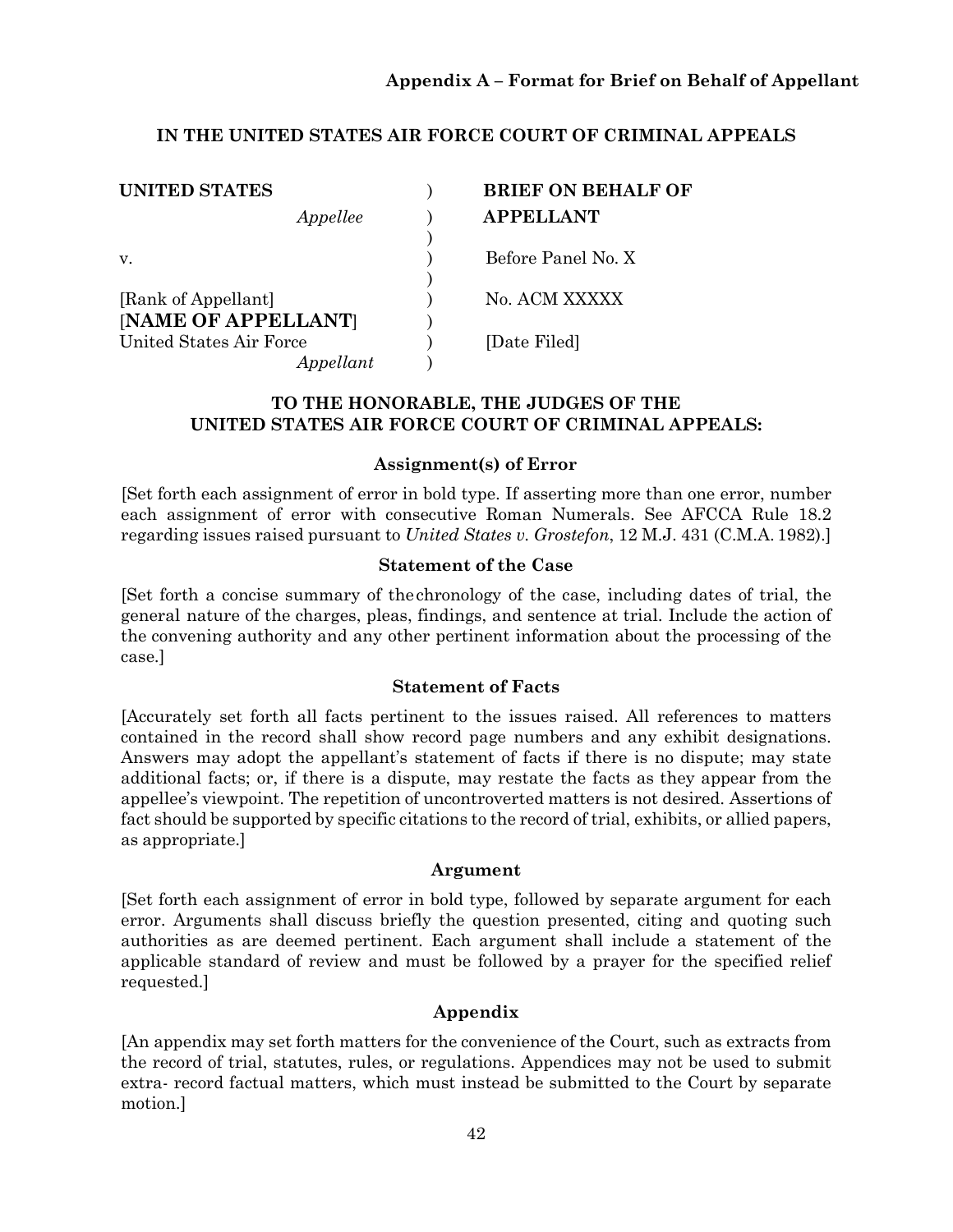[Signature of Counsel] [Name, rank and branch of military counsel, or name of civilian counsel] [Title] [Organization] [Business Address (if civilian counsel)] [Business Phone Number (if civilian counsel)] [Business Email Address (if civilian counsel)] [State Bar No. (if civilian counsel)]

#### **CERTIFICATE OF FILING AND SERVICE**

I certify that the original and copies of the foregoing were [mailed][delivered][sent via

] to the Court and served on [name and title of recipient] on [date].

<span id="page-46-0"></span>[Signature of certifier] [Name, etc., Organization]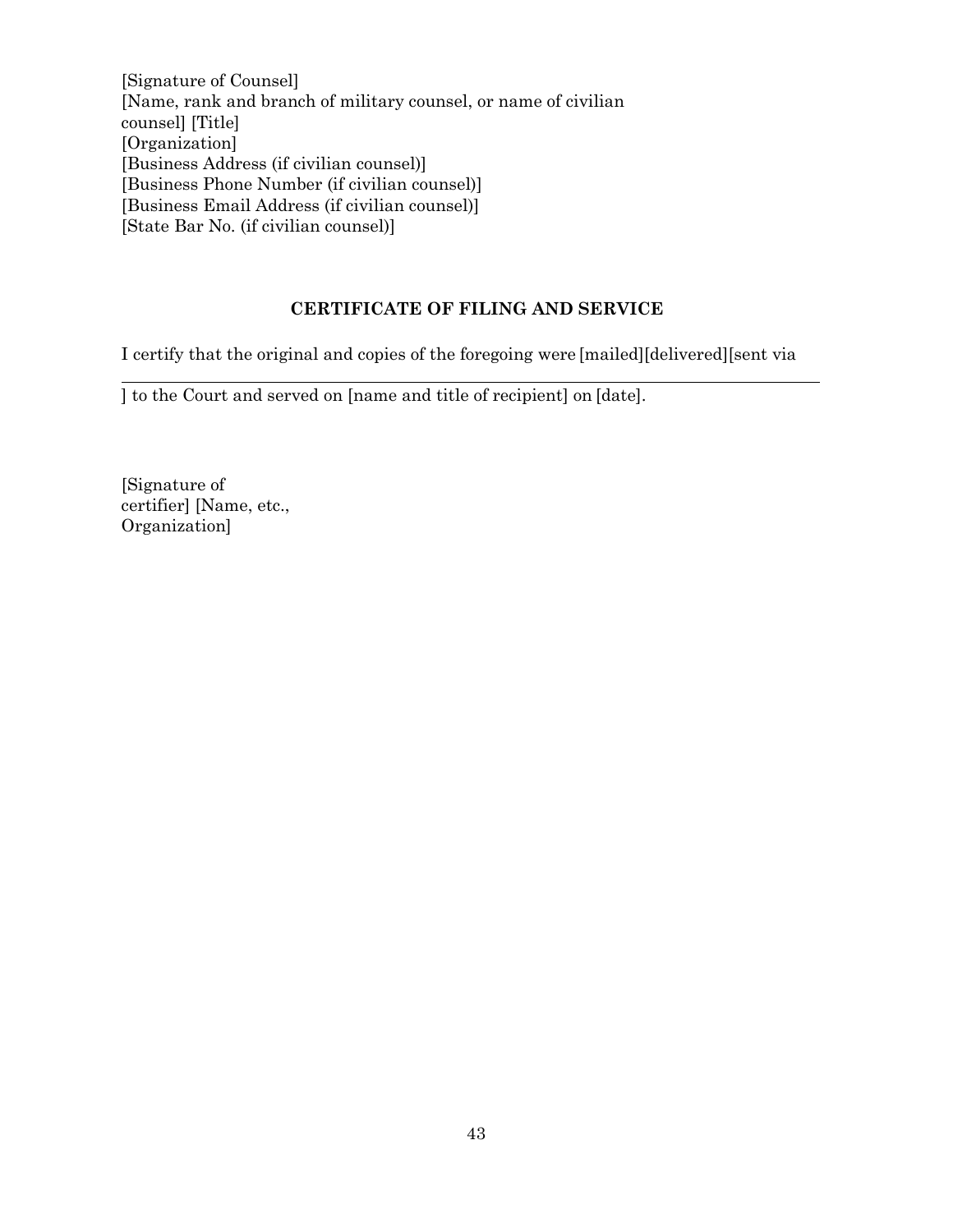### **Appendix B – Format for Brief Submitted on its Merits**

#### **IN THE UNITED STATES AIR FORCE COURT OF CRIMINAL APPEALS**

| UNITED STATES           | <b>MERITS BRIEF</b> |
|-------------------------|---------------------|
| Appellee                |                     |
|                         |                     |
| V.                      | Before Panel No. X  |
|                         |                     |
| [Rank of Appellant]     | No. ACM XXXXX       |
| [NAME OF APPELLANT]     |                     |
| United States Air Force | [Date Filed]        |
| Appellant               |                     |

#### **TO THE HONORABLE, THE JUDGES OF THE UNITED STATES AIR FORCE COURT OF CRIMINAL APPEALS:**

#### **Submission of Case Without Specific Assignments of Error**

The undersigned appellate defense counsel attests that [he/she] has, on behalf of Appel- lant, carefully examined the record of trial in this case. Appellant does not admit that the find- ings and sentence are correct in law and fact, but submits the case to this Honorable Court on its merits with no specific assignments of error.

[Signature of Counsel] [Name, rank and branch of military counsel, or name of civilian counsel] [Title] [Organization] [Business Address (if civilian counsel)] [Business Phone Number (if civilian counsel)] [Business Email Address (if civilian counsel)] [State Bar No. (if civilian counsel)]

#### **CERTIFICATE OF FILING AND SERVICE**

I certify that the original and copies of the foregoing were [mailed][delivered][sent via

] to the Court and served on [name and title of recipient] on [date].

[Signature of certifier] [Name, etc., Organization]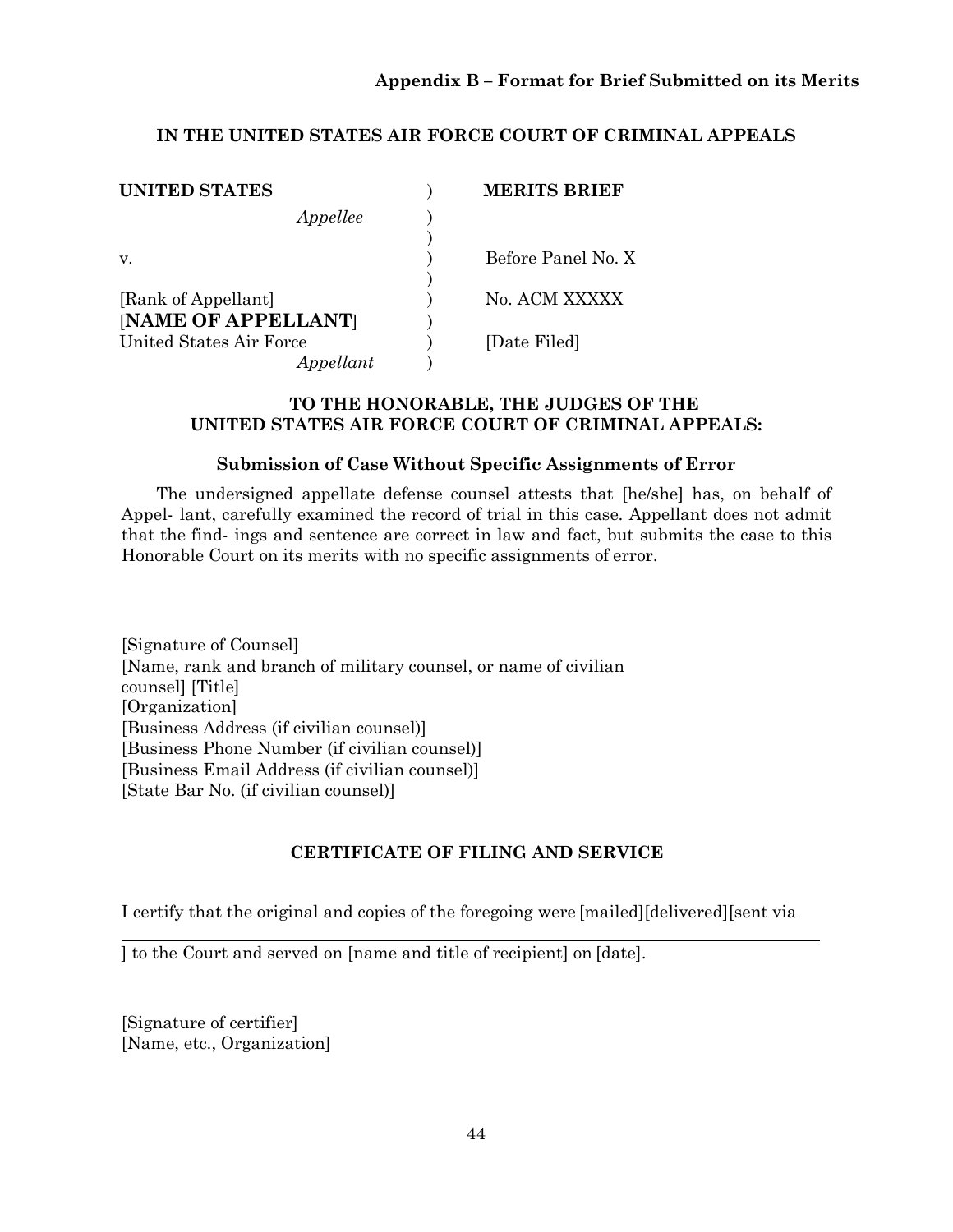#### <span id="page-48-0"></span>**IN THE UNITED STATES AIR FORCE COURT OF CRIMINAL APPEALS**

| <b>UNITED STATES</b>    | [APPELLANT'S / APPELLEE'S]      |
|-------------------------|---------------------------------|
| Appellee                | [MOTION / OPPOSITION TO MOTION] |
|                         |                                 |
|                         |                                 |
| V.                      | Before Panel No. X              |
|                         |                                 |
| [Rank of Appellant]     | No. ACM XXXXX                   |
| [NAME OF APPELLANT]     |                                 |
| United States Air Force | [Date Filed]                    |
| Appellant               |                                 |

#### **TO THE HONORABLE, THE JUDGES OF THE UNITED STATES AIR FORCE COURT OF CRIMINAL APPEALS:**

[Set forth basis for motion/opposition].

[Signature of Counsel] [Name, rank and branch of military counsel, or name of civilian counsel] [Title] [Organization] [Business Address (if civilian counsel)] [Business Phone Number (if civilian counsel)] [Business Email Address (if civilian counsel)] [State Bar No. (if civilian counsel)]

#### **CERTIFICATE OF FILING AND SERVICE**

I certify that the original and copies of the foregoing were [mailed][delivered][sent via

] to the Court and served on [name and title of recipient] on [date].

<span id="page-48-1"></span>[Signature of certifier] [Name, etc., Organization]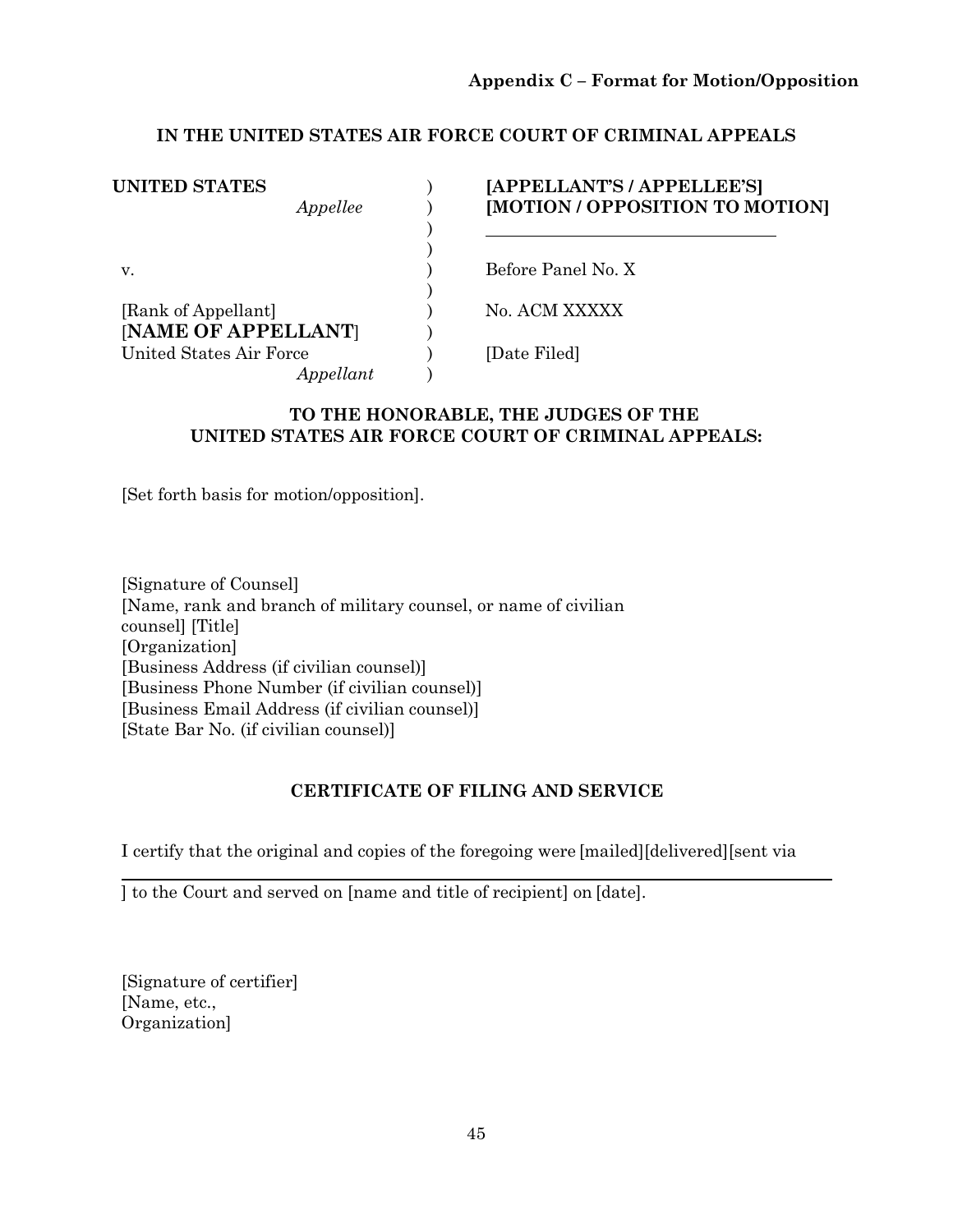# **Appendix D – Summary of Filing Time Standards**

| $\mathbf{1}$    | Assignment(s) of Error (Rule $18(d)$ )                                                        | 60 Days following Docket-<br>ing                                                                                                                                                                                                                                                                                                                                                                                                   |
|-----------------|-----------------------------------------------------------------------------------------------|------------------------------------------------------------------------------------------------------------------------------------------------------------------------------------------------------------------------------------------------------------------------------------------------------------------------------------------------------------------------------------------------------------------------------------|
| $\sqrt{2}$      | Answer to Assignment(s) of Error (Rule 18(d))                                                 | 30 Days following<br>Assignment(s) of Error                                                                                                                                                                                                                                                                                                                                                                                        |
| 3               | Reply to Government's Answer to Assignment(s) of Error<br>(Rule 18(d))                        | 7 Days following Answer                                                                                                                                                                                                                                                                                                                                                                                                            |
| $\overline{4}$  | Brief on behalf of the Government where the Appellant does<br>not submit a Brief (Rule 18(d)) | 30 Days following Expira-<br>tion of time allowed for<br>filing of Appellant's Brief                                                                                                                                                                                                                                                                                                                                               |
| $\overline{5}$  | Amicus Curiae Brief (Rule 22.1)                                                               | If supporting a party, 10<br>Calendar Days following<br>filing of that party's brief.<br>If not supporting a party,<br>10 Calendar Days after<br>the Government's answer<br>(Article 66 reviews), or the<br>Appellee's Reply Brief<br>(Article 62 appeals). In<br>the case of a petition for<br>extraordinary relief, an<br>amicus curiae brief should<br>be submitted as soon as<br>possible after the filing of<br>the petition. |
| $6\phantom{.}6$ | Brief following CAAF remand to AFCCA (Rule 18(d))                                             | 60 Days following<br>Docketing                                                                                                                                                                                                                                                                                                                                                                                                     |
| $\overline{7}$  | Response to Brief following CAAF remand to AFCCA (Rule)<br>18 <sub>(d)</sub>                  | 60 Days following Initial<br><b>Brief</b>                                                                                                                                                                                                                                                                                                                                                                                          |
| 8               | Brief following CAAF remand to Convening Authority (Rule<br>18 <sub>(d)</sub>                 | 60 Days following Re-<br>Docketing                                                                                                                                                                                                                                                                                                                                                                                                 |
| 9               | Response to Brief following CAAF remand to Convening<br>Authority (Rule 18(d))                | 30 Days following Initial<br><b>Brief</b>                                                                                                                                                                                                                                                                                                                                                                                          |
| $10\,$          | Supplemental Filings (Rule 18.4)                                                              | No specified time, but<br>must be submitted by<br>Motion for Leave to File                                                                                                                                                                                                                                                                                                                                                         |
| 11              | Response to Supplemental Filings (Rule 18.4)                                                  | If the motion above is<br>granted, the opposing<br>party may respond<br>within 30 days from the<br>date the motion above is<br>Granted.                                                                                                                                                                                                                                                                                            |
| 12              | Motion for Oral Argument (Rule 25)                                                            | 7 Days following Answer<br>to Appellant's Brief                                                                                                                                                                                                                                                                                                                                                                                    |
| 13              | Supplemental Citation(s) of Authority (Rule 25.2(e))                                          | No later than 2 Business<br>Days before Oral Argu-<br>ment, or within 7 Days<br>following Oral Argument                                                                                                                                                                                                                                                                                                                            |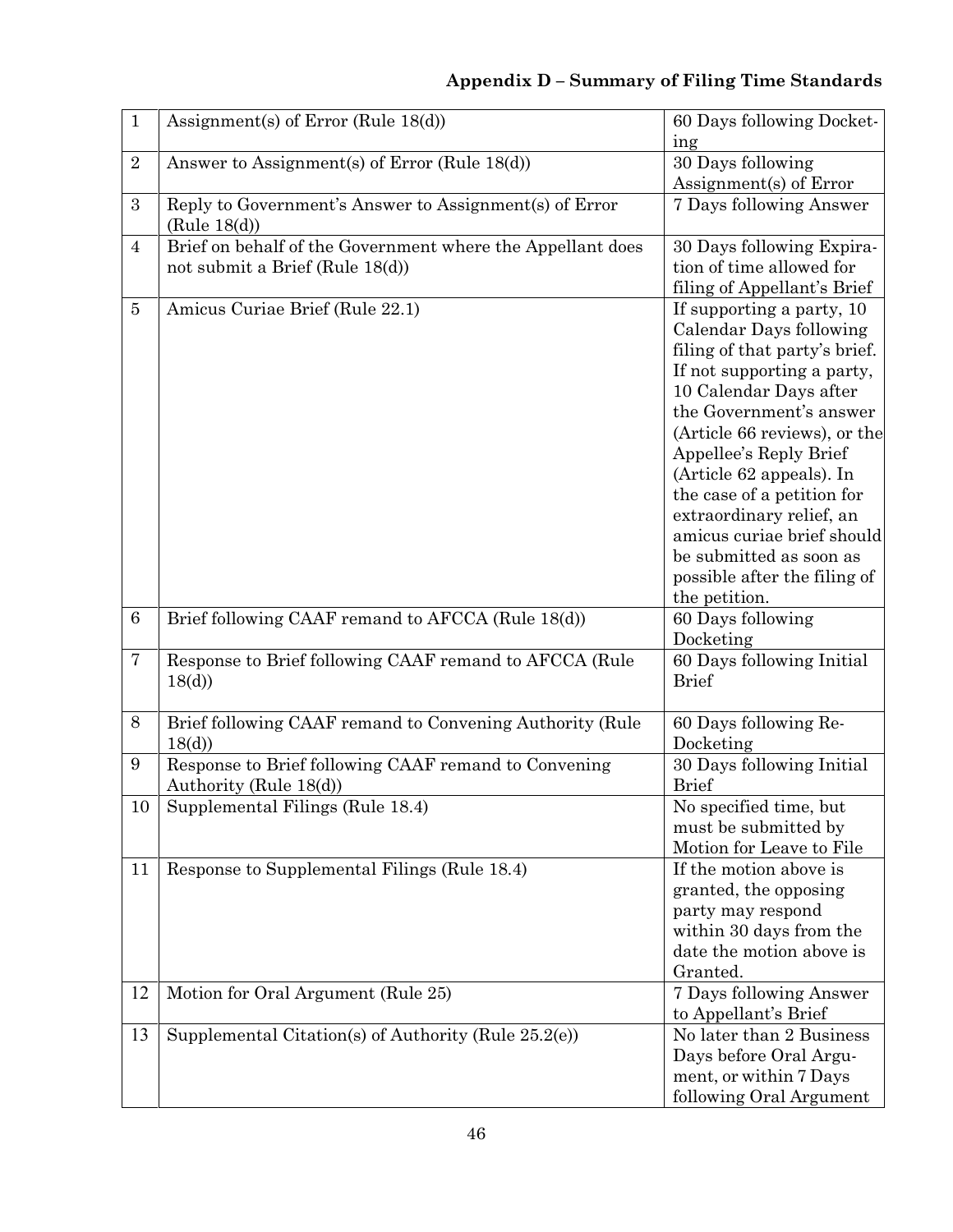| 14 | Memorandum of Argument (Rule 25.2(f))                                                                            | 7 Calendar Days                           |
|----|------------------------------------------------------------------------------------------------------------------|-------------------------------------------|
|    |                                                                                                                  | following Oral Argument                   |
| 15 | Suggestion for Consideration or Reconsideration of a                                                             | 7 Days following Govern-                  |
|    | Proceeding en banc in cases reviewed pursuant to Article 66                                                      | ment's answer to the As-                  |
|    | UCMJ (Rule $27(b)$ )                                                                                             | signment(s) of Error or if                |
|    |                                                                                                                  | Appellant filed a Reply                   |
|    |                                                                                                                  | Brief under Rule 18(d)                    |
| 16 | Suggestion for Consideration or Reconsideration of other                                                         | Must be filed with                        |
|    | Proceedings en banc (Rule 27(b))                                                                                 | Party's Initial petition or               |
|    |                                                                                                                  | pleading, or within 7                     |
|    |                                                                                                                  | Days following the                        |
|    |                                                                                                                  | Response thereto is filed                 |
| 17 | Appellant's Suggestion for en banc Consideration of Motion for                                                   | 30 Days following                         |
|    | Reconsideration (Rules 27(b) and 31(b)).                                                                         | Receipt by Appellate                      |
|    |                                                                                                                  | Defense Counsel or                        |
|    |                                                                                                                  | Civilian Defense                          |
|    |                                                                                                                  | Counsel, or 30 Days                       |
|    |                                                                                                                  | following service of a                    |
|    |                                                                                                                  | Decision or Order to                      |
|    |                                                                                                                  | Appellant, if not                         |
| 18 |                                                                                                                  | represented                               |
|    | Government's Suggestion for en banc Consideration of Motion<br>for Reconsideration (Rules $27(b)$ and $31(b)$ ). | 30 Days following<br>Receipt by Appellate |
|    |                                                                                                                  | Government Counsel                        |
| 19 | Response to Suggestion for Consideration or Reconsideration                                                      | 7 Days following en banc                  |
|    | en banc (Rule 31(c))                                                                                             | suggestion                                |
| 20 | Appellant's motion for reconsideration (Rule 31(b))                                                              | 30 Days following                         |
|    |                                                                                                                  | Receipt by Appellate                      |
|    |                                                                                                                  | Defense Counsel or                        |
|    |                                                                                                                  | Civilian Defense                          |
|    |                                                                                                                  | Counsel, or 30 Days                       |
|    |                                                                                                                  | following service of a                    |
|    |                                                                                                                  | Decision or Order to                      |
|    |                                                                                                                  | Appellant, if not                         |
|    |                                                                                                                  | represented, provided a                   |
|    |                                                                                                                  | petition for grant of re-                 |
|    |                                                                                                                  | view or certificate for re-               |
|    |                                                                                                                  | view has not been filed                   |
|    |                                                                                                                  | with CAAF, or writ ap-                    |
|    |                                                                                                                  | peal has not been re-                     |
|    |                                                                                                                  | ceived by CAAF.                           |
| 21 | Government's motion for reconsideration (Rule 31(b))                                                             | 30 Days following                         |
|    |                                                                                                                  | Receipt by Appellate                      |
|    |                                                                                                                  | Government Counsel,                       |
|    |                                                                                                                  | provided a petition for                   |
|    |                                                                                                                  | grant of review or                        |
|    |                                                                                                                  | certificate for review has                |
|    |                                                                                                                  | not been filed with CAAF,                 |
|    |                                                                                                                  | or writ appeal has not                    |
|    |                                                                                                                  | been received by CAAF.                    |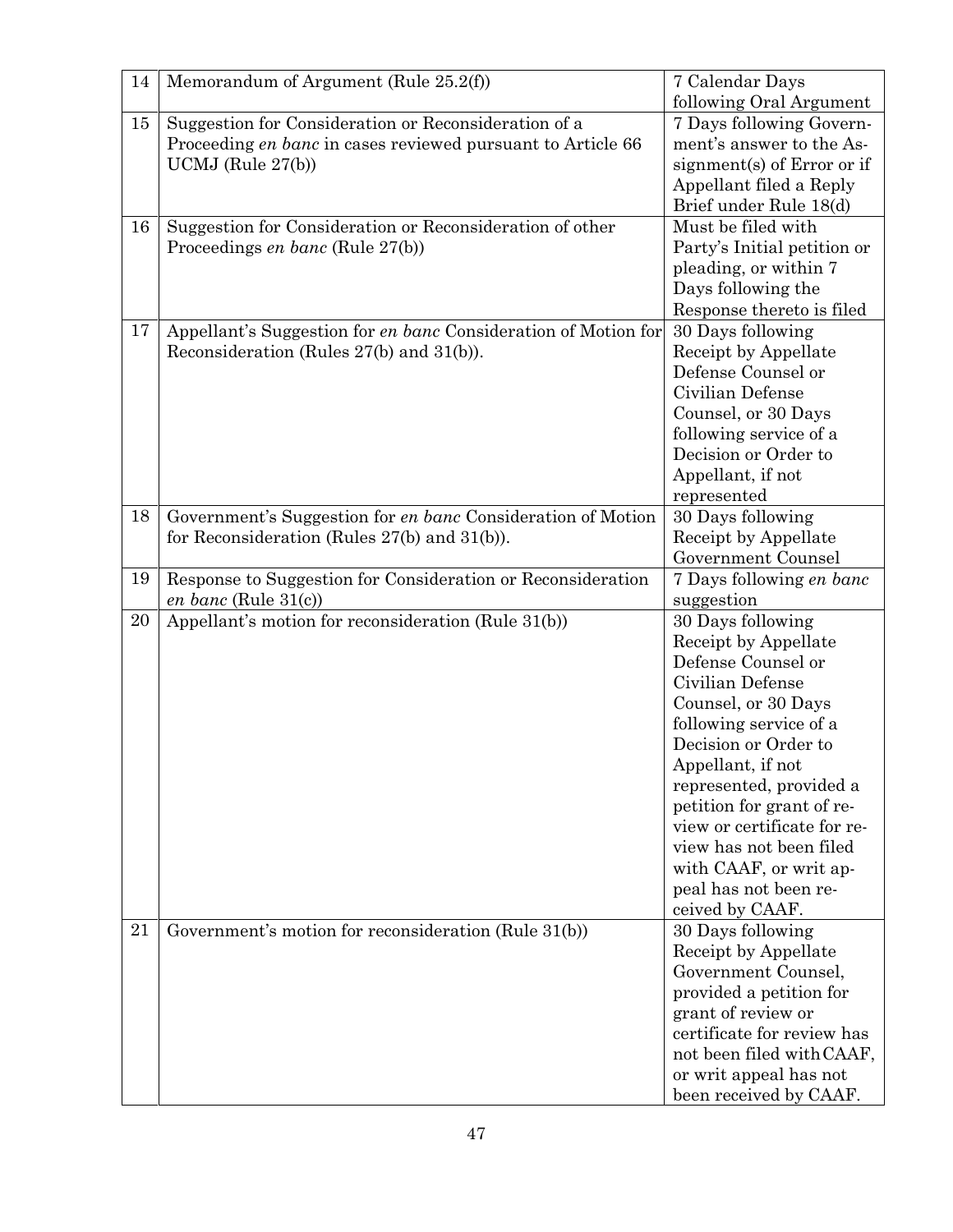| 22     | Reply to motion for reconsideration (Rule $31(c)$ )                 | 7 Days following Motion                           |
|--------|---------------------------------------------------------------------|---------------------------------------------------|
|        |                                                                     | for Reconsideration                               |
| 23     | Petition for Extraordinary Relief (Rule 19(b)(1))                   | As soon as possible;                              |
|        |                                                                     | however, no later than 20                         |
|        |                                                                     | Days after Petitioner                             |
|        |                                                                     | learns of the action                              |
|        |                                                                     | complained of. This does                          |
|        |                                                                     | not apply to Petitions for                        |
|        |                                                                     | writs of <i>habeas</i> corpus or                  |
|        |                                                                     | error <i>coram nobis</i> , which                  |
|        |                                                                     | may be filed at any time.                         |
| 24     | Answer to Petition for Extraordinary Relief (Rule 19(f))            | 20 Days following Show                            |
|        |                                                                     | Cause Order or Order                              |
|        |                                                                     | Granting Leave to File a                          |
|        |                                                                     | Response.                                         |
| 25     | Reply to Answer to Petition for Extraordinary Relief (Rule<br>19(f) | 7 Days following Answer                           |
| 26     | Article 62 Appeal by the United States (Rule $20(c)(1)(A)$ )        | 20 Days following written                         |
|        |                                                                     | notice to appeal filed with                       |
|        |                                                                     | the trial court to reach the                      |
|        |                                                                     | representative designated                         |
|        |                                                                     | by TJAG. The person                               |
|        |                                                                     | designated by TJAG has 5                          |
|        |                                                                     | days following receipt to                         |
|        |                                                                     | file the original record<br>with the Court with a |
|        |                                                                     | copy to opposing counsel.                         |
| 27     | Brief in Support of Article 62 Appeal by the United States (Rule    | 20 Days following Filing                          |
|        | 20(c)(1)(A))                                                        | of Record with the Court                          |
| 28     | Answer to Brief in Support of Article 62 Appeal by the United       | 20 Days following Govern-                         |
|        | States (Rule $20(c)(1)(B)$ )                                        | ment Brief                                        |
| 29     | Reply to Answer to Article 62 Appeal by the United States           | 7 Days following Answer                           |
|        | (Rule $20(c)(1)(C)$ )                                               |                                                   |
| $30\,$ | Petition for New Trial (Article 73) (Rule 21(c))                    | No specified time frame.                          |
|        |                                                                     | If petition indicates an                          |
|        |                                                                     | intent to file a separate                         |
|        |                                                                     | brief in support of                               |
|        |                                                                     | petition, must be filed                           |
|        |                                                                     | within 30 days following                          |
|        |                                                                     | filing of the petition.                           |
|        | Response to Petition for New Trial (Article 73) (Rule 21(c))        | 30 Days following Petition                        |
|        |                                                                     | or 30 Days following                              |
|        |                                                                     | separate brief in support                         |
|        |                                                                     | of petition.                                      |
|        | Reply to Petition for New Trial (Article 73) (Rule 21(c))           | 7 Days following                                  |
|        |                                                                     | Respondent's Answer                               |
| 31     | Brief in Response to Specified Issue (Rule 30.2(a))                 | As directed by the Court                          |
| 32     | Petition to Order Convening of Board to inquire into Mental         | No specified Time Frame                           |
|        | Competence or Responsibility of Appellant (Rule 30.2(b))            |                                                   |
| 33     | Government's Response to Petition to Order Convening of             | 7 Days following Petition                         |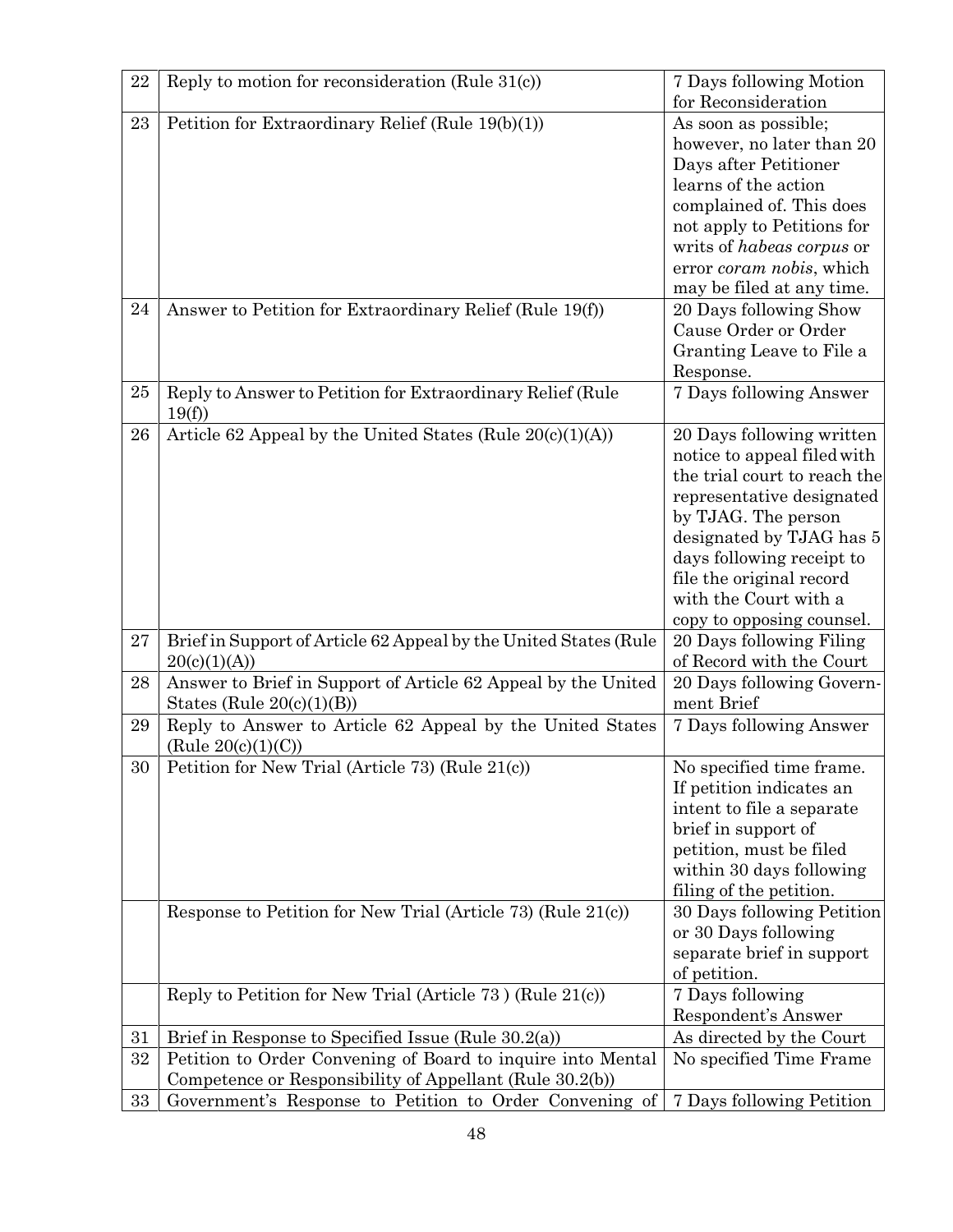<span id="page-52-0"></span>

|    | Board to inquire into Mental Competence or Responsibility of      |                           |
|----|-------------------------------------------------------------------|---------------------------|
|    | Appellant (Rule 30.2(b))                                          |                           |
| 34 | Motion to Publish a previously-Unpublished Decision (Rule         | 14 Days following issu-   |
|    | 30.4(b)                                                           | ance of Unpublished Deci- |
|    |                                                                   | sion                      |
| 35 | Response to Motion to Publish a previously-Unpublished Deci-      | 7 Days following Motion   |
|    | sion (Rule $30.4(b)$ )                                            | to Publish                |
| 36 | Motions (Generally) (Rule 23)                                     | No specified Time Frame   |
| 37 | Opposition to Motion (other than Motion for Enlargement of        | 7 Days following Receipt  |
|    | Time) (Rule $23(c)$ )                                             | of Motion                 |
| 38 | Motion for Enlargement of Time (Rule 23.3(m))                     | 7 Calendar Days before    |
|    |                                                                   | Filing is Due or must be  |
|    |                                                                   | Filed Out of Time         |
| 39 | Response to Motion for Enlargement of Time (Rule 23.2)            | 2 Business Days following |
|    |                                                                   | Receipt of Motion         |
| 40 | Notice of Victim Representation (Rule 12.1)                       | 15 Business Days follow-  |
|    |                                                                   | ing Retention             |
| 41 | Certificate of Good Standing by Counsel appearing pro hac vice    | Prior to Oral Argument    |
|    | (Rule 12.2)                                                       |                           |
| 42 | Notice of Appearance by Successor Appellate Defense Counsel       | 10 Days following Reten-  |
|    | following Withdrawal of Appellate Defense Counsel (Rule           | tion                      |
|    | 12.3)                                                             |                           |
| 43 | Notification of discipline that results in disbarment, suspen-    | 10 Business Days          |
|    | sion, or other loss of good standing in the Bar of any United     |                           |
|    | States federal or state/territory/commonwealth/possession         |                           |
|    | court. (Rule $10.2$ )                                             |                           |
| 44 | Notification of suspension from practice in courts-martial or     | 10 Business days          |
|    | another service court of criminal appeals, or that Article 27(b), |                           |
|    | UCMJ, certification is withdrawn for cause. (Rule 10.2)           |                           |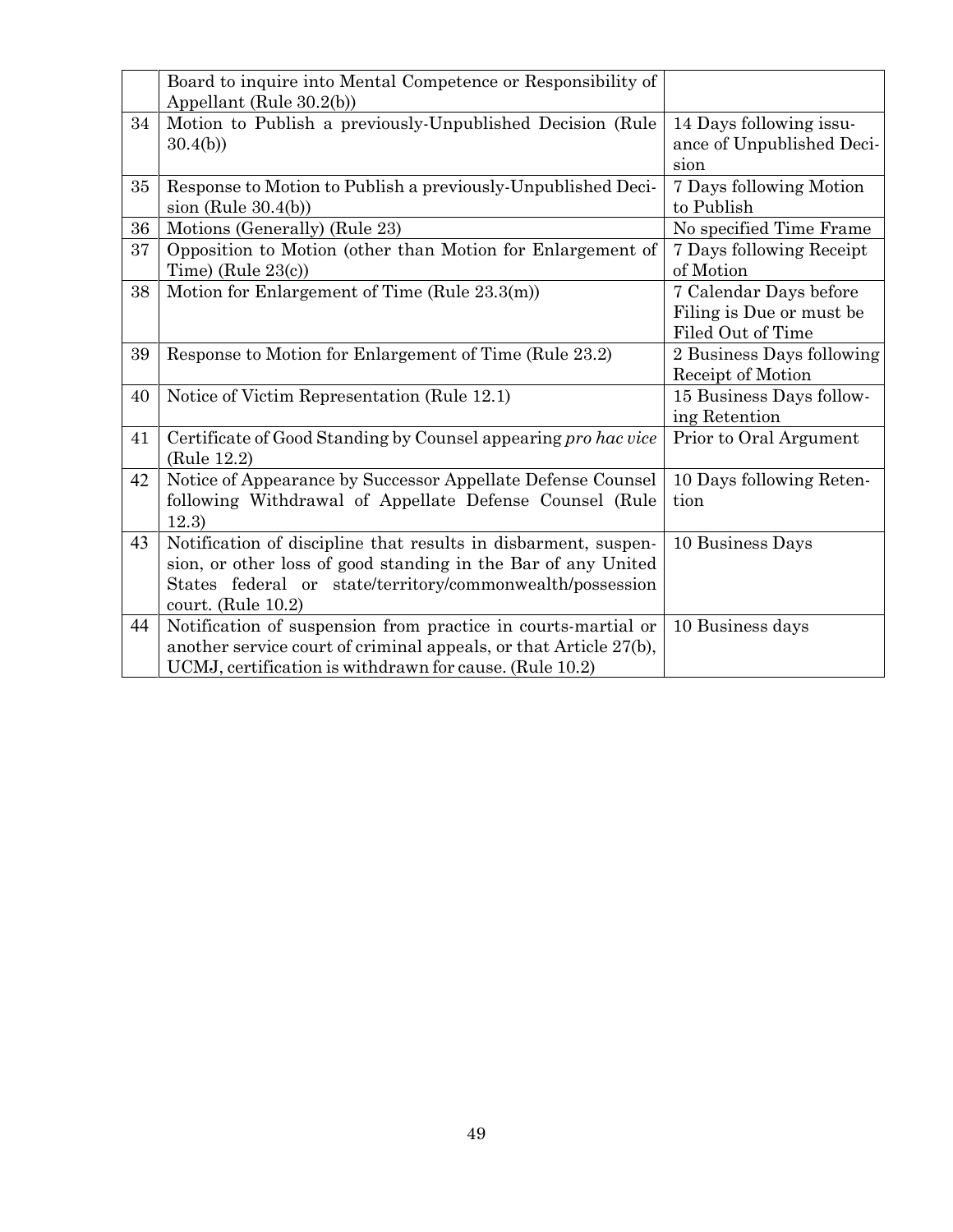|                 | United States Air Force Court of Criminal Appeals<br>1500 West Perimeter Road, Suite 1900<br>Joint Base Andrews – Naval Air Facility Washington, MD 20762<br>RIMIN                                                             |  |  |
|-----------------|--------------------------------------------------------------------------------------------------------------------------------------------------------------------------------------------------------------------------------|--|--|
| 1.              |                                                                                                                                                                                                                                |  |  |
| 2.              | Correspondence should be addressed to you as Mr./Ms./Mrs./Miss/Rank:                                                                                                                                                           |  |  |
| 3.              | Name to be printed on Certificate of Admission:                                                                                                                                                                                |  |  |
| 4.              | Residence Address: Universe of the Contract of the Contract of the Contract of the Contract of the Contract of the Contract of the Contract of the Contract of the Contract of the Contract of the Contract of the Contract of |  |  |
| 5 <sub>1</sub>  |                                                                                                                                                                                                                                |  |  |
| 6.<br>7.<br>8.  | Other names by which you may be or have been known: _____________________________<br>Telephone: $(\_\_)$ $\_\_$ Fax: $(\_\_)$                                                                                                  |  |  |
| 9.              | Law School Name, Location, and Degree with Year granted:                                                                                                                                                                       |  |  |
| 10 <sub>1</sub> | Federal and<br>State Courts to which you are admitted to practice law:                                                                                                                                                         |  |  |
|                 | 11. Place applicant is presently engaged in the practice of law:                                                                                                                                                               |  |  |

(a) Have you ever been disbarred or suspended from practice before any court, department, bureau, or commission of any state or the United States, or received any reprimand from any such agency pertaining to your fitness as a member of the bar?

If so, attach a complete explanation.

(b) Are you currently under any type of criminal or other investigation?

If so, attach a complete explanation.

12. I plan to be admitted by oral motion in open court: (Yes) (No).

**Note:** The applicant must submit this completed form together with an original signed certificate from an officer of a court listed in #10 above indicating that the applicant is an attorney and is currently a member of the Bar in Good Standing. The certificate must be dated within one year of the date of this application.